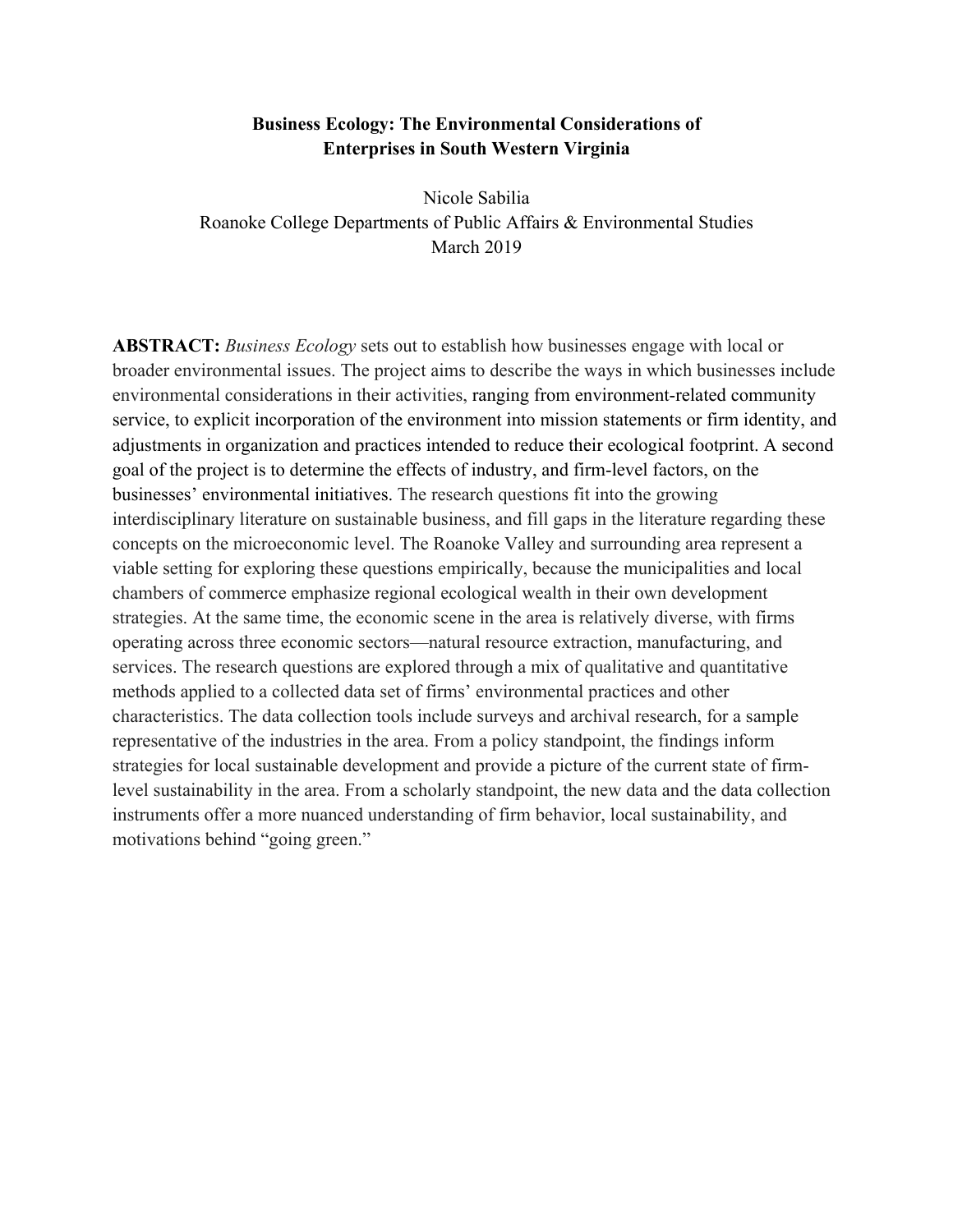### **INTRODUCTION**

*Business Ecology* explores how local businesses interact with the environment, and, the determinants of businesses' environmental initiatives and considerations. Roanoke, Virginia is an ideal location to conduct this research, given the spectrum of industry operating here, and the locality's rating as one of the top twenty "Greenest Cities in America," (Mulliner 2017). Directly consulting local businesses is the most practical way to shed light on these questions. The dependent variable within this project's hypotheses is sustainable action at the firm level. The working definition of sustainability, in a corporate sense, is what businesses are doing to benefit the firm, their community, and the environment (Elkington, 1994). The explanatory variables in this project include, (i) firm awareness of the state of the global climate and local environment, (ii) industry and industry sector of the firm, as well as (iii) incorporation of environmental rhetoric into firm mission statements.

The theoretical framework for *Business Ecology* draws on cross-disciplinary insights from economics, environmental science, political science, policy, and business studies, to ground empirical findings in established macro-level theory about the greening of business. The framework includes, but is not limited to, increasing the productivity of raw materials and their extraction, transitioning to more biologically-inspired "closed loop" production processes, and innovating technology to decrease waste and increase energy efficiency (Lovins et. al., 2000). While the existing literature provides a solid basis for understanding macro-level processes of this necessary industrial shift to sustainability, it leaves room for further empirical study of the micro-level mechanisms that are assumed to underlie the framework. *Business Ecology* contributes to filling this crucial gap in the literature.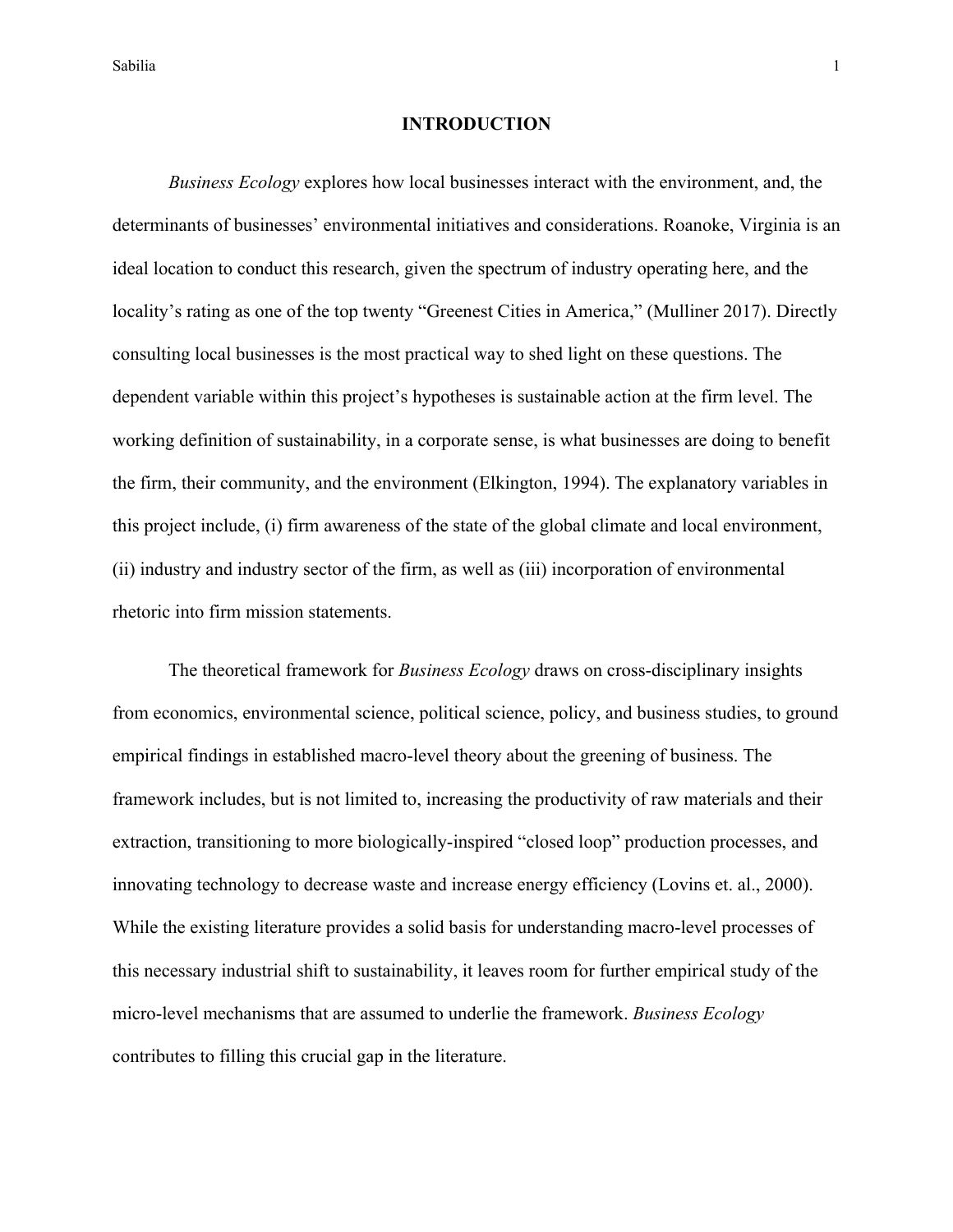Given that businesses have operated on a single bottom line over history, the most viable way to evoke environmental action would be to translate the value of the environment into the preexisting, capitalist narrative. The method for doing so is ecosystem service valuation. The Millenium Ecosystem Assessment (2005) reported that 60% of 24 ecosystem services were being used unsustainably or were being degraded outright, across the globe. If these services were to halt, or be irreversibly damaged, it would be impossible for a human being to maintain homeostasis, let alone a business, an economy, or a nation's government. As was mentioned before, ecosystem service valuation is typically overlooked in market prices, as well as government and firm level decision-making. If environmental services are noted in these calculations, they are perceived as "free" goods (Holzman, 2012). This disregard can lead to outright market failure via climate change, or Hardin's "tragedy of the commons," (1968).

Some contend that, although the case can be made that sustainability transitions are economically beneficial, firms face an information deficit. Resources on how, why, and the fiscal benefits of becoming sustainable need to first be made available to firms, although this may not be enough. A partial owner of a printing firm from a UK sustainability case study made the claim that, "the problem is, from our point of view, we're that busy running the business; we tend to sort of let these things go," (Hillary, 2000).

The Intergovernmental Panel on Climate Change is in the process of releasing their sixth assessment, titled, *Special Report on Global Warming of 1.5°C* in accordance with the Paris Agreement. In their "Summary for Policymakers," (2018) the IPCC states that the global surface temperature has raised 1*°* Celsius past pre-industrial levels. While this comes with its own impact, the report, among others, focuses on disseminating this information to those responsible for constructing legislation to mitigate these oncoming damages, as well as reduce emissions to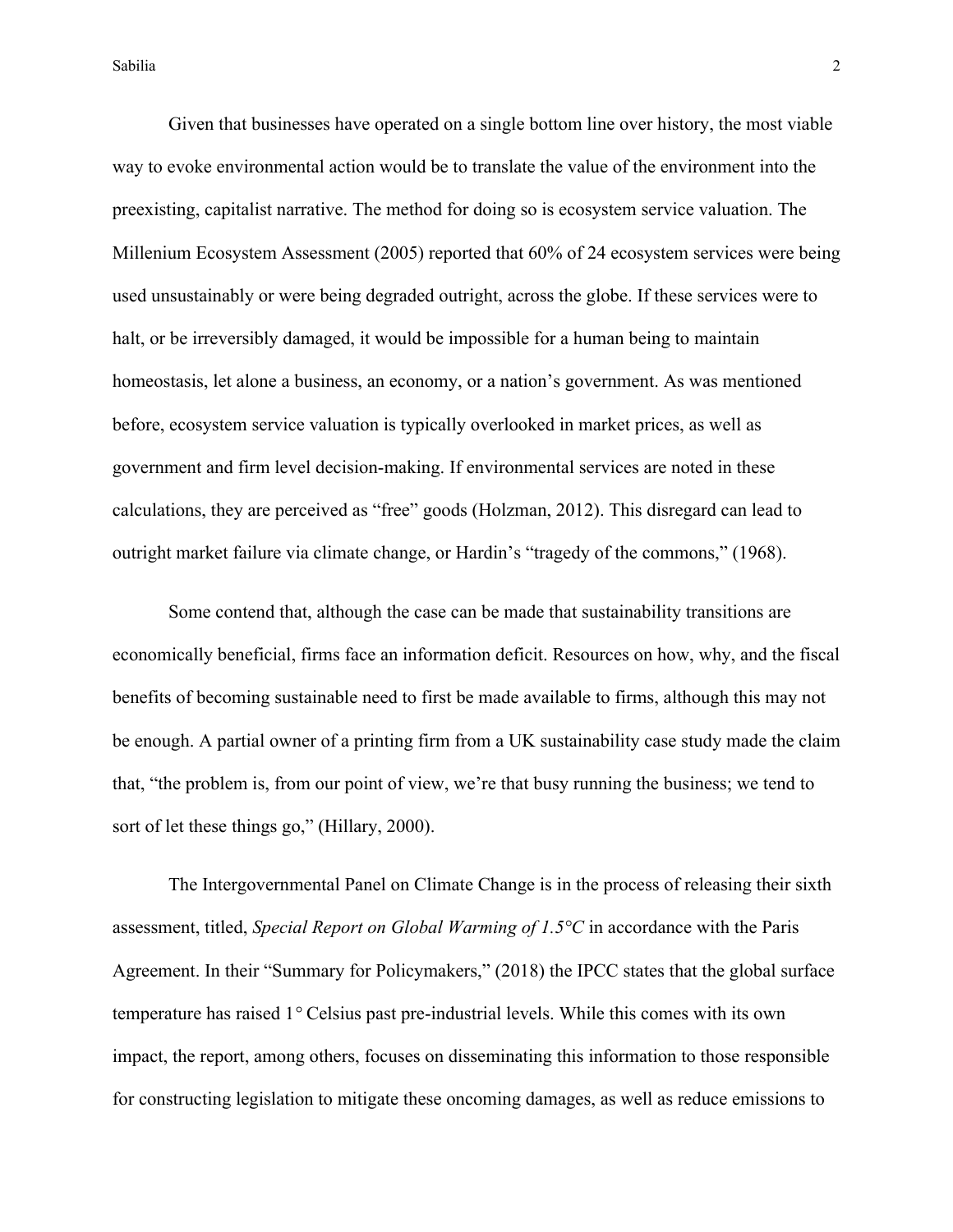avoid a 1.5*°*, or 2*°* increase in global surface temperature. While the report and summary do not include details at the microeconomic level, it is stated that reducing catastrophic impacts of extreme weather events, rising seas, and lost continental and sea ice "would require rapid and far-reaching transitions in land, energy, industry, buildings, transport, and cities."

On Black Friday of 2018, the United States Government released its own climate report, called The Fourth National Climate Assessment. Of interest to *Business Ecology* is the "Economy" section of this report. Most importantly, the report claims that, "without substantial and sustained global mitigation and regional adaptation efforts, climate change is expected to cause growing losses to American infrastructure and property, and impede the rate of economic growth over this century," and that, "climate change affects the natural, built, and social systems we rely on individually and through their connections to one another," (U.S. Global Change Research Program, 2018).

To recap: the global temperature has risen 1*°* celsius past pre-industrial levels. Internationally, researchers agree that robust action needs to be taken within the private-sector to avoid catastrophic future damages vis a vis market failure as a result of climate change. Business and economic literature contend that businesses must be transitioning to more sustainable modes of operation, and that, under the current economic regime, these transitions will benefit not only the planet, but the economic motivations of the firm itself. There is literature which contends both policy and economic initiatives, as well as effective information dissemination to firms, can, should, and will evoke these changes. What is missing within the metatext is the degree to which these theoretical concepts and necessary changes are taking hold-- or not. In this context, *Business Ecology* seeks to explore the the microeconomic implications of this pressing call to act in the face of a changing climate.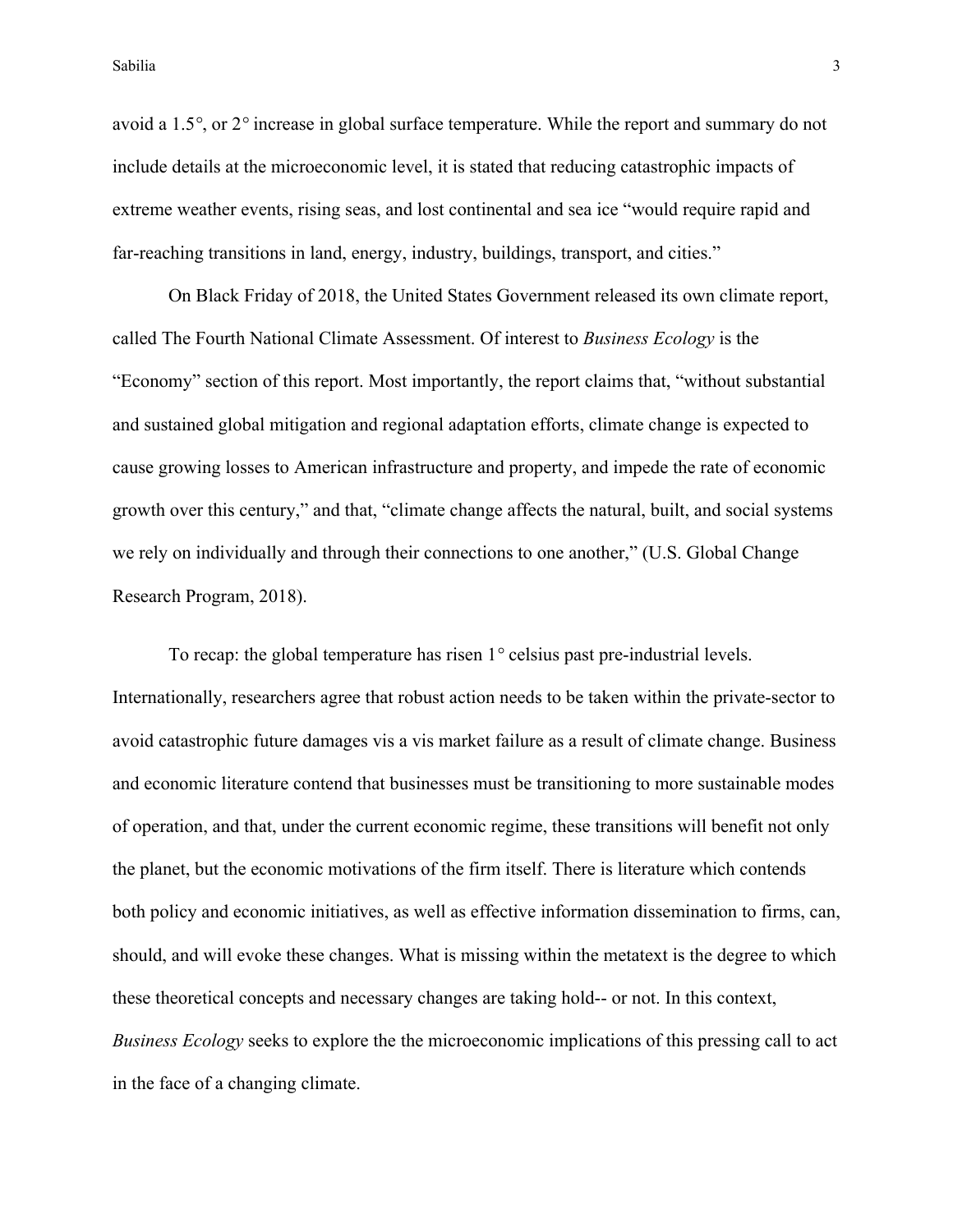The *Business Ecology* survey set out to collect quantifiable data on whether or not sustainable development is taking place within the Roanoke Valley. Three hypotheses the survey data were used to discuss are: (I) firms which are aware of the state of the climate are likely to be operating under some parameters of sustainability, (II) firms within certain manufacturing industries are likely to be less sustainable than retail or consumer-focused businesses, and (III) firms which incorporate environmental rhetoric into their mission statements are more likely to take sustainable action. Information was accrued from 22 firms, producing a 6.7% response rate from 329 firms which were contacted. While the sample is not adequately large enough for statistical inference, the information it provides lends valuable insight into the project's 3 hypotheses. 76.5% of firms in the sample address more than 2 environmental issues, regardless of awareness level, and 58.8% of firms across industries within the sample have a sustainability coordinator. Of firms within the sample whose mission statements include environmental rhetoric, 100% of them have ongoing sustainability initiatives. Of those firms within the sample whose mission statements do not include environmental rhetoric, 85% of them also have ongoing sustainability initiatives. The data also reveals some interesting things about firms in the Roanoke area. For instance, 68.75% of firms in the sample rated themselves as 8 out of 10 or higher in their compliance with our definition of Corporate Social Responsibility, and 89% of firms within the sample reported having made donations to charity or politics within the last 5 years.

This manuscript proceeds as follows. Section 2 provides a background on the theoretical framework and motivations for the project. Section 3 is a literature review of other research projects which sought to answer similar research questions. Section 4 details the project's arguments and hypotheses. Section 5 describes the research design, data collection, and methods.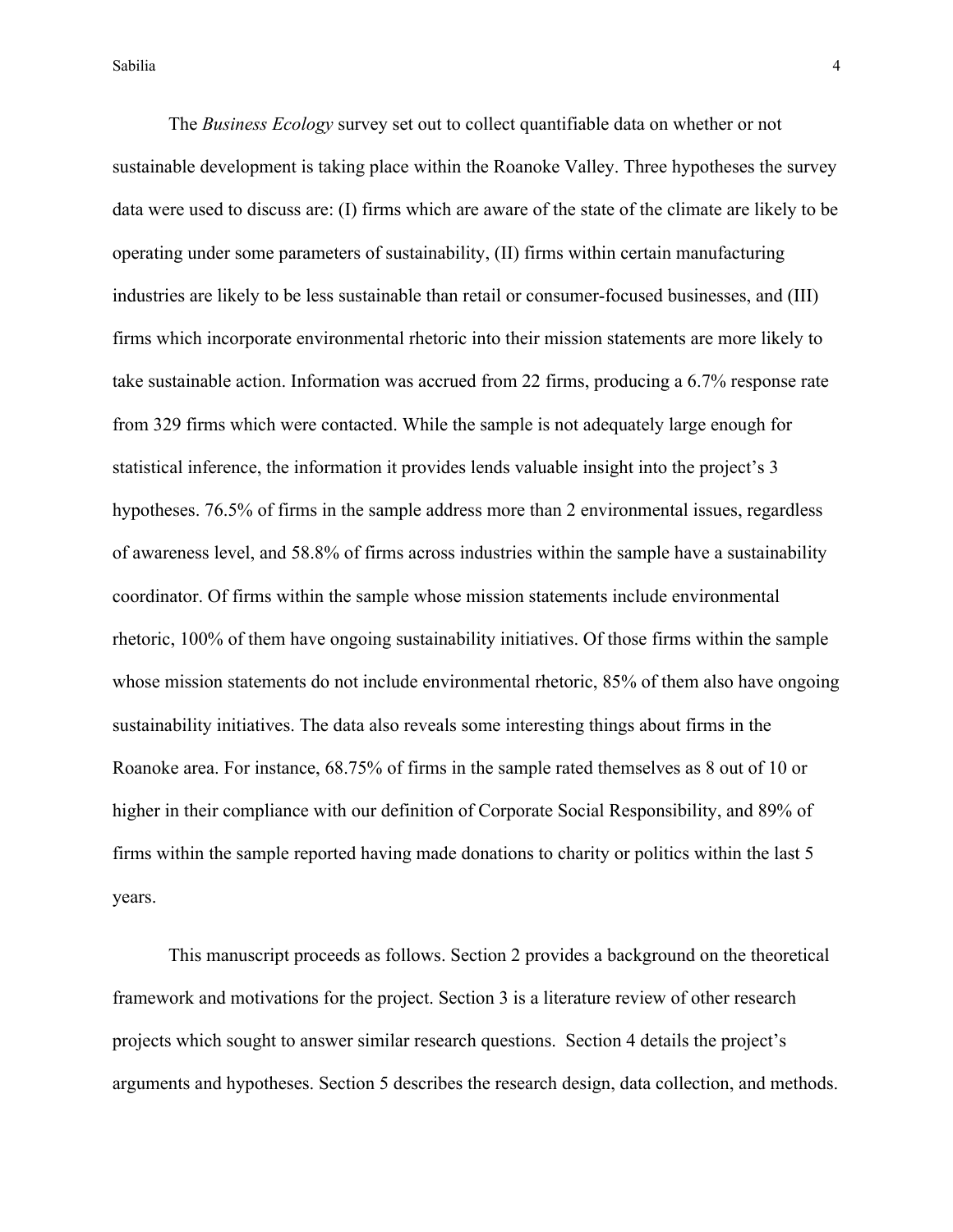Section 6 describe the univariate statistics for the dependent and explanatory variables, followed by bivariate summaries to describe patterns within the collected data as they relate to the hypotheses. The study concludes with suggestions for further research, a list of references, and an appendix of figures.

### **BACKGROUND**

The ecosystem services which the Earth provides -- atmospheric and hydrologic cycles, erosion prevention, soil formation, climate control, etc.-- are valued at forty-four *trillion* PPP dollars annually, not adjusted for inflation, as of 2012 (Holzman)*.* For reference, America's gross national product is a little above 19 trillion PPP dollars (FRED, 2018). A lack of consideration for the essential services provided by the global ecosystem in business-as-usual operations since the industrial revolution has accounted for waste, and for the hampering of these services, at a tremendous scale (Lovins, Lovins & Hawken, 2000). Garrett Hardin warned of this form of market failure, dubbed "the tragedy of the commons," (1968). It is the notion that rational unregulated decisions by individual agents on public, "open" resources translate into suboptimal, even catastrophic, outcomes for environments, and thus society, as a whole. To be explicit: not accounting for the environment in day to day business practices yields market failure in the form of climate change.

Economic activity is contingent on ecosystem service ability (Field & Field, 2013). Conventional businesses, over the course of capitalist history, function off of a single bottom line: profit. Having only a single bottom line overlooks the cost of economic production, in dollars, on environments, natural resources, and ecosystem services. Economists have emphasized that the environmental externalities of economic activities—i.e., the costs of production not internalized in the price of goods and services—represent a threat to the Earth's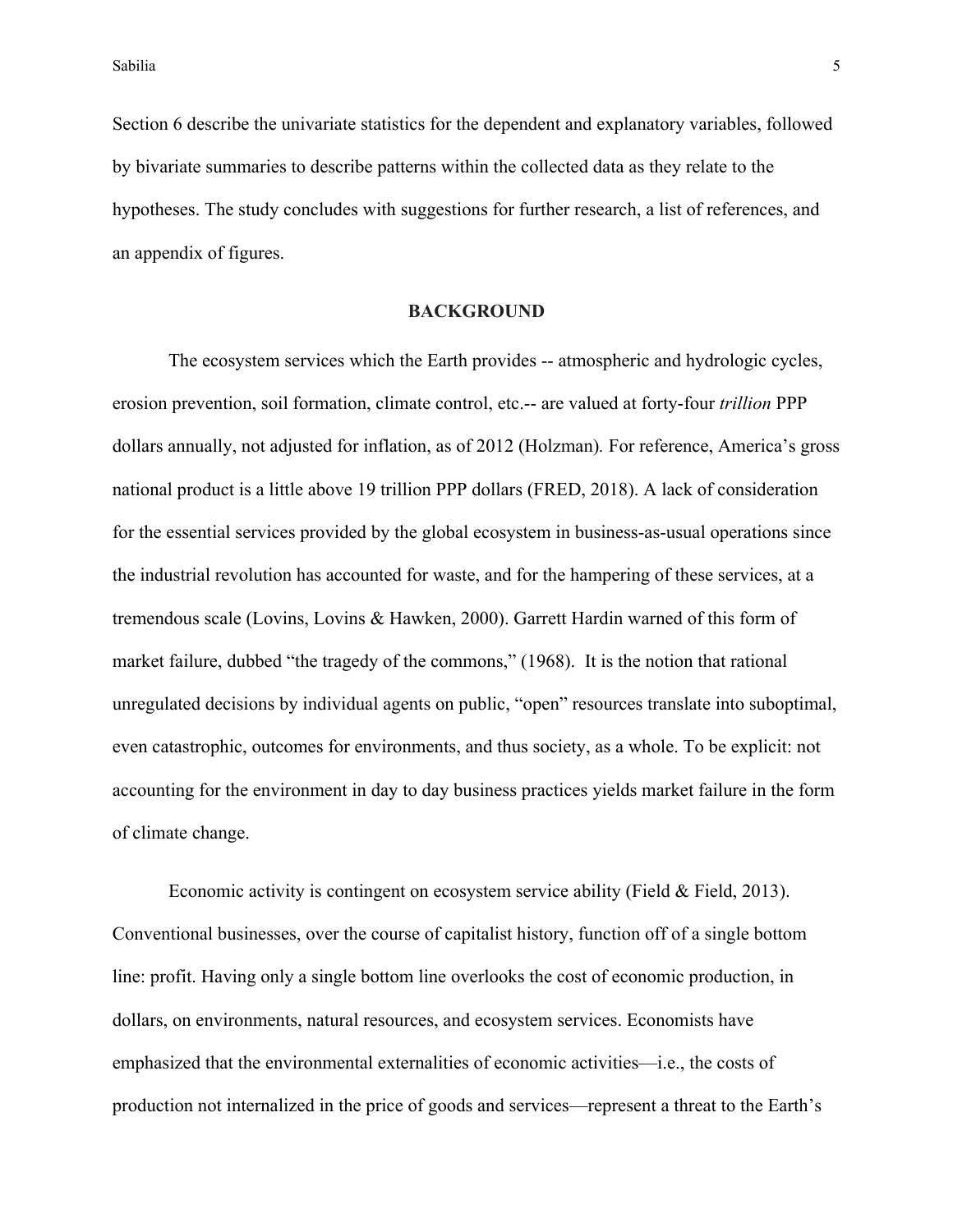ability to sustain life. From a sustainability perspective, all business practices should consider environmental impacts, via the adoption of the triple bottom line: people, planet, and profit (e.g., Field & Field, Elkington, 2013, 1994).

*The Sustainability Advantage* contends that the single bottom line functioning within the corporate world does serve a purpose aside from profit accumulation (Willard, 2002). It serves to provide quarterly results, return on shareholder investment, and short paycheck periods, as history and Wall Street have deemed necessary. Further, while a corporate initiative such as pollution prevention expresses immediate financial benefit to a firm vis a vis the avoidance of lawsuits down the line, initiatives like increased resource efficiency and renewable energy use are less evidently beneficial to firms. For this reason, the author of *The Sustainability Advantage* suggests that, not only do the benefits of firm sustainability need to be identified, but also quantified and expressed in "business language as bottom line benefits relevant to the short and long-term priorities of senior executives," (Willard, 2002). The piece lists the benefits of firmand industry-level sustainable development as: easier hiring and retention of top talent, increased employee productivity, reduced manufacturing expenses, reduced expenses at commercial sites, increased revenue/market share, and reduced risk, ergo easier financing (21).

Environmentally conscious business practices can be incentivized through policy and economic initiatives (Lovins, Lovins & Hawken, 2000). Economists, business scholars, and political scientists disagree on which method is best (Porter and Van Der Linde, 2000). The municipalities of the Roanoke Valley provide some policy-based and economic incentives for sustainable business. Within the limits of Roanoke City, businesses qualify for tax exemption on the installation and implementation of solar energy in commercial properties (roanokeva.gov, 2018). Otherwise, there isn't a tremendous amount of available sustainability information for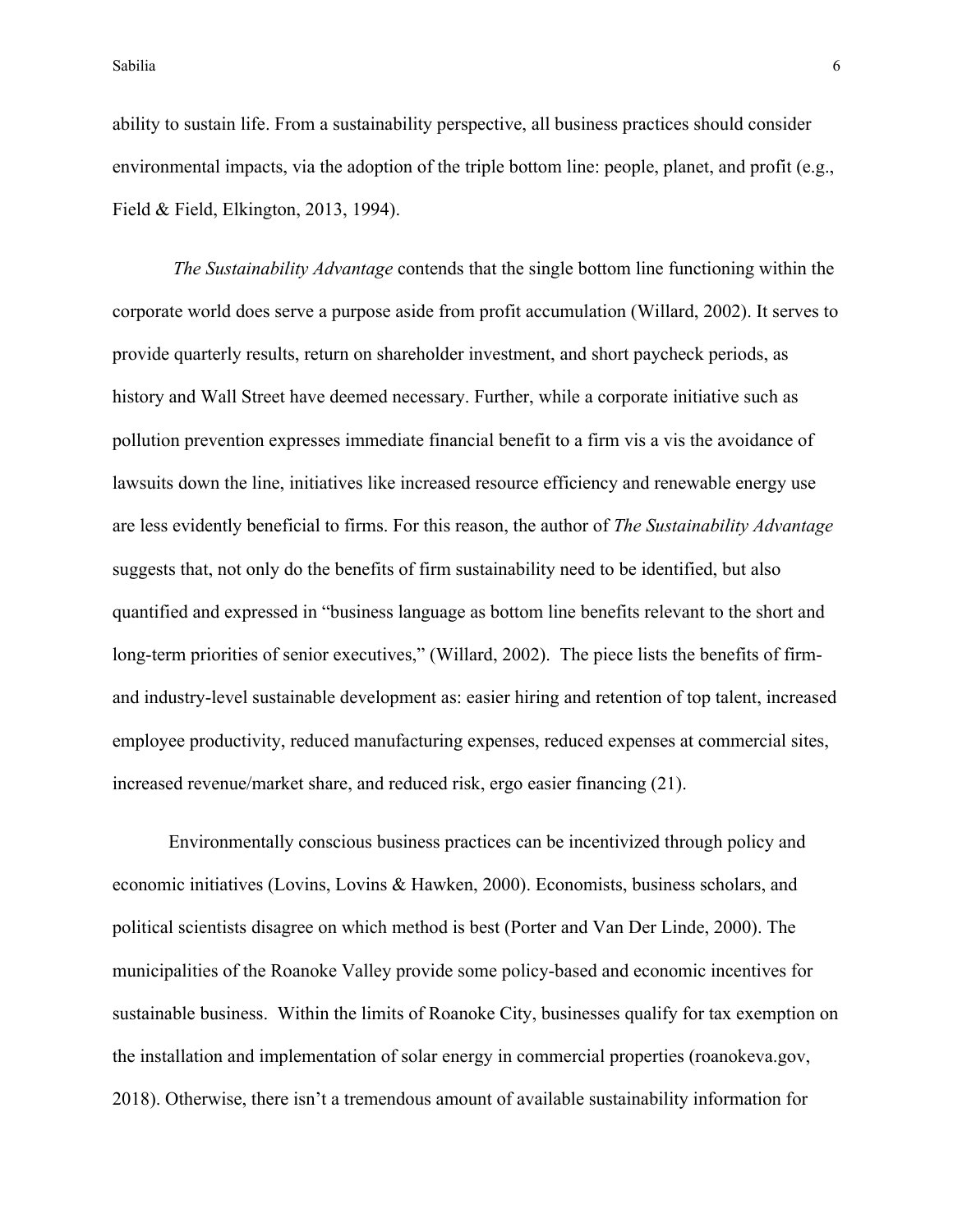Sabilia **7** and 2011 11:30 and 2012 12:30 and 2012 12:30 and 2012 12:30 and 2012 12:30 and 2012 12:30 and 2012 12:30 and 2012 12:30 and 2012 12:30 and 2012 12:30 and 2012 12:30 and 2012 12:30 and 2012 12:30 and 2012 12:30

business owners and decision makers in the area. The best way for a business in any state or locality to know they are fully complying with and benefitting from federal and local environmental and sustainability laws in their area is to hire a lawyer. The additional burden of hiring and working with legal professionals disincentivizes exploring necessary sustainability shifts at the firm level.

The local governments for Roanoke City and Roanoke County discuss sustainability as being pertinent to city planning objectives. The government website explicitly states that, "Roanoke County recognizes the fact that it has the potential to positively or negatively impact the environment as a result of its operations," and that these operations are not only linked to the area's economic well-being, but also public health. They reinforce this notion by example, stating that energy reductions in municipal buildings "saves tax dollars and reduces air pollution at the same time," (roanokecountyva.gov, 2018).

In 2008, the Roanoke City Council joined the International Council for Local Environmental Initiatives, or ICLEI: Local Governments for Sustainability. In doing so, they adopted greenhouse gas (GHG) emissions reduction targets with the intention of reducing GHGs from municipal operations by 12.5%, and community emissions by 10% from January 2009 to December 2014. At the end of the timeframe, the municipality exceeded these goals, reducing municipal GHGs by 25% and community GHGs by 13%. Roanoke City Council has a current reductions target of an additional 12.5% for themselves and another 10% from the community by the end of 2019 (roanokeva.gov, 2018).

As of 2019, the city council for Roanoke, Virginia has been hard at work crafting their next twenty-year plan. The comprehensive 2020-2040 plan for the city of Roanoke includes six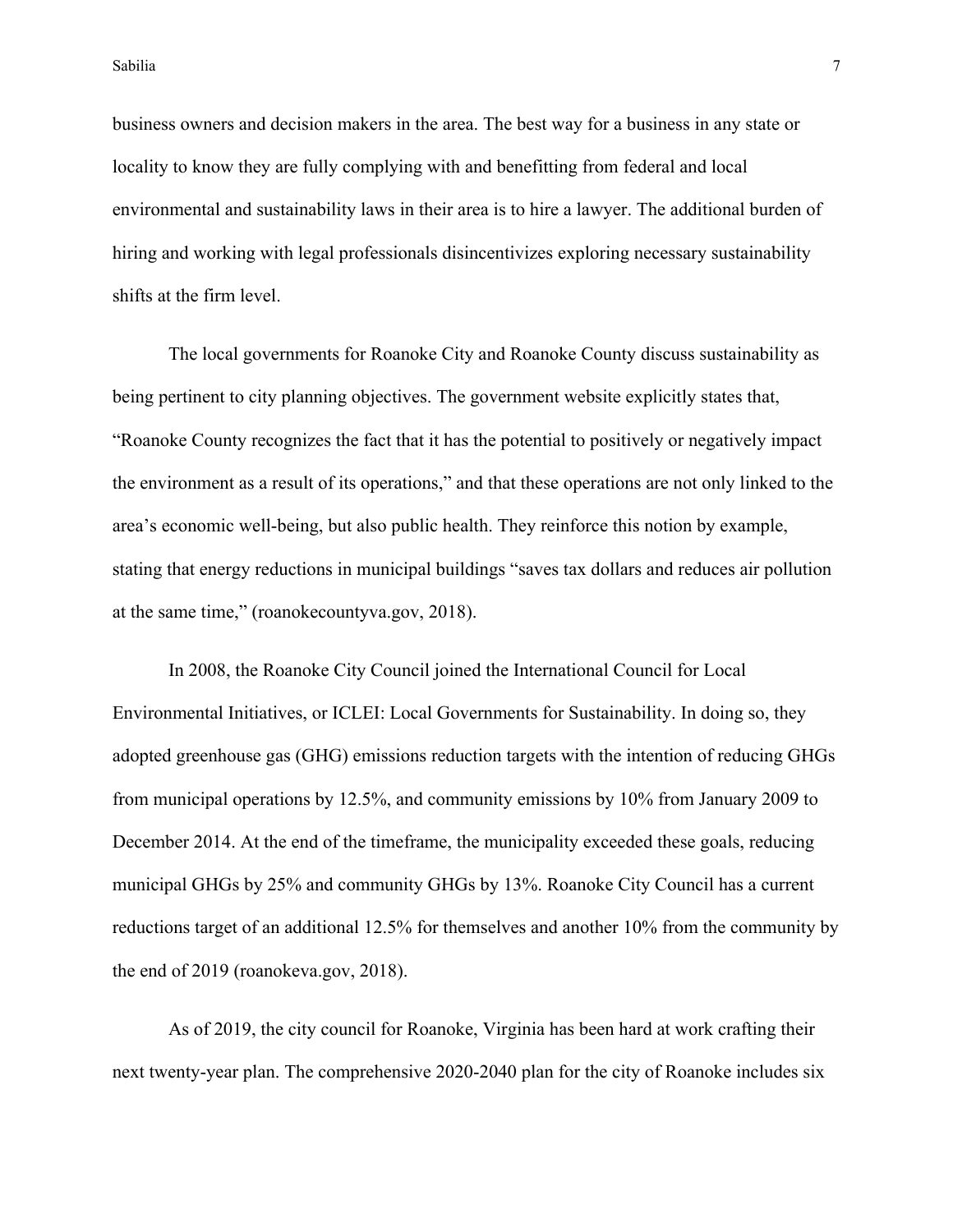main themes which all pertain to sustainability. They are: a "livable built environment," "harmony with nature," "resilient economy," "interwoven equity" "healthy community," and "responsible regionalism," (planroanoke.org, 2019). Applied to various projects relating to sustainable architecture and renovations, increased access to healthier foods in lower income areas, et cetera, Roanoke is setting the stage to be on the leading edge of sustainable economies in the United States.

#### **LITERATURE REVIEW**

The literature gap that the project addresses is salient to the field of sustainability as a whole, as it currently stands. While there are countless works which serve as guidebooks for sustainability transitions at the firm level, there is a lack of aggregated data on firm sustainability operations in the United States. Some doctoral theses and research projects similar to *Business Ecology* have been conducted using a mixed methods approach within the United States and Internationally. These include "Small businesses and the environment—Turning over a new Leaf?" (Revell et. al., 2010), "The how and why of a firm's approach to CSR and sustainability: a case study of a large European company," (Pistoni et. al., 2015), "Impact of Sustainability and Manufacturing Practices on Supply Chain Performance: Findings from an Emerging Economy," (Katiyar et. al., 2018), and "Restaurant Industry Sustainability: Barriers and Solutions to Sustainable Practice Indicators," (Freeman, 2011).

To some extent, these studies do address the *Business Ecology* research questions as they seek to gauge or assess sustainable actions and/or their determinants. Revell et. al. found that 220 survey responses from owner-managers of small-medium enterprises (SMEs) in the UK indicated a high percentage of firms being actively involved in recycling, increasing energy efficiency, ethical buying and selling, and persuits to reduce carbon emissions. This piece also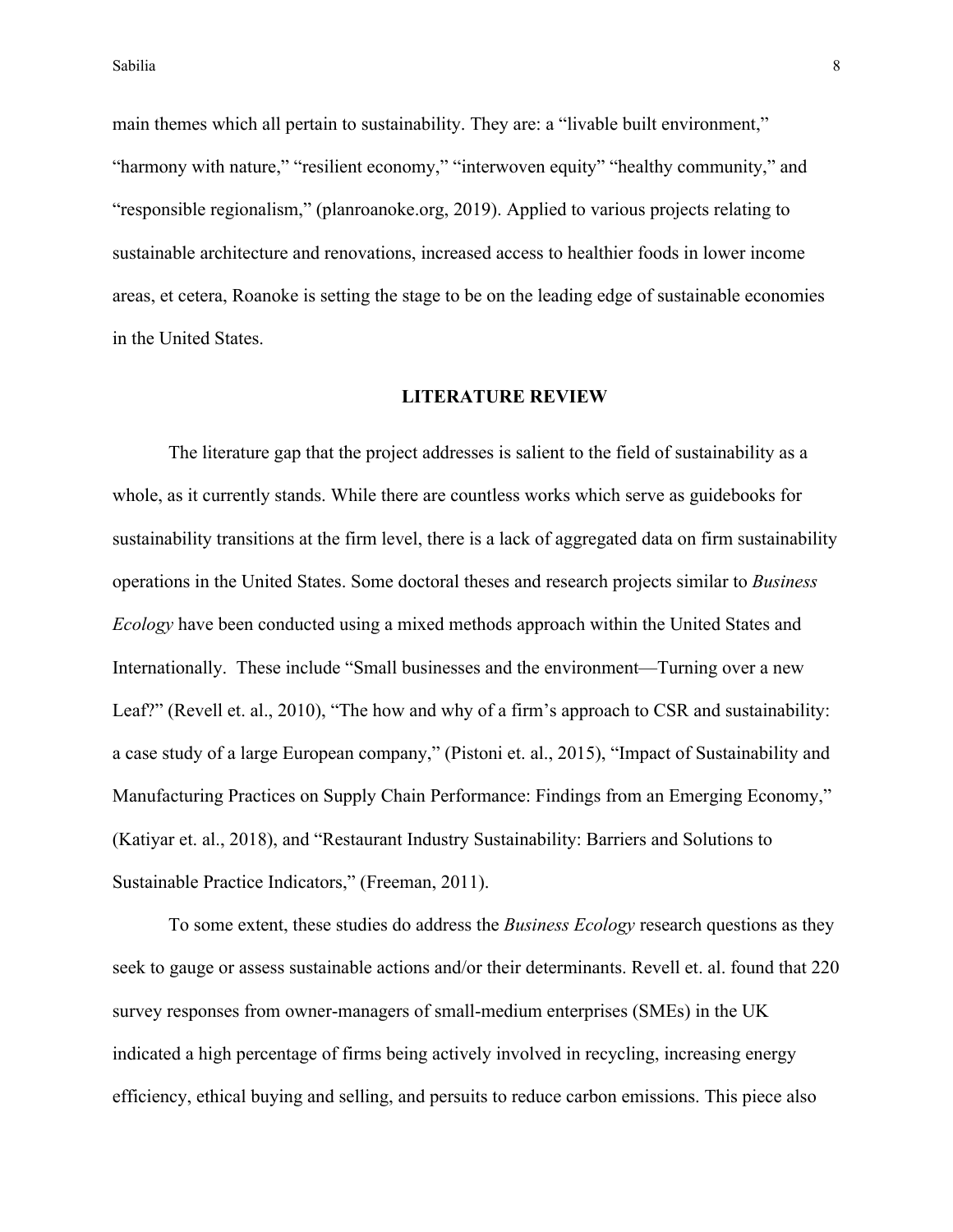found that owner-managers surveyed were willing to pay the cost of more stringent environmental regulations and taxes, should they arise (2010). Pistoni et. al. found that sustainability and CSR adoption do not follow a linear process in stages, rather, they suggest changes come about within a firm as a result of changing emphases on CSR and Sustainability issues across subcultures of individuals responsible for making those changes. Interestingly, they conclude the case study by claiming that "CSR and sustainability…is not an autonomous choice, but it is a consequence of the contingent role played by both the external and the internal drivers and by their relative importance during the company's CSR history," (2015). Katiyar et. al. collected data from 226 automobile firms on the Indian continent. They propose a framework for measuring supply chain performance (SCP) that incorporates TBL sustainability, and found that "sustainability performance mediates the relationships of supply chain functions to supply chain performance." In other words, that there is a positive linear relationship between sustainability and supply chain performance, particularly in an "emerging economy," (2018). Freeman's doctoral thesis explores sustainability indicators within the restaurant industry by analyzing 5 Tempe, Arizona restaurants, 2 of which identify as sustainable businesses. Along with general observations, freeman conducted in-depth interviews with owners of each restaurant. The findings detail that all 5 restaurants primary objectives are to stay in business and connect with the local community. The 5 businesses did not have a way of tracking their wastes and only one recycled. 0 restaurants in this study track the costs and results of practices which they consider sustainable. Freeman claims "restaurant managers sometimes implement sustainable business practices because they believe it is the right thing to do, not because it is a stated goal or trying to meet a regulation," (2011).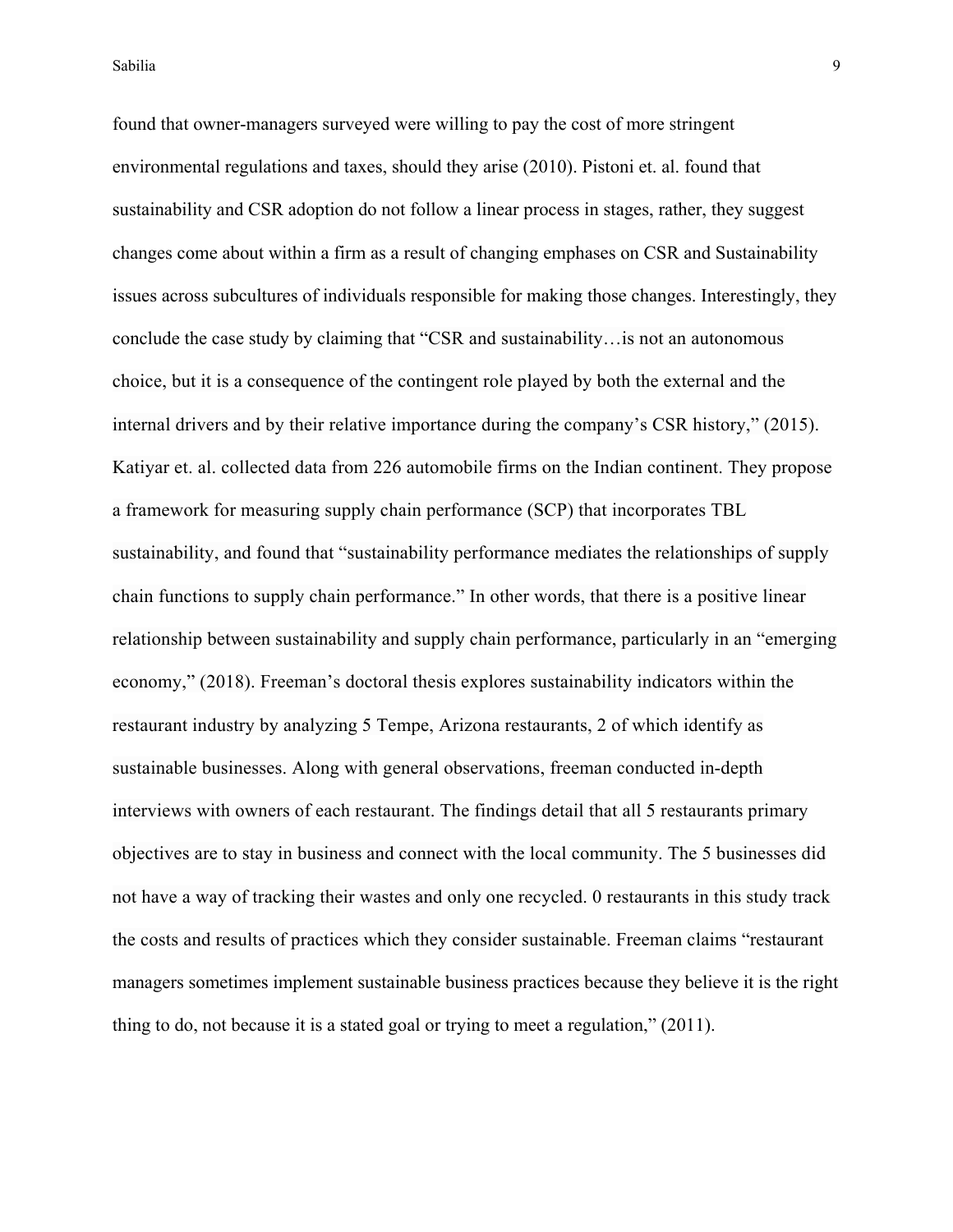While these pieces provide beneficial insights to sustainability and the study of monitoring sustainable business practices and their determinants, their answers to the research questions are limited in several ways. Primarily, they tend to be industry specific, e.g., observing car manufacturers within India or restaurants in Arizona (Katiyar et. al., Freeman, 2018, 2011). Similarly, studies based on in-depth interviews offer a wealth of information about causal mechanisms within sustainability decisions, but evade quantitative methods to indentify systematic patterns of behavior. Interview-based research on the topic has a much smaller sampling frame of 5 individuals or firms (Freeman, 2011). Having a single firm be the focus of a case study is beneficial for nuanced understandings to be applied to theoretical concepts, however, they also do not provide methods for witnessing patterns in other firms or within the same industry (Pistoni, 2015). Otherwise, existing studies tend to focus at the national scale, in countries with vastly different economic, social, and cultural norms than the United States. For instance, the car manufacturing piece or the large-scale survey of SMEs in the UK (Katiyar et. al., Revell et. al., 2018, 2010). While these studies have started to unpack the firms' motivations for sustainable action, there is currently no available research that quantifies or discusses whether or not American firms across industries and scales are, have, or are trying to make sustainability transitions. This project attempts to fill this gap.

### **HYPOTHESES AND ARGUMENT**

*Business Ecology* proposes the following hypotheses:

- I. Firms which are aware of the state of the climate and environment are likely to be operating under some parameters of sustainability.
- II. Firms within certain manufacturing industries are likely to be less sustainable than retail or consumer-focused businesses.
- III. Firms which incorporate environmental rhetoric into their mission statements are more likely to take sustainable action.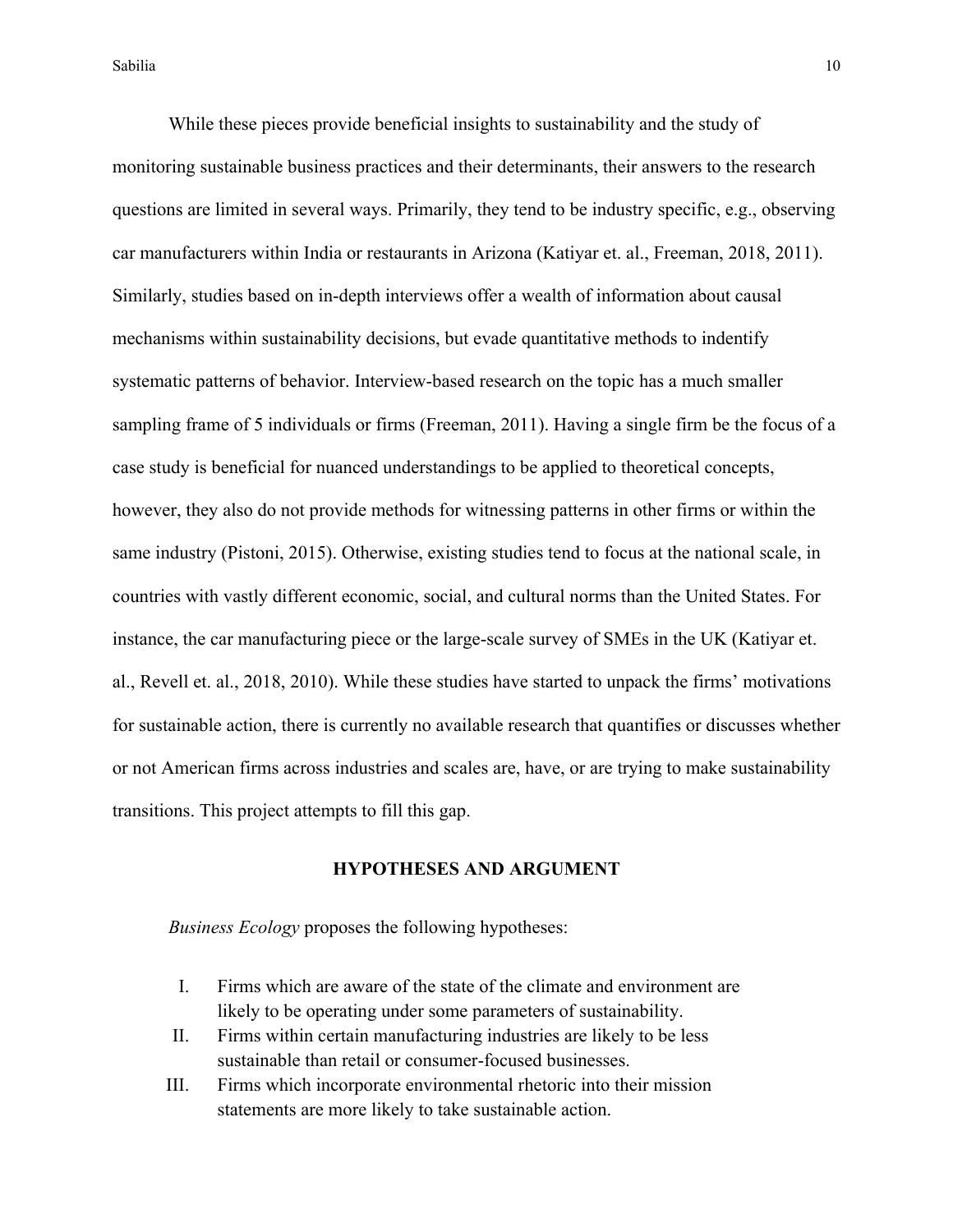"Sustainability" is a word used frequently, and has several attached meanings. For the purposes of this project and others like it, the phrases "sustainability," and "sustainable action," pertain to firm-level actions which are meant to produce triple bottom line, or TBL benefits, to the firm and surrounding community of stakeholders. Whereas a conventional business has a single, economic, bottom line, sustainable businesses and operations have a triple bottom line. Sustainable businesses are inclusive of conventional economic intentions like growth, development, and profit motive, while also emphasizing positive social and environmental impact, in equal parts. Given the guiding research questions of this project, a dynamic array of data on sustainable action was collected. They apply to the various hypotheses differently.

Hypothesis I deals with the level of awareness firms and firm representatives have about the global and local environment as they relate to firm operations. "Awareness" pertains to having heard of climate change and other environmental issues. To be "operating under some parameters of sustainability," pertains to sustainable actions and operations which necessarily entail a TBL perspective. It is important to note that, even if the firm itself is not considered, or identified as, a sustainable business, they may still be taking sustainable action. Given firm representatives are aware of the state of the climate, as well as the current and future impacts of global surface temperature rise, it is more likely that they may propose operations within their firm to address it.

The explanatory variable in Hypothesis II uses industry data voluntarily disclosed by firm representatives within the survey process. Responses on which industries the firms might identify as were reworked in accordance with the three main divisions of an economy: primary, secondary, and tertiary industry sectors (Kenessey, 1987). Respectively, they are, (i) raw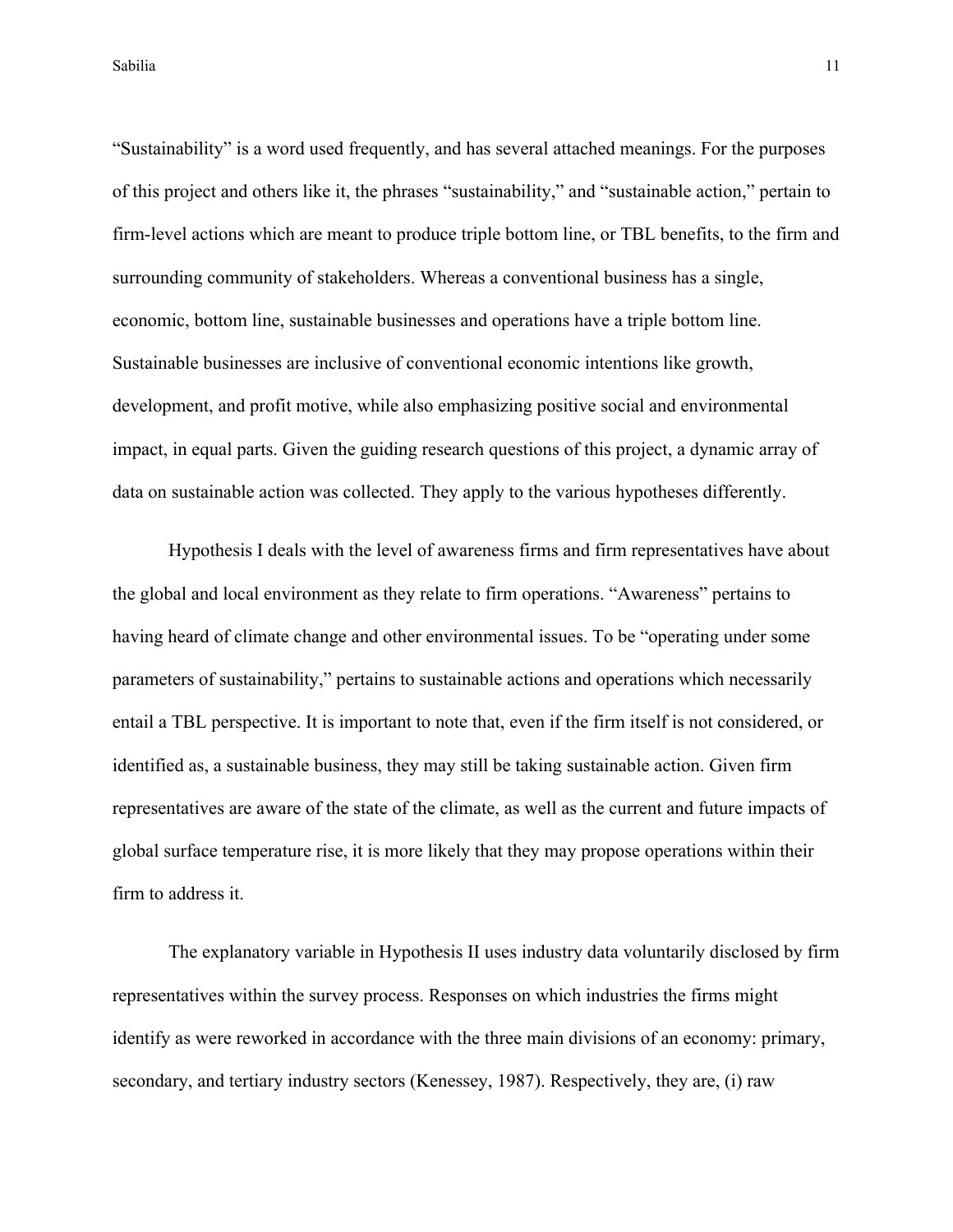material and natural resource extraction, (ii) manufacturing and the processing of raw materials, and (iii) services for both consumers and businesses. Responses from the eleven options were categorized by primary and secondary sectors versus the tertiary sector, so that, given response data, a claim on sustainable action can be made in one direction or another. Hypothetically, operational transitions at the tertiary scale (e.g., a regional restaurant chain with three branches, a brick and mortar insurance agency) have lower costs, as opposed to expensive R&D and operational transitions within the primary and secondary sectors (e.g., a vehicle manufacturer, a copper mine, a national-scale beer brewing and distribution facility).

Hypothesis III contends that firms which include environmental rhetoric into their mission statements are more likely to take sustainable action. The inclusion of words, phrases, or concepts which relate to a TBL or other environmentally-focused perspectives within a firm's mission are likely to be indicative of the overall operations of the firm. We contend that this likely indicates some degree of sustainability operation or action. Within this hypothesis, sustainable action is measured by reported sustainability initiatives, and charitable donations and events within the past five years. If decision-makers within a firm are willing to meet, debate, articulate and publicize their desire to have any type of triple-bottom-line impacts, it is anticipated that they would truthfully operate under those parameters.

### **RESEARCH DESIGN**

The intention of *Business Ecology* is to deduce how and why local businesses may or may not be taking sustainable action at this crucial point in human and geologic history. The survey-based project was designed around an opportunity sample based on professional connections within the sampling location. The unit of analysis is the business. The final sample, used in the analyses, has 22 units. The sampling units individually represent a local business.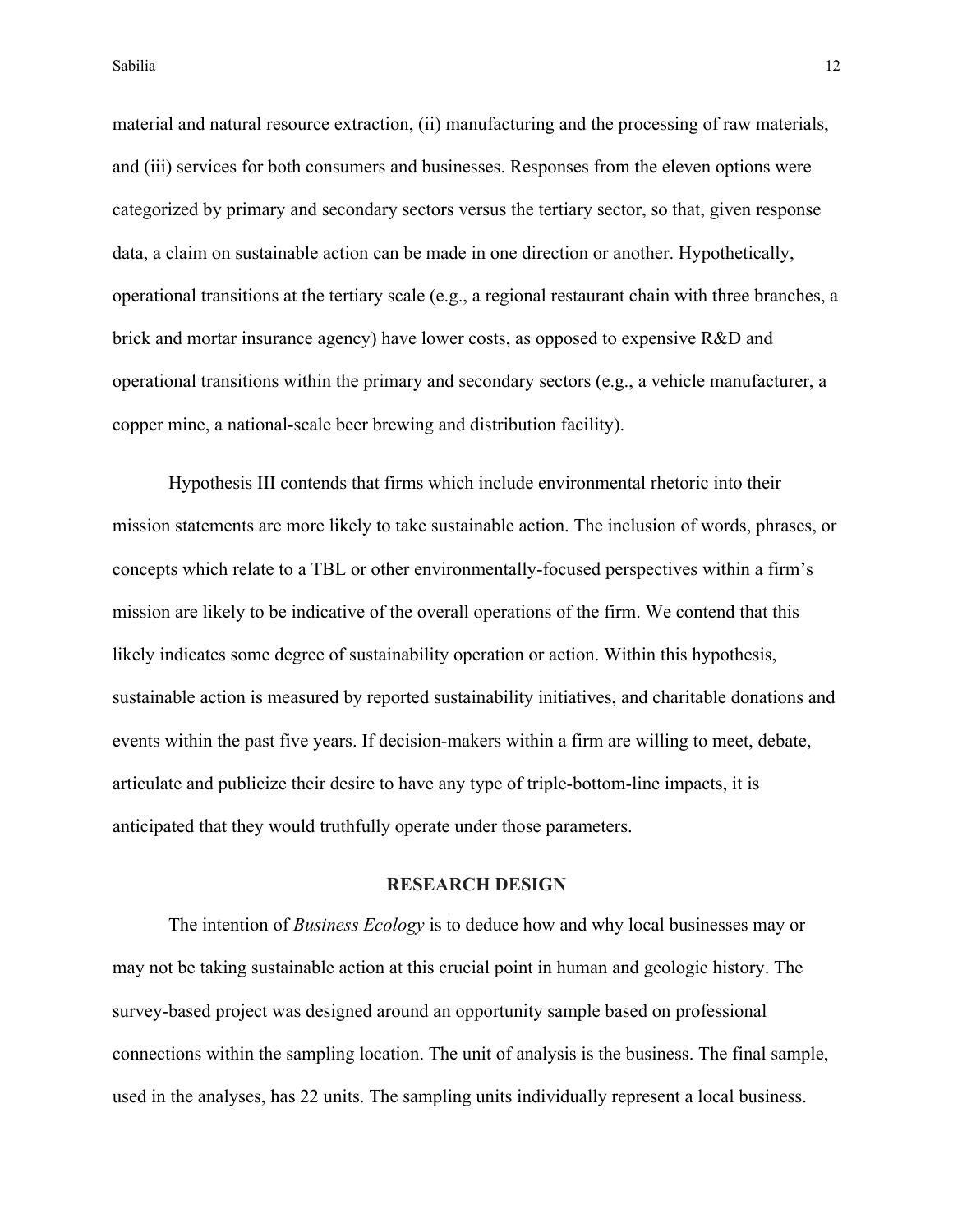Respondents were generally managers or above, who worked with the firm for longer than three years (See Figure A1 in the Appendix); this is similar to the approach used in business surveys. The population is made up of businesses in the Roanoke Valley and surrounding areas. The sampling frame consists of units in the population that could be contacted through the channels available to the researcher. More details on data collection are provided in the "Data Collection" section below.

#### **Measurement**

Based on the hypotheses, the concepts operationalized in this project include:

Dependent variable:

A. "Operating under some parameters of sustainability," and sustainable action

Explanatory variables:

- B. Awareness of the state of the climate or other environmental issues
- C. The use of environmental rhetoric in firm mission statements
- D. Industry/sector of the firm as it relates to extraction and manufacturing versus services
- A. *Sustainable action* is featured as the dependent variable in all three hypotheses.

The main indicators used for analysis of sustainable action are: (I) whether or not the firm's actions directly address climate change, and several other environmental issues, (II) whether or not the firm has a sustainability coordinator, and the firm's degree of transparency about its environmental impacts on a scale from 1-5, and (III) any initiatives, donations, or events the firm may conduct with a TBL framework. Another interesting indicator of firm sustainability, separate from the environment, is how the firm rated itself on a scale from 0-10 as complying with our definition of corporate social responsibility, or CSR. Other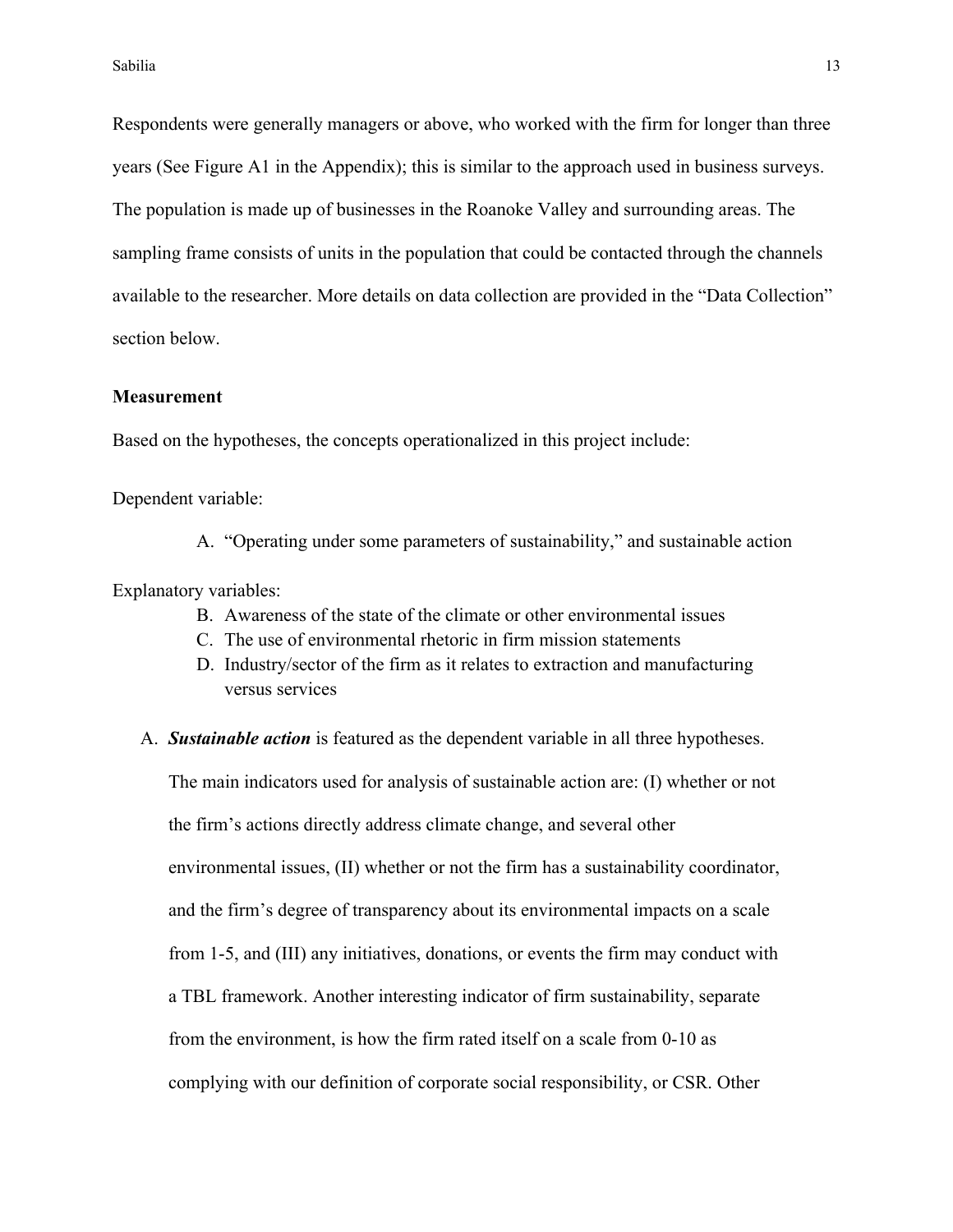indicators were present within the study, however, the main indicators are a best match to the concept, given our definition. Other indicators of sustainable action include:

- Whether or not the firm monitors the environmental impact of their dayto-day practices in any way.
- Whether or not the firm produces, monitors, and/or measures their solid, fluid, or gaseous emissions or production residuals.
- If they responded "yes" to any of the above emissions, they were asked if these emissions were being abated or mitigated.
- Whether or not the firm has any sustainability certifications: LEED, B Corps, Other, Unsure, or No.
- B. *Climatic and environmental awareness* is the explanatory variable from Hypothesis I. Questions within the survey which sought to quantify environmental awareness at the firm level include a series of "Have you heard of..." questions that gauge employee awareness of climate change and other related issues, including sea level rise, acid rain, and increased frequency and intensity of erosion and weather events.
- C. The use of *environmental rhetoric in firm mission statements* was quantified by voluntary responses as well as secondary research per firm response.

The coding standard used for representing whether or not firms have included sustainability or environmental rhetoric into their mission statements was similarly based on the representation of operations which are reminiscent of a triple bottom line, without necessarily having to hit all three key factors. Some examples of mission statements which were coded as incorporating environmental rhetoric are:

"It is our mission at [Firm] to offer every restaurant, catering service, and food wholesaler in the Roanoke valley access to fresh, local vegetables at competitive prices while increasing product value through food source awareness and GAP certification," and,

"To guide [our] patrons to lead more fulfilling lives through a deep personal connection to the adventure and wonders of the natural world."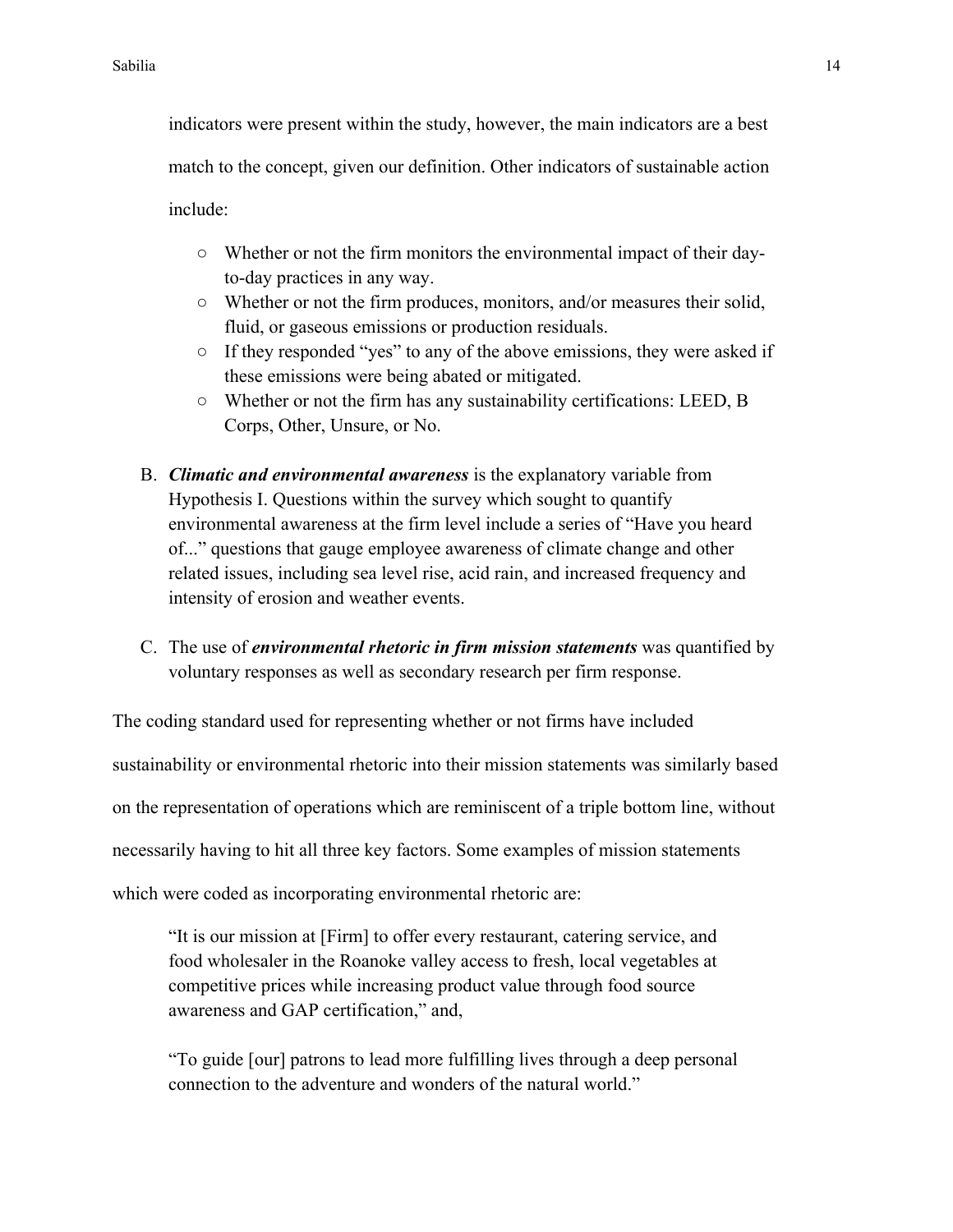To illustrate, two mission statements coded as not incorporating environmental rhetoric are:

"Our mission at [Firm] is to provide fast, friendly service and quality products in clean and convenient locations. We work hard to make sure we deliver on our Mission promise every day. We continue to reinvent ourselves and bring innovation to our industry," and,

"Shuckin' Seven Days a week for lunch and dinner. [Firm] provides the freshest and most complete raw bar in the area. A local restaurant with beachy vibes and a sports bar atmosphere, we strive to provide exceptional customer service and top quality food."

- D. **Industry and sector** of the firm as it relates to extraction and manufacturing versus services was based on a multiple choice question which listed US Census Bureau industries, listed below. Based on the firm's self-identification of its industry, the firms were also categorized as follows:
	- Agriculture, Forestry, Fishing and Hunting
	- Mining
	- Utilities
	- Construction
	- Manufacturing
	- Wholesale Trade
		- These industries are part of the primary and secondary sector, and were coded as such
	- Retail Trade
	- Transportation and Warehousing
	- Information
	- Finance and Insurance
	- Real Estate Rental and Leasing
	- Professional, Scientific, and Technical Services
	- Management of Companies and Enterprises
	- Administrative and Support and Waste Management and Remediation Services
	- Educational Services
	- Health Care and Social Assistance
	- Arts, Entertainment & Recreation
	- Accommodation and Food Services
	- Other Services (Except Public Administration)
	- Public Administration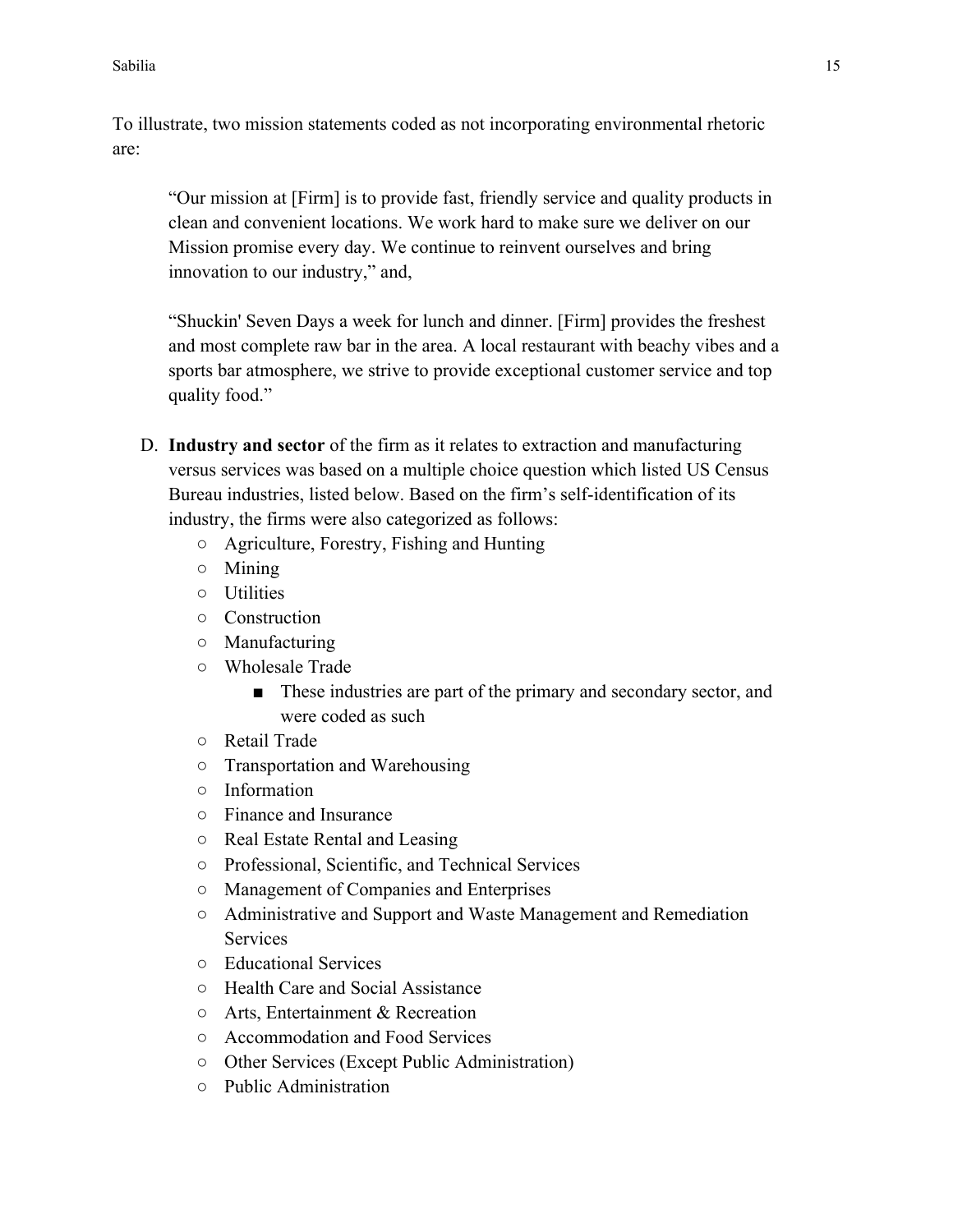Sabilia **16 anos 16 anos 16 anos 16 anos 16 anos 16 anos 16 anos 16 anos 16 anos 16 anos 16 anos 16 anos 16 anos 16 anos 16 anos 16 anos 16 anos 16 anos 16 anos 16 anos 16 anos 16 anos 16 anos 16 anos 17 anos 17 anos 17 an** 

■ These industries are and were coded as the tertiary sector

## **Data collection**

The initial proposal for this project laid out one methodological framework, primarily rooted in quantified survey responses. The first step in this process was writing the survey. The literature gap between sustainability theory and practice made it difficult to find other corporatelevel surveys to draw inspiration from. The survey questions were written in accordance with the research questions and the factors deemed salient therein. Examples of survey questions include: "How do you [the firm] define corporate sustainability?" and, "Is the firm monitoring or measuring [types of] emissions?"

Survey distribution was structured in an integrated way and took place over 9 months, between March 2017 and November 2018. Multiple methods of survey distribution and data collection were employed. The initial approach was to contact various local chambers of commerce, including those of Roanoke City, Roanoke County, Salem City, and Floyd County, and have them either donate a list of contacts or distribute the survey in their weekly mailing lists. This way we would create a diverse opportunity sample. Points of contact at the various chambers were receptive to the idea and given digital materials to distribute. These individuals distributed the survey in their email chains to local business representatives.

During response collection, lists of contacts compiled by the principal investigator from the various points of contact were cold-called. Recipients of cold calls were not responsive. Specifically, one contact made the comment that a cold call for a survey response was "very unorthodox," and a "red flag." The internally generated list of contacts did include "Contact Us" boxes on various firm's websites, and the survey was submitted this way as well. The data do not show whether or not this was a successful approach, but the number of responses did grow.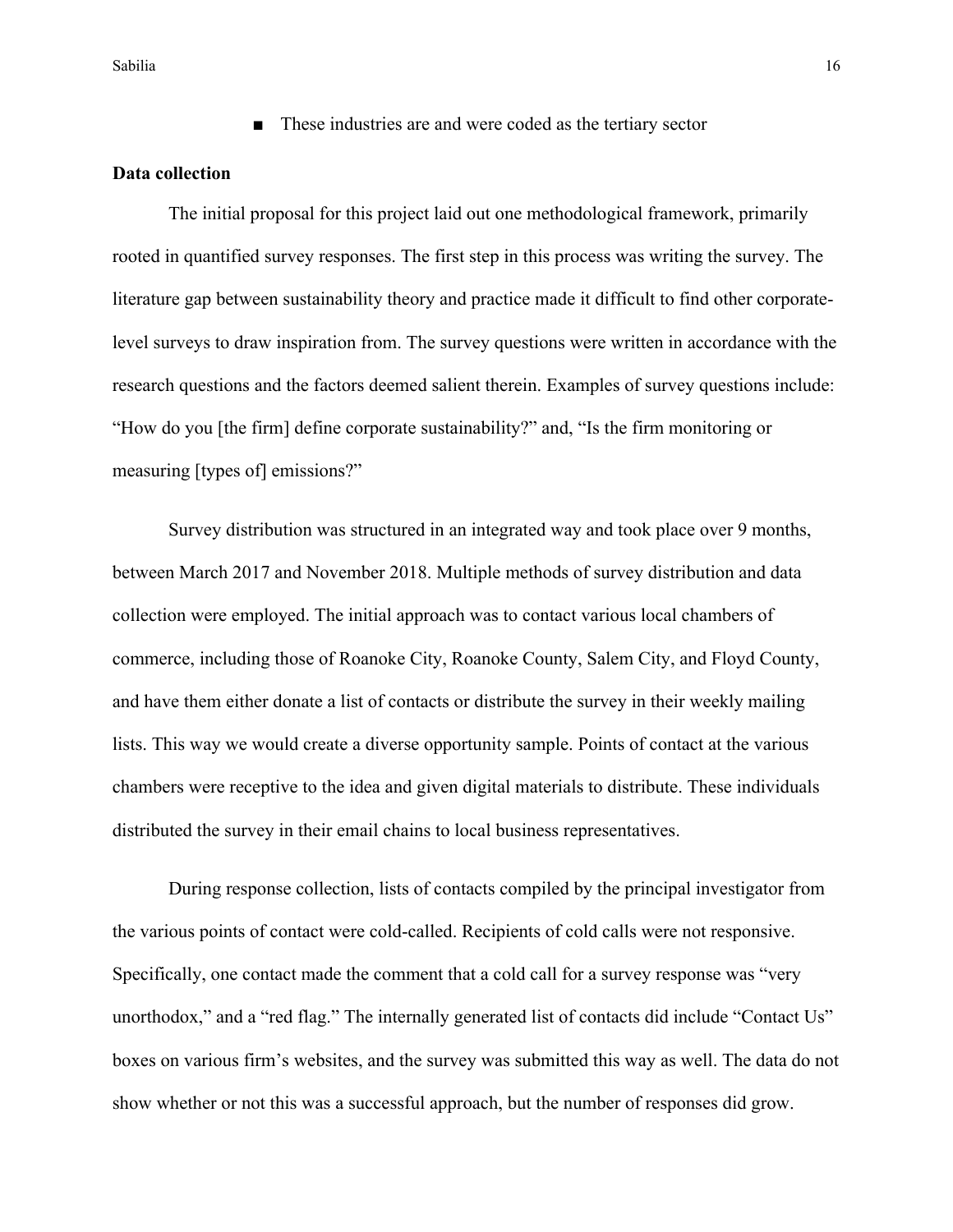While responses remain entirely confidential, researchers sent the survey directly to personal connections within the community. This was a viable method in terms of response percentage. Finally, turning to a more direct approach, a tablet device was acquired to head out into the sampling location and collect responses at various events, including a local African-American heritage festival, a Chamber of Commerce happy hour event, a Pumpkin Festival, a Women's Forum discussion, and a Rotary Club Luncheon. The ipad was not well received and no survey responses were collected this way. In conjunction with the tablet approach, scannable hard-copy QR codes leading to the survey and one other hard-copy flyer was made to warrant increased responses. While no single approach was entirely effective in collecting survey responses, the integration of multiple methods did yield a sufficient amount of usable data.

One significant prohibiting factor in response collection was the notion of confidentiality. Given the informed consent form and any other comments succinctly defining responses as confidential, many of those being surveyed were still weary about responding at all. This is not entirely unexpected. Questionnaire-based voluntary environmental assessment of firms is claimed to be "notoriously low," according to some scholars (Hillary, 2000). In conjunction with this, response rates for firm-level surveys overall is known to be low as well (White et. al., 2005).

While the goal of the project was to produce data that was generalizable beyond the Roanoke Valley, to businesses across industries, across the United States, the final sample that can be used for analyses (22 responses) is not large enough for us to make generalizable claims. However, we are able to make interesting observations about the domain of firm sustainability within Roanoke, Virginia and surrounding areas.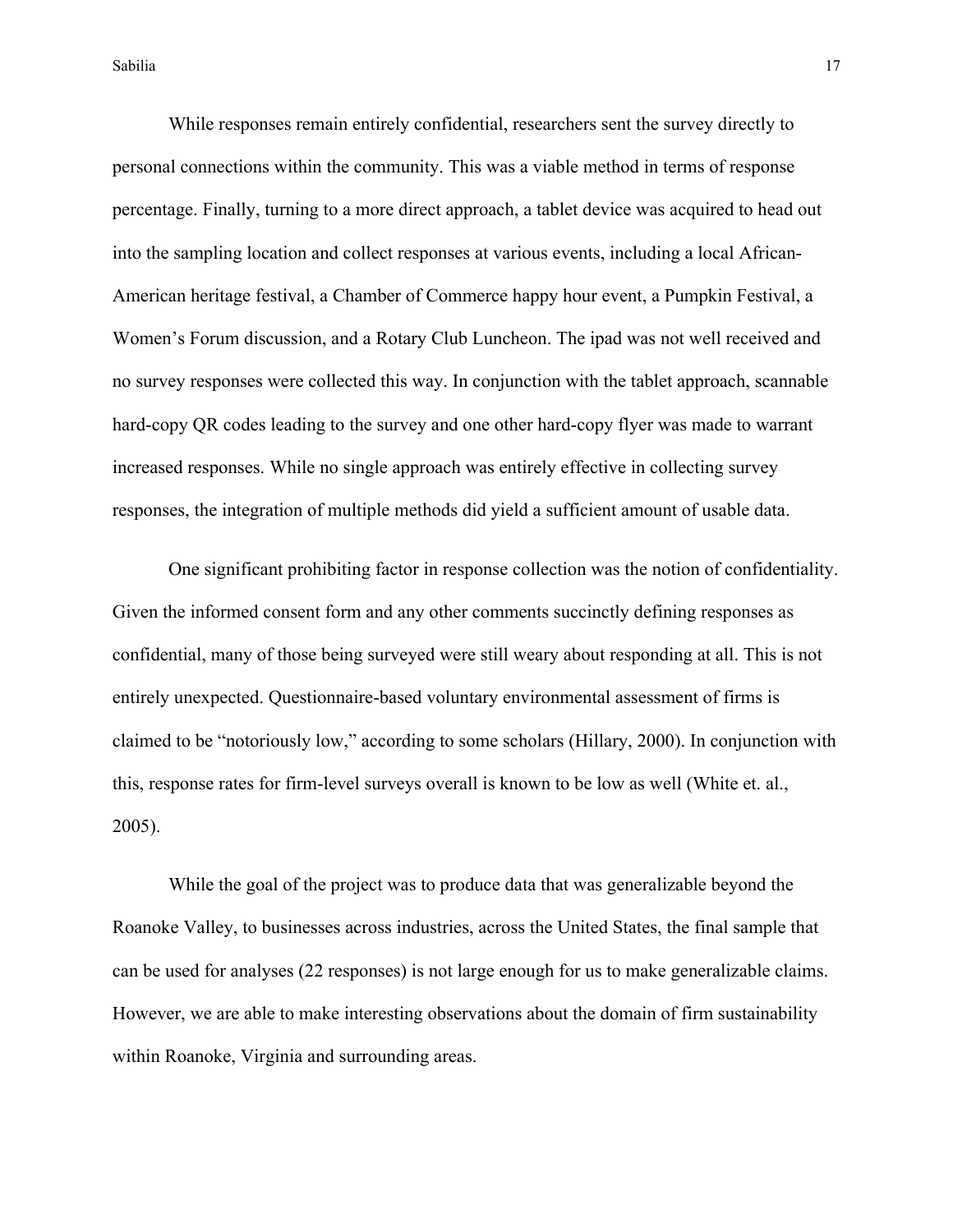### **Methods**

Due to the small sample size, inferential statistics cannot be employed. The results section below provides univariate descriptive statistics for the variables of interest, as well as some cross tabulations to explore patterns in the data and compare them to the hypotheses. The univariate statistics include the mode or median as best measures of central tendency for variables measured at the nominal and ordinal level, respectively. The variation ratio or quartile range are used as best measures of dispersion for nominal and ordinal-level variables, respectively. Crosstabs are used to provide bivariate summaries because both dependent and explanatory variables in the hypotheses are categorical. For ease of interpretation, the various statistics are presented in both tabular and graphic form. While these results are not generalizable beyond the sample, the findings remain interesting and can be used as building blocks for future theory-building.

### **RESULTS AND CONCLUSION**

## **1. Patterns of sustainable behaviors in the Roanoke Valley**

This study employs four main measurements of sustainable firm behaviors. Taken together, they tell an interesting story. Each indicator is discussed below.

*(I) Whether or not the firm's actions directly address climate change, and several other environmental issues* 

Of paramount importance to this indicator is the degree to which firm operations address environmental issues. Within the survey, respondents were prompted to disclose whether or not their firm operations address 11 different environmental issues. They were asked about each issue separately, in 11 yes/no questions, and the data was used to compile an additive index of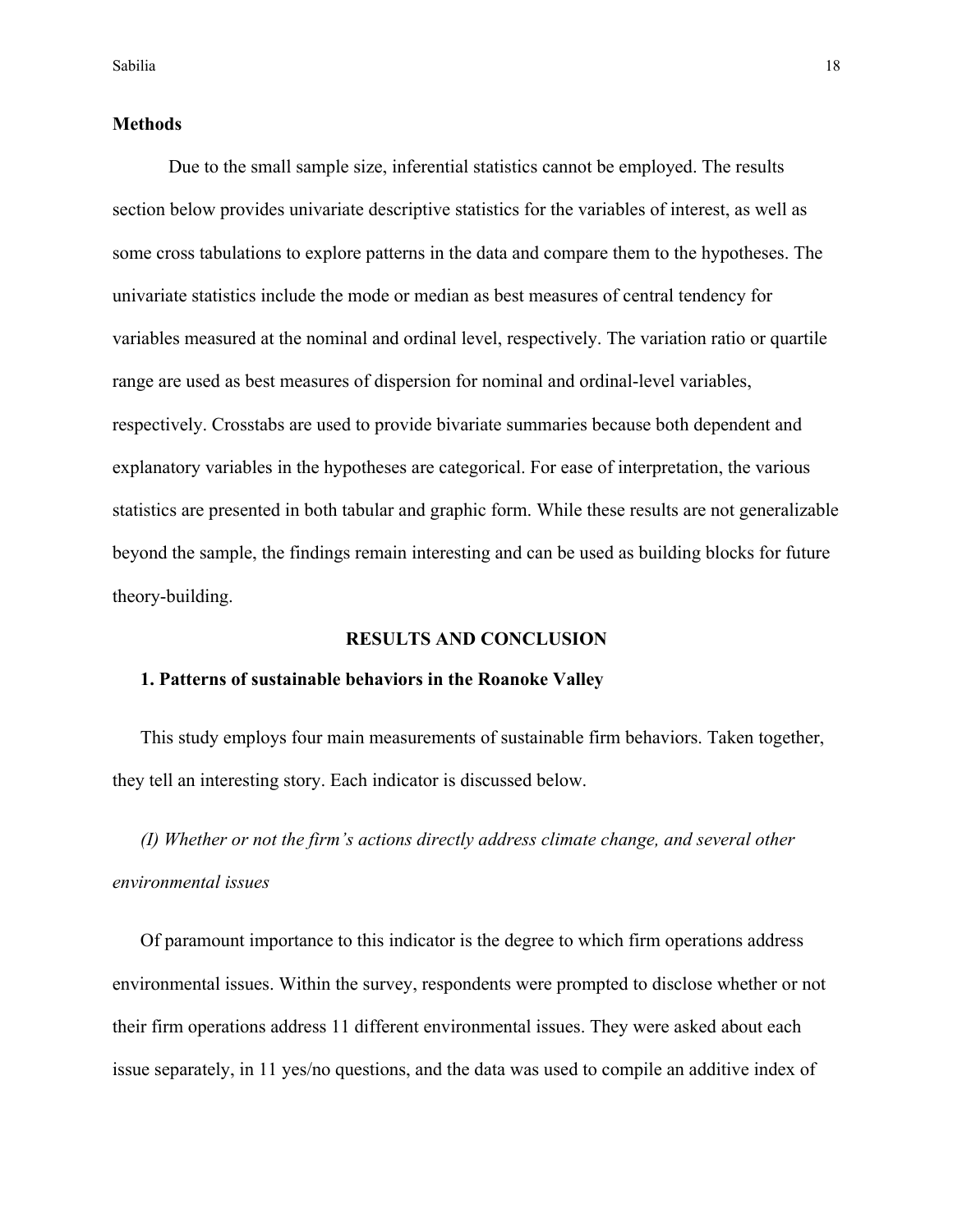Sabilia <del>1999 - 1999 - 1999 - 1999 - 1999 - 1999 - 1999 - 1999 - 1999 - 1999 - 1999 - 1999 - 1999 - 1999 - 1999 - 19</del>

addressing environmental issues (ADRIndex). Of 22 responses, 4 are missing and 18 are valid. The values of the index range from 0, meaning the firm does not address any environmental issues, to 10, meaning that the firm addresses 10 issues. The median for this variable is 3, suggesting a relatively low engagement with environmental issues. However, the quartile range is 4, with values of the variable distributed relatively uniformly across the 0-10 range of the variable. This suggests that, in the Roanoke Valley area, there is a wide variety of action being taken to address the environmental issues within the survey (Figure 1). A unifying standard for doing so does not appear to exist.

For analysis, ADRIndex was transformed into a 3-category ordinal variable, coded as follows: 0, when ADRIndex is 0; 1 when the ADRIndex takes vales between 1-6; 2 when the ADRIndex takes values between 7-10. The new variable is called ADRIndex3Cat. The median of the new variable is 1, suggesting that the majority of the firms in the sample take some level of action to address various environmental issues. Only 3 firms in the sample go to extreme lengths to address environmental issues, and 4 firms take no such actions (Figure 2). The dependent variable used for analyzing Hypothesis I is ADRIndex3Cat.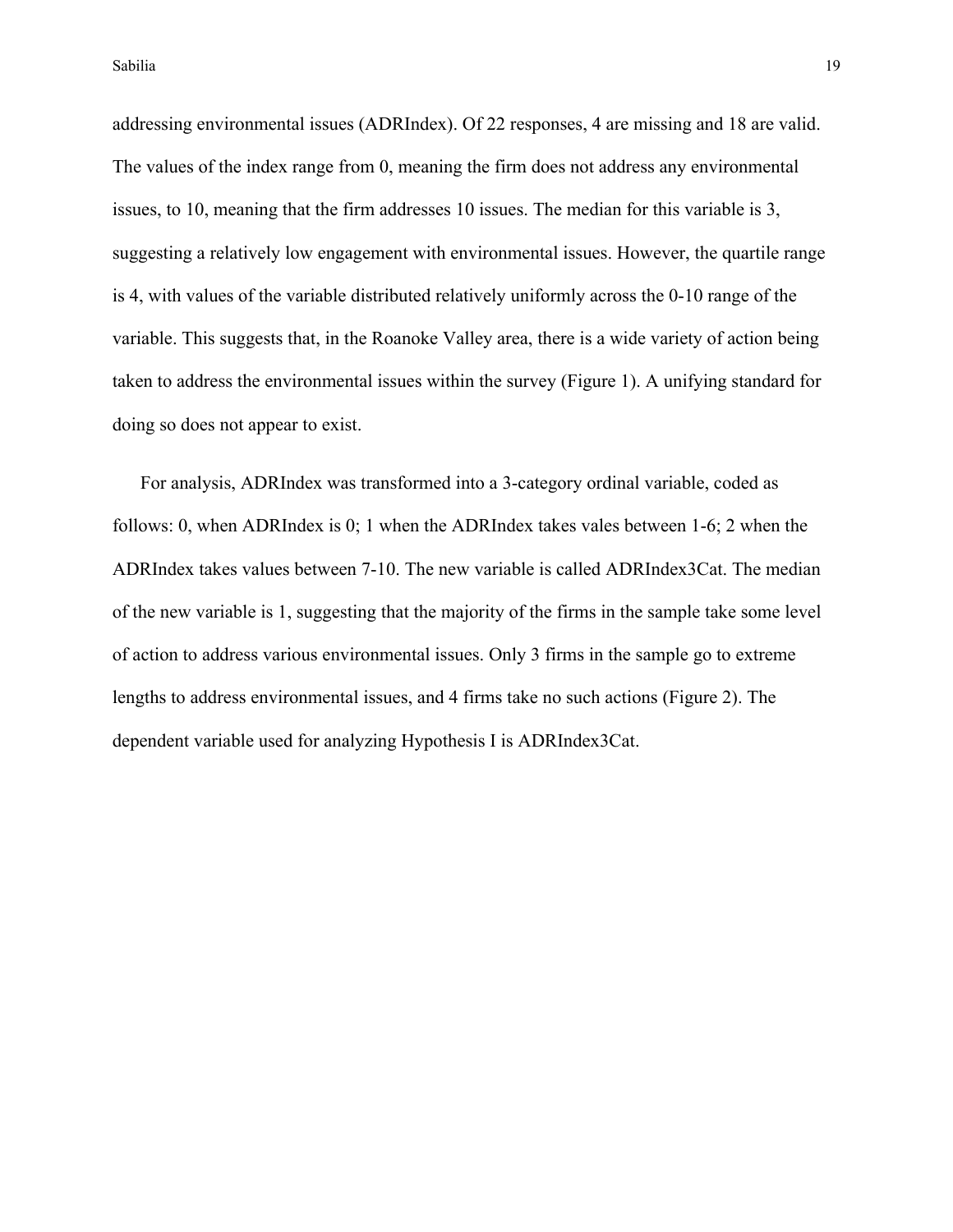**Figure 1**



An additive index of questions in which firms disclosed whether or not they address the "have you<br>heard" environmental issues



*(II) Whether or not the firm has a sustainability coordinator, and their degree of* 

*transparency about firm environmental impacts.*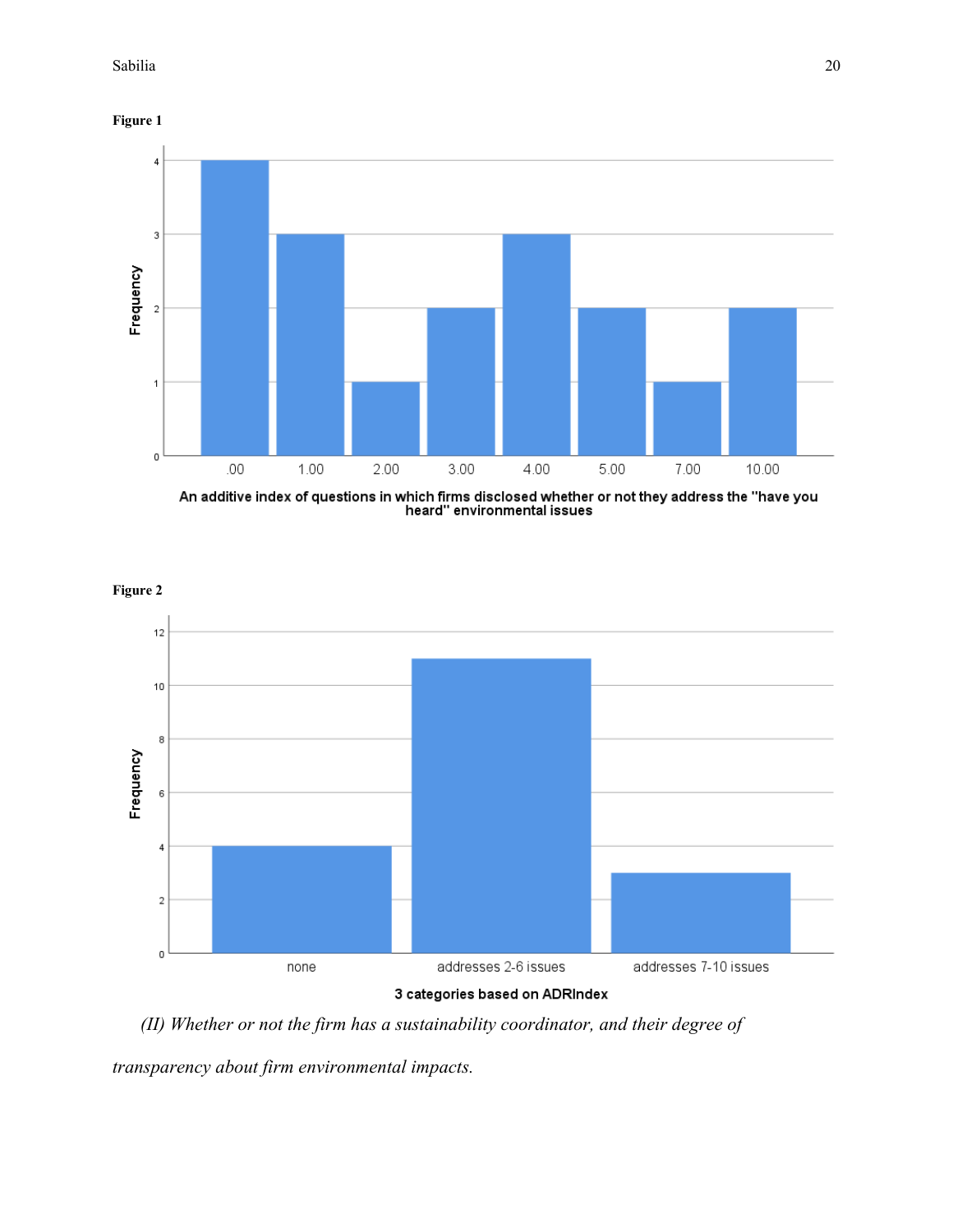All firms within the sample were asked whether or not they had a colleague within the firm dedicated to its sustainability operations (Sus Person). Out of 22 responses, there were 4 missing values and 18 valid responses. There was an incredibly high degree of variance within this data, although the modal value is "Yes." 11 out of 18 firms within the sample do have a sustainability coordinator, 5 do not, and 2 reported being unsure (Figure 3). Having a designated employee for sustainability operations necessarily entails sustainable action within the firm. The fact that the majority of firms in our sample have a sustainability coordinator is an encouraging indicator of sustainable action in the Roanoke Valley.

Another indicator of sustainability operations includes how transparent the firm may or may not be about their environmental impacts. Firm representatives were given an option from 1, being not at all transparent, to 5, being incredibly transparent. Interestingly, not a single firm within the sample rated themselves as not at all transparent. Of 22 responses, there were 18 valid responses and 4 missing values. The mean value is 4 and the quartile range is 1 (Figure 4). In the interest of our analysis, although this is a nominal variable, the modal value is 5. High degrees of transparency by private firms is a sustainability indicator as it relates to a triple bottom line in both social and environmental categories. Given the oncoming 2020-2040 plan for the Roanoke Valley, this is a positive mechanism for implementing the sustainable development goals of the Roanoke City Council.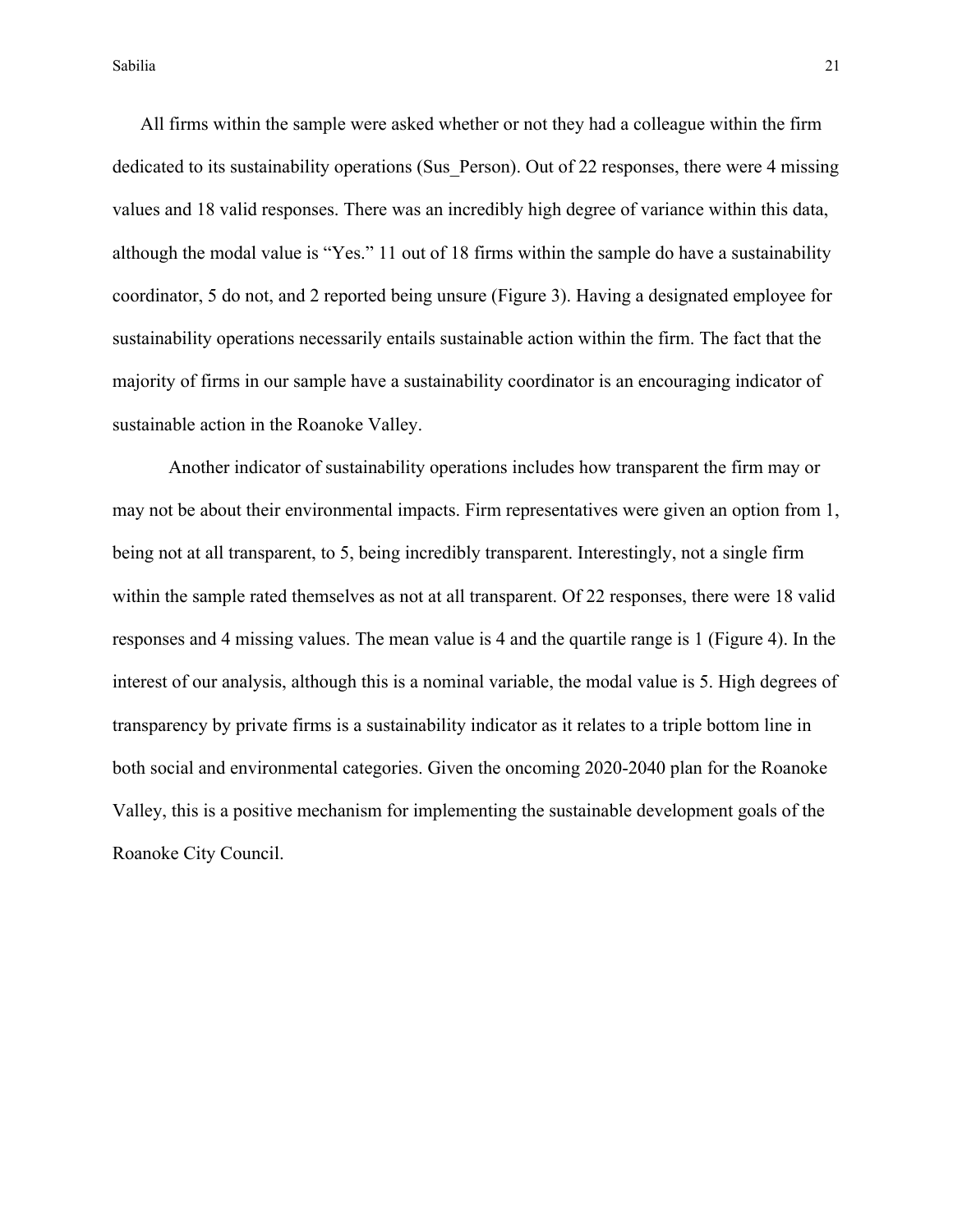**Figure 3**



Whether or not anyone in the firm's organizational structure is responsible for the environmental<br>considerations of the firm?



How transparent the firm is in communicating about their wastes, emissions, or overall<br>environmental impact, scale selection from 1 to 5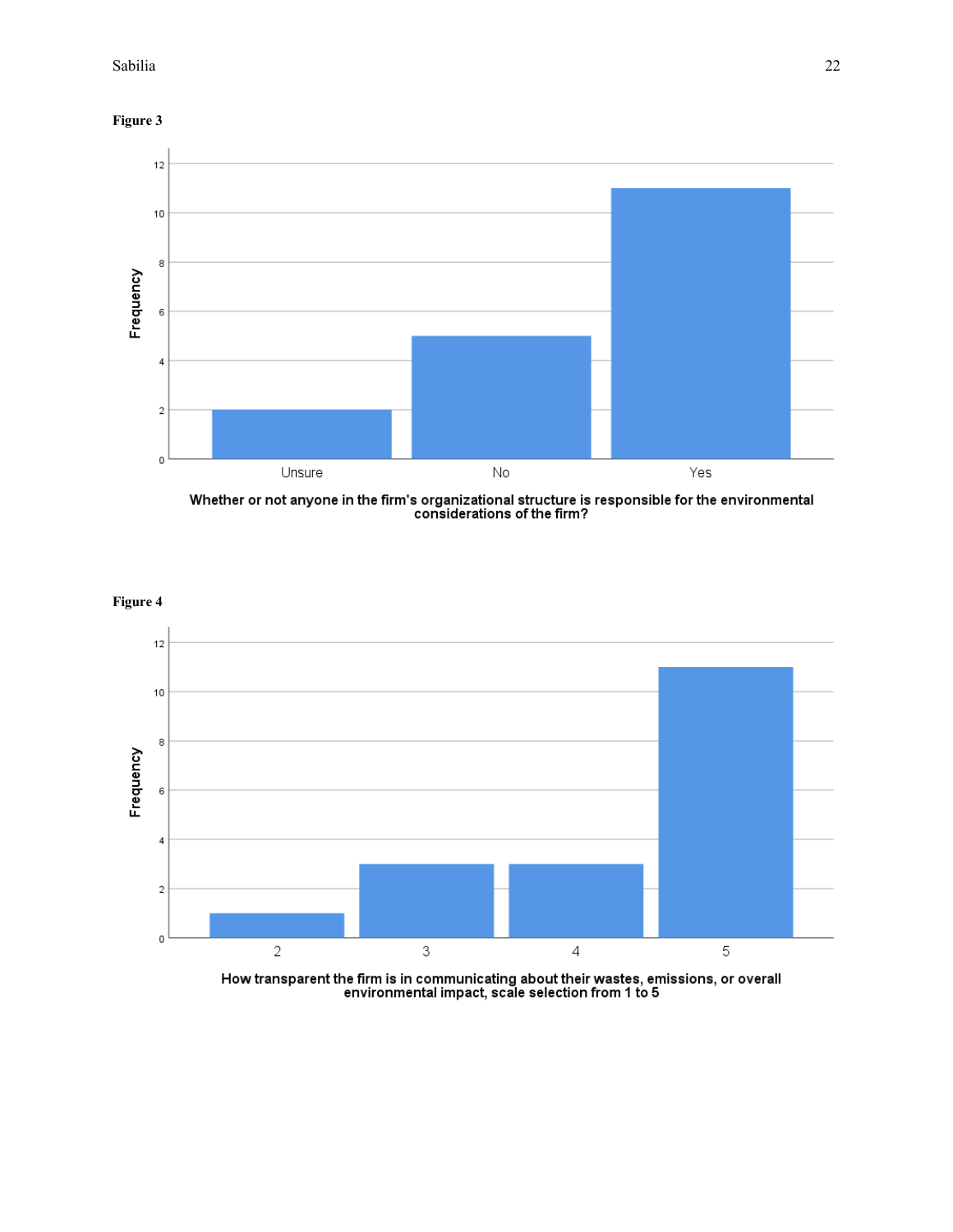### *(III) Any initiatives, donations, or events the firm may conduct with a TBL framework.*

Whether or not the firm has any ongoing sustainability initiatives (Initiatives) produced an interesting set of information. Not a single firm said they did not have any sustainability initiatives enacted, and the mode for the variable was "Yes," they do (Figure 5). There were 17 valid responses. 1 firm listed being "unsure." Within the survey question itself, examples of sustainability initiatives like recycling and improving energy efficiency were listed. Employee knowledge of, and firm enacting of sustainability in this sense necessarily describes tangible sustainable action being taken at the firm level.

Respondents were asked whether or not the firm has made any donations to charity or politics within the last 5 years (CDonations). Similar to the responses for sustainability initiatives within the firm, not a single respondent reported their firm NOT having made any charitable or political donations. Of 19 valid responses, 17 respondents answered "Yes," and 2 responded that they were "unsure," (Figure 6). Charitable and political donations, while not elaborated on in detail, are considered an example of a TBL sustainable action. At the same time, tax deductible donations made by businesses are an existing incentive towards sustainability.

Whether or not the firm has hosted any cause-related events is an indicator of sustainable action (CEvents). Out of 19 valid responses, 8 firms had hosted cause-related events, 6 had not, and 5 reported being "unsure." With high variance, the modal category for this variable is "Yes," (Figure 7). What's interesting within this variable is that, 5 firm representatives reported being "unsure," however, the majority of respondents had been with their firms for longer than three years (Figure A1). Cause-related events are a sustainable action unto themselves. They also serve as an incentive for sustainability within firms, given the attention they draw and positive public image they may produce.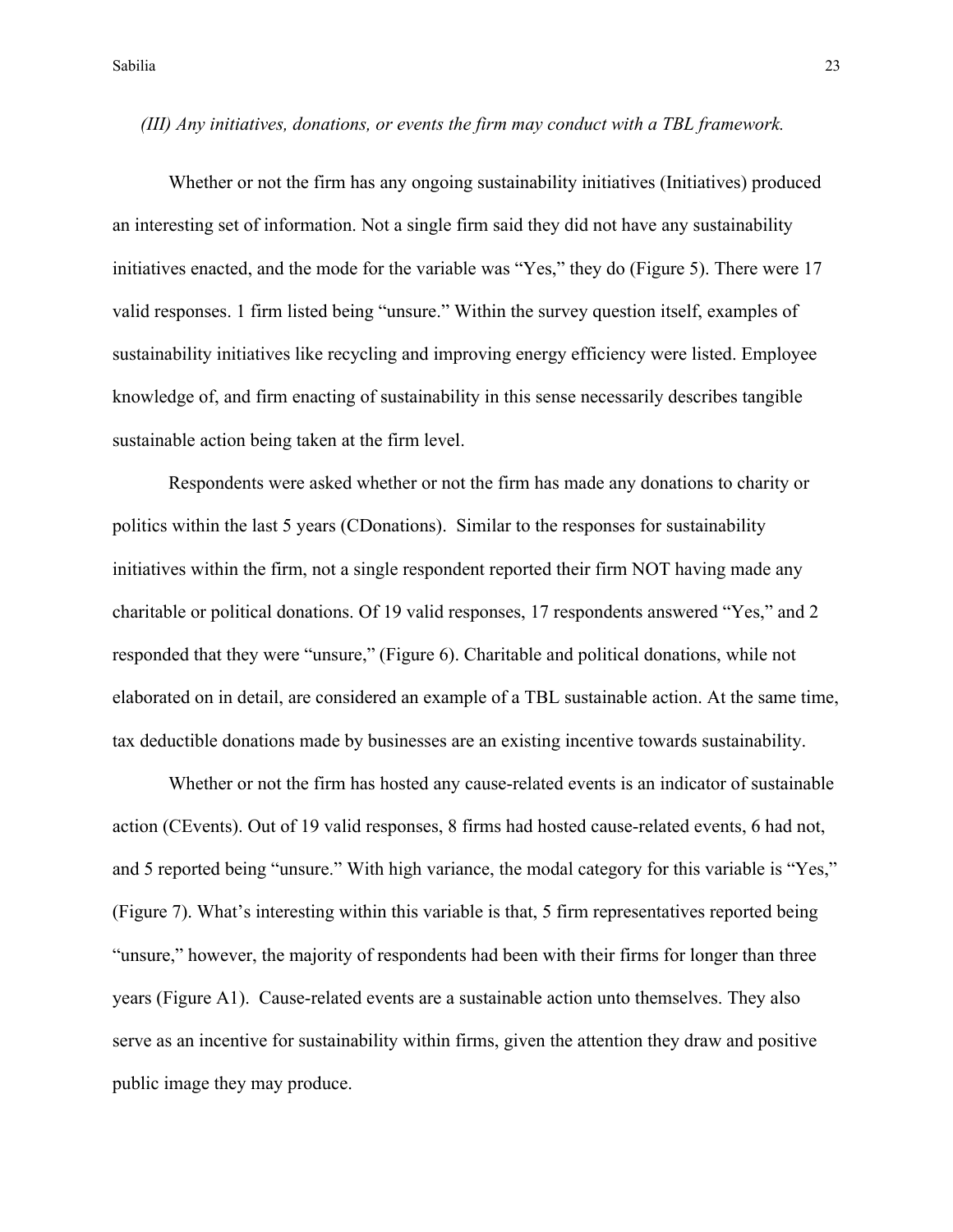





**Figure 6**



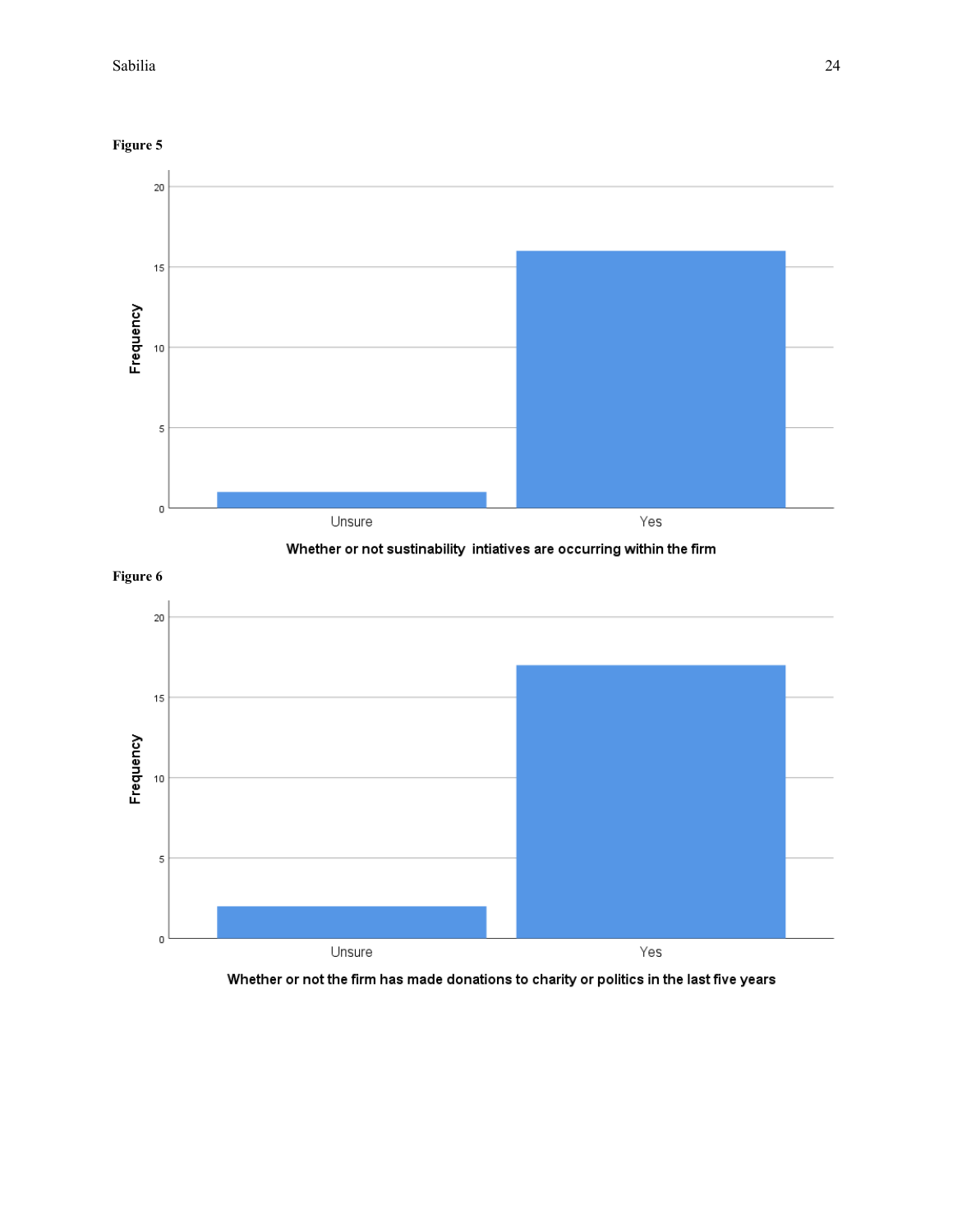



## Whether or not the firm has hosted any events to benefit a charity or other cause

## *(IV) How the firm rated itself on its Corporate Social Responsibility (CSR) standing.*

Another interesting indicator of firm sustainability, separate from environmental initiatives, is how the firm rated itself as complying with our definition of corporate social responsibility, or CSR, categorized into three groups (CSR\_rating, CSRCat). *Business Ecology* focuses heavily on the environmental end of a triple bottom line. To fully explore the operational definition of the TBL concept, CSR is of paramount importance. This is the "people" part of the TBL trifecta people, planet, profits. Within the *Business Ecology* survey, firms were asked to what degree they felt they complied with a given definition of CSR. The definition firms were prompted with was taken from the Financial Times (Mozier, 2018):

Corporate social responsibility (CSR) is a business approach that contributes to sustainable development by delivering economic, social and environmental benefits for all stakeholders (Financial Times).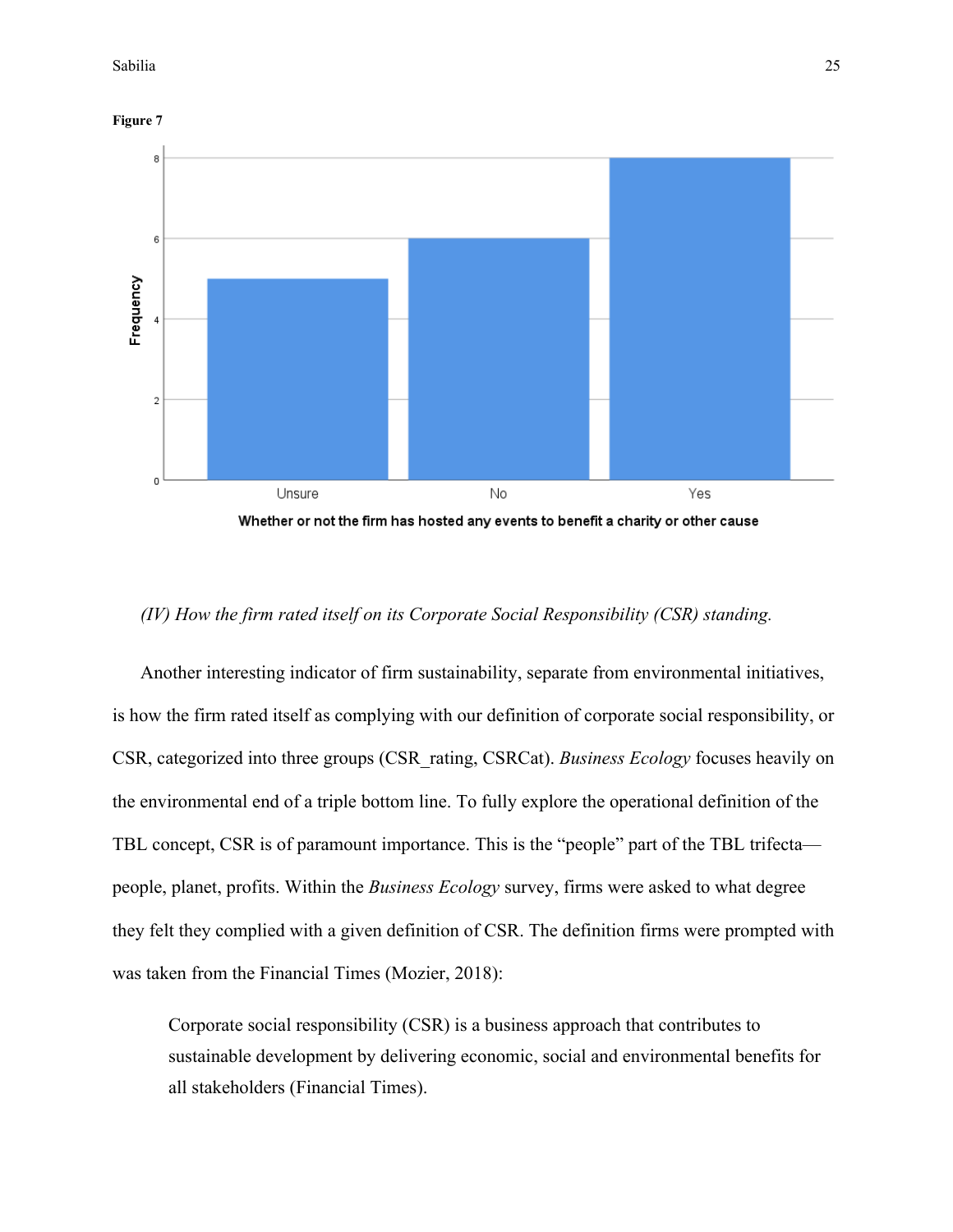Of 22 responses, 16 valid responses and 6 missing values were accrued. The data shows that the mean value is 8, with a quartile range of 3 (Figure 8). 68.75% of firms within the sample rated themselves as an 8 or higher. Assuming responses were truthful, this is a very positive aspect of doing business in the Roanoke Valley: local business representatives feel as if they are working for firms which are doing something to benefit their communities in some way. This claim fits nicely into the proposed framework for the Roanoke City Council's 2020-2040 plan, and makes the case that, although reporting was low, businesses within Southwestern Virginia *do* feel obligated to give back to their community.





To what extent does the firm engage in CSR given our definition of it, selection of a value on a scale from 0-10

Within the sample, encouraging information about the sustainability happenings within Roanoke Valley enterprises was found. While the data are not generalizable, the analyzed sample provides the following insights: 77%, or the majority of the firms in the sample, take some level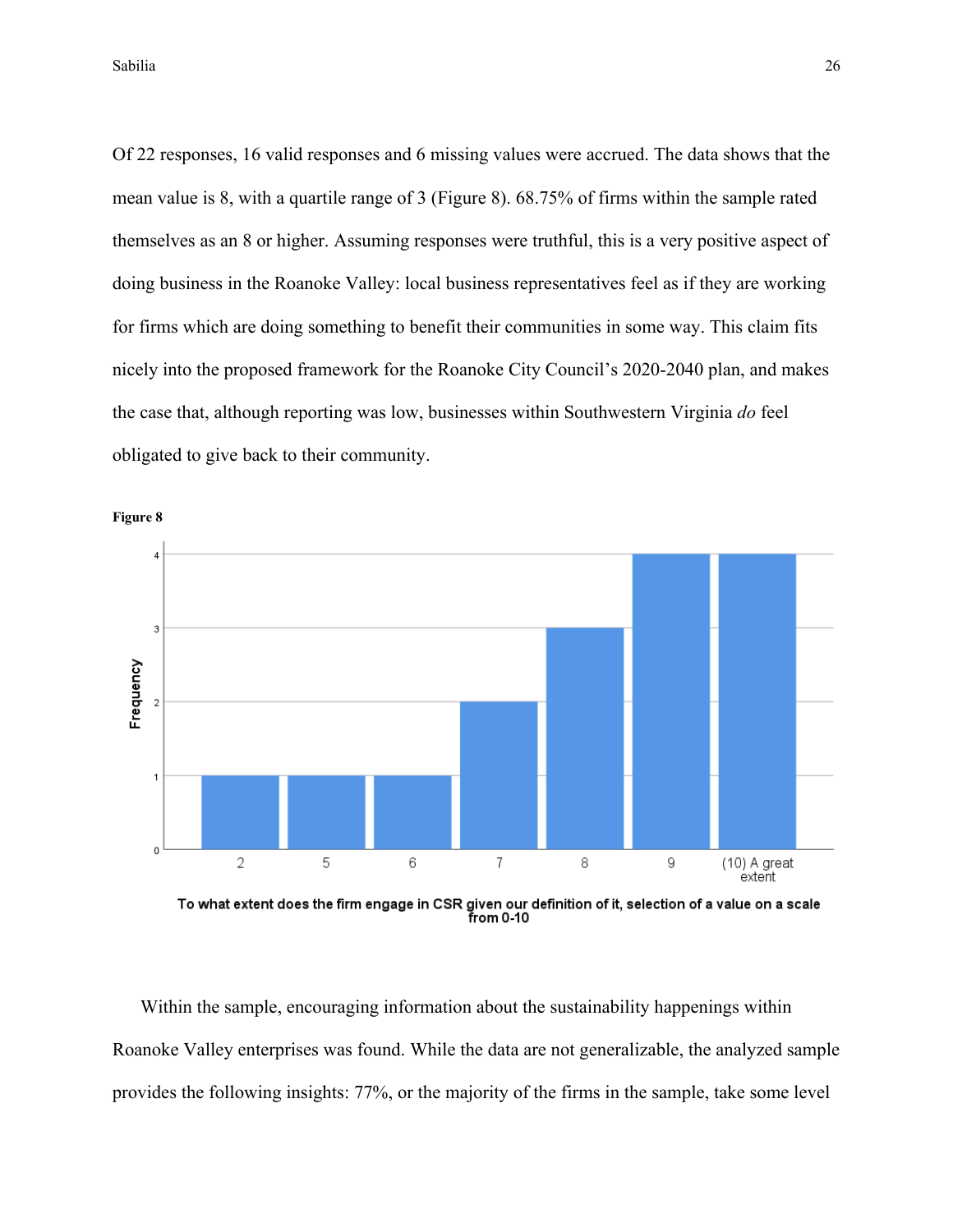of action to address various environmental issues (Figure 1, Figure 2). 61% of firms within the sample have a sustainability coordinator within their firm (Figure 3). 77% of firms in the sample rated themselves as either a 4 or 5 out of 5 in how transparent they are about communicating their environmental impact (Figure 4). 94% of firms within the sample reported having ongoing sustainability initiatives (Figure 5). 89% of firms within the sample reported having made donations to charity or politics within the last 5 years (Figure 6), and 42% of firms within the sample reported having hosted a cause-related event within the last 5 years.

## **2. Determinants of sustainable behaviors in the Roanoke area**

Firm characteristics which likely serve as determinants for sustainable action or lack thereof are: awareness of environmental issues, the firm's industry/sector, and incorporation of sustainability rhetoric into mission statements. These concepts relate to sustainable action differently. Thus, sustainable action is measured differently per hypothesis. Before presenting the bivariate summaries that can be used to look for empirical patterns corresponding to the hypotheses, univariate statistics are discussed for each corresponding explanatory variable.

*I. Firms which are aware of the state of the climate and environment are likely to be operating under some parameters of sustainability.*

Awareness of the climate and environment was measured through a series of 11 questions about specific issues. Responses to 6 out of 11 of these questions exhibited no variation; 100% of respondents stated that they were aware of that particular issue (Figure A2). These are, climate change, sea level rise, increased natural disaster frequency and intensity, erosion, deforestation, and ocean acidification/acid rain. Since there is no variation in the responses, this set of questions are excluded from the analysis. The remaining 5 questionnaire items, which did exhibit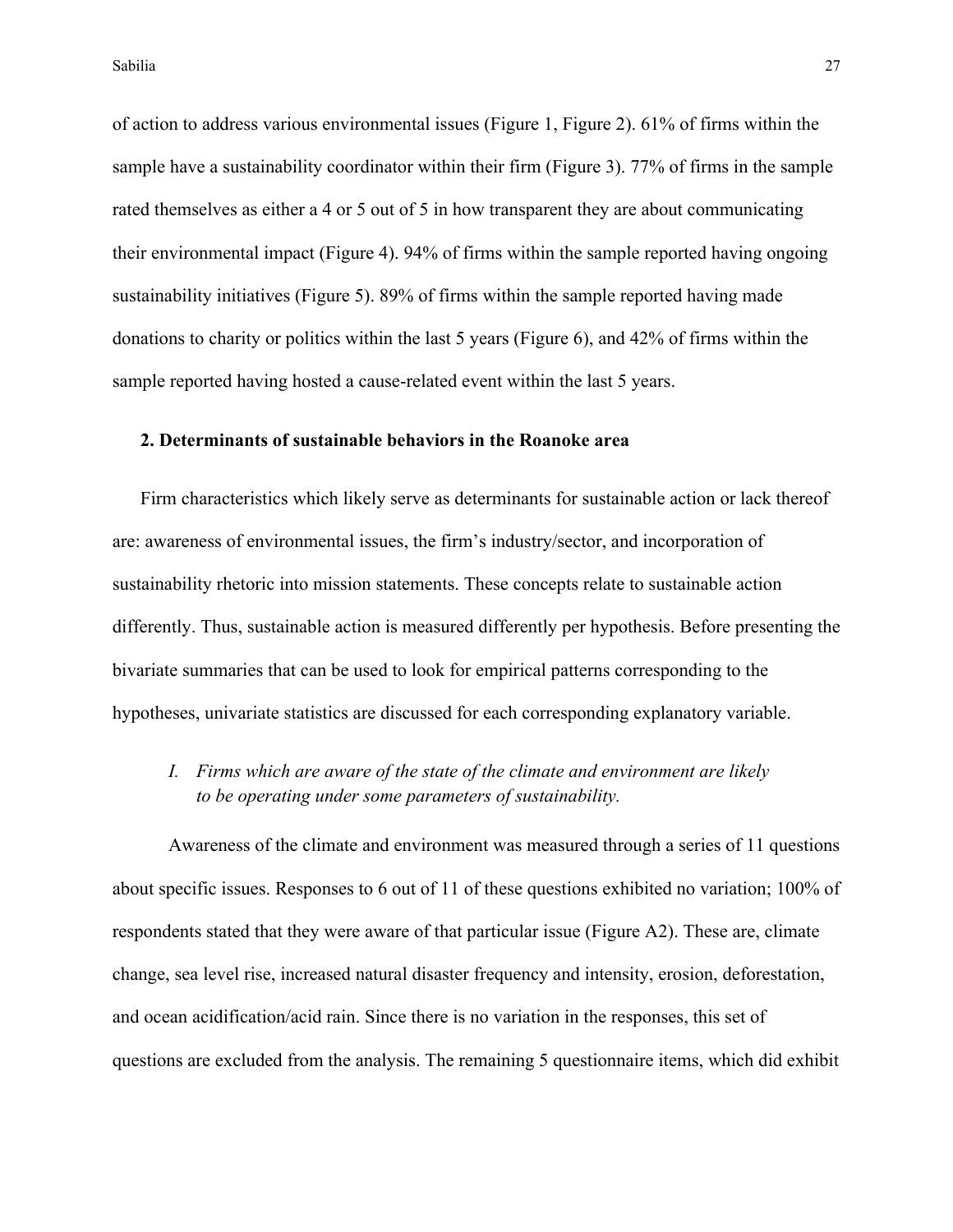variation, are used to explore Hypothesis I. These issues are colony collapse disorder, local sustainability initiatives, saltwater intrusion, mass extinction, the pacific garbage patch.

Has the respondent heard of *colony collapse disorder*? Of 17 valid responses with 5 missing, the responses were fairly evenly split, with "yes" being the modal category. 9 respondents out of 17 are aware of colony collapse disorder and 8 are not (Figure 9).

Has the respondent heard of *local sustainability initiatives*? Of 18 valid responses with 4 missing, 15 respondents answered "Yes," (Figure 10).

Has the respondent heard of *saltwater intrusion?* Of 18 valid responses with 4 missing, 14 respondents answered "Yes," (Figure 11).

Has the respondent heard of *mass extinction?* Of 18 valid responses with 4 missing, 15 respondents answered "Yes," (Figure 12).

Has the respondent heard of the *pacific garbage patch?* Of 18 valid responses with 4 missing, 13 respondents answered "Yes," (Figure 13).

These univariate statistics for the collected "have you heard" variables are, for the most part, a positive indication that firm representatives have a moderately high degree of environmental awareness. To describe this point further, an additive index of the 5 "have you heard" variables within the analysis was created (HYHIndex2). At this point, the index was categorized into "Less Aware," meaning the respondent was aware of 0-3 of the remaining 5 issues, and "More Aware," meaning the respondent was aware of 4-5 of the remaining issues. The modal value for the additive index is "More Aware." Out of 22 responses, there are 17 total valid responses within the index, and 5 missing responses. Given the 5 environmental issues proposed by these survey questions, 8 respondents were "Less Aware," and 9 respondents were "More Aware," (Figure 14). This index (HYHIndex2) is cross tabulated below with the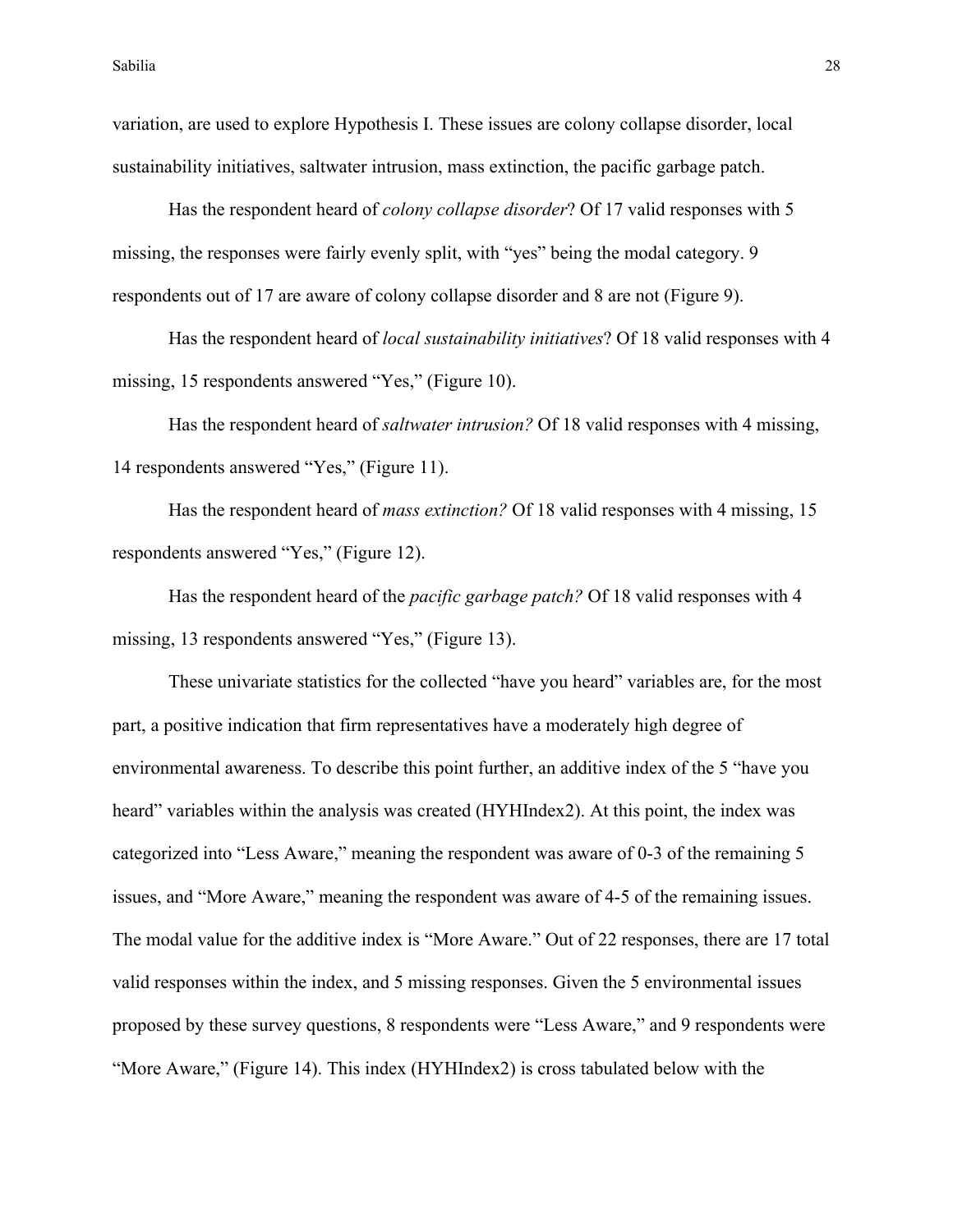dependent variable, the additive index of how many of these environmental issues firms are actively addressing (ADRIndex3Cat, Figure 2). Both indexes are cross tabulated to analyze any possible existing relationship (Figure 15). 10 out of 17 firms within the sample address 2-6 environmental issues. 3 firms within the sample claim to address 7-10 environmental issues, and 1 of those 3 firms is less aware of the 5 issues in the analysis. Within the sample, there is some correlation between being less aware of nuanced environmental issues and not addressing any within the firm. However, 87.5% of firms categorized as "More Aware" address more than 2 environmental issues, and 66.7% of firms categorized as "Less Aware" also address more than 2 environmental issues. Overall, 76.5% of firms within the sample, or 13 out of 17 firms, address more than 2 environmental issues. In terms of the hypothesis, it is not succinctly clear whether or not firms within the sample take sustainable action based on awareness of the climate and environment. This is further illustrated by Figure 16. Although a statement can't be made on the hypothesis, this information is still an encouraging indicator of sustainable action being taken by businesses in the Roanoke Valley.





Has the firm representative heard of colony collapse disorder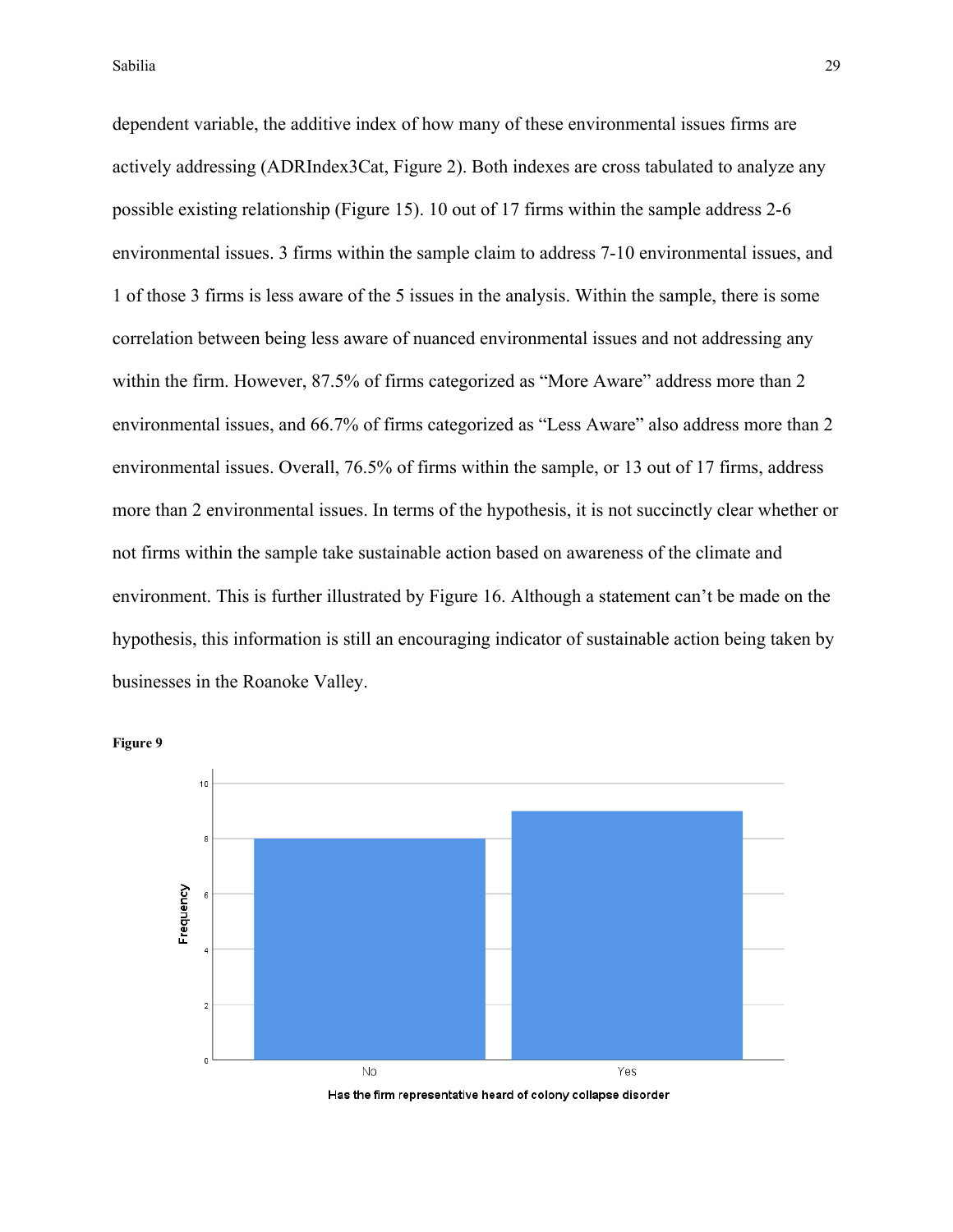## **Figure 10**



Has the firm representative heard of local sustainability initiatives





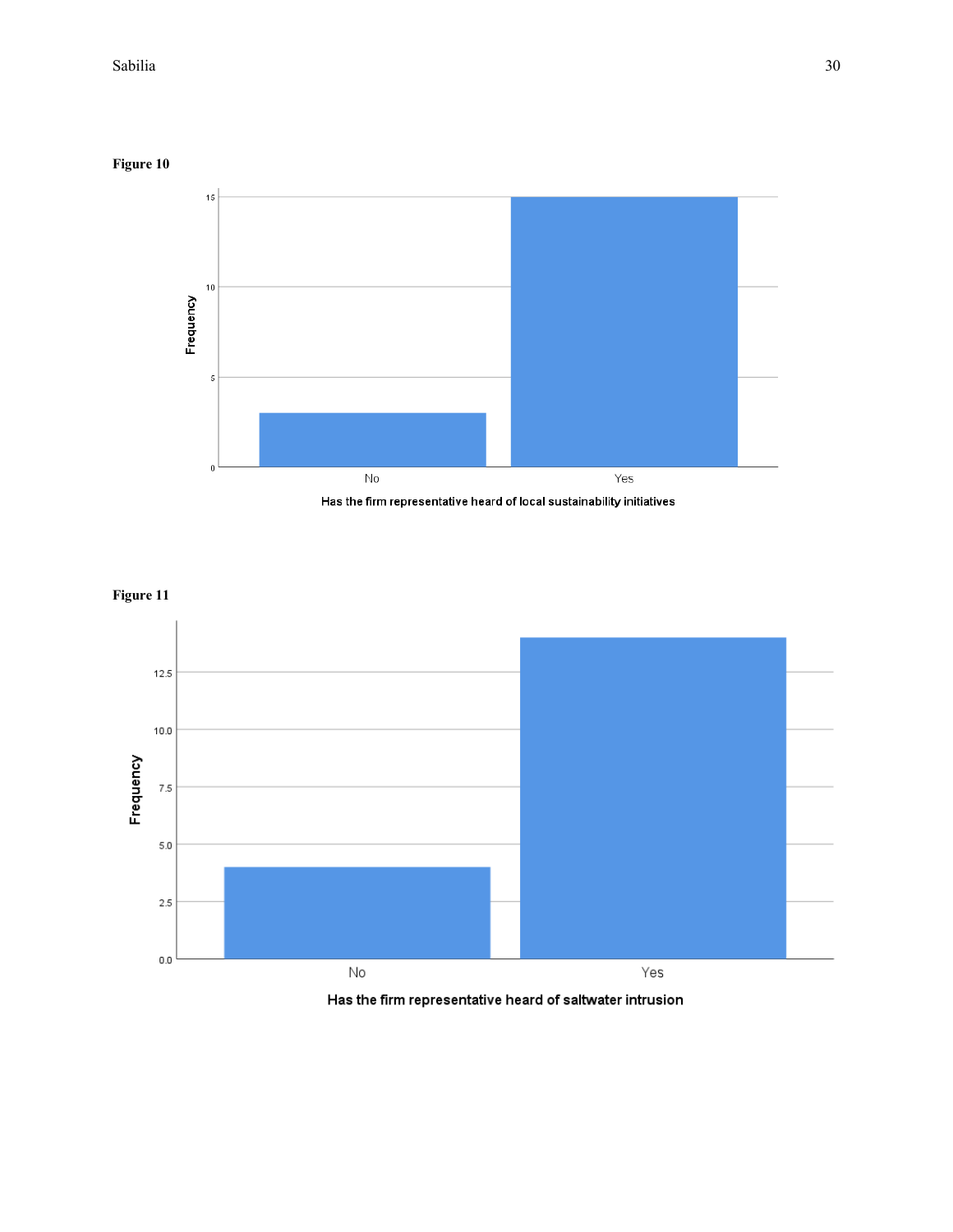









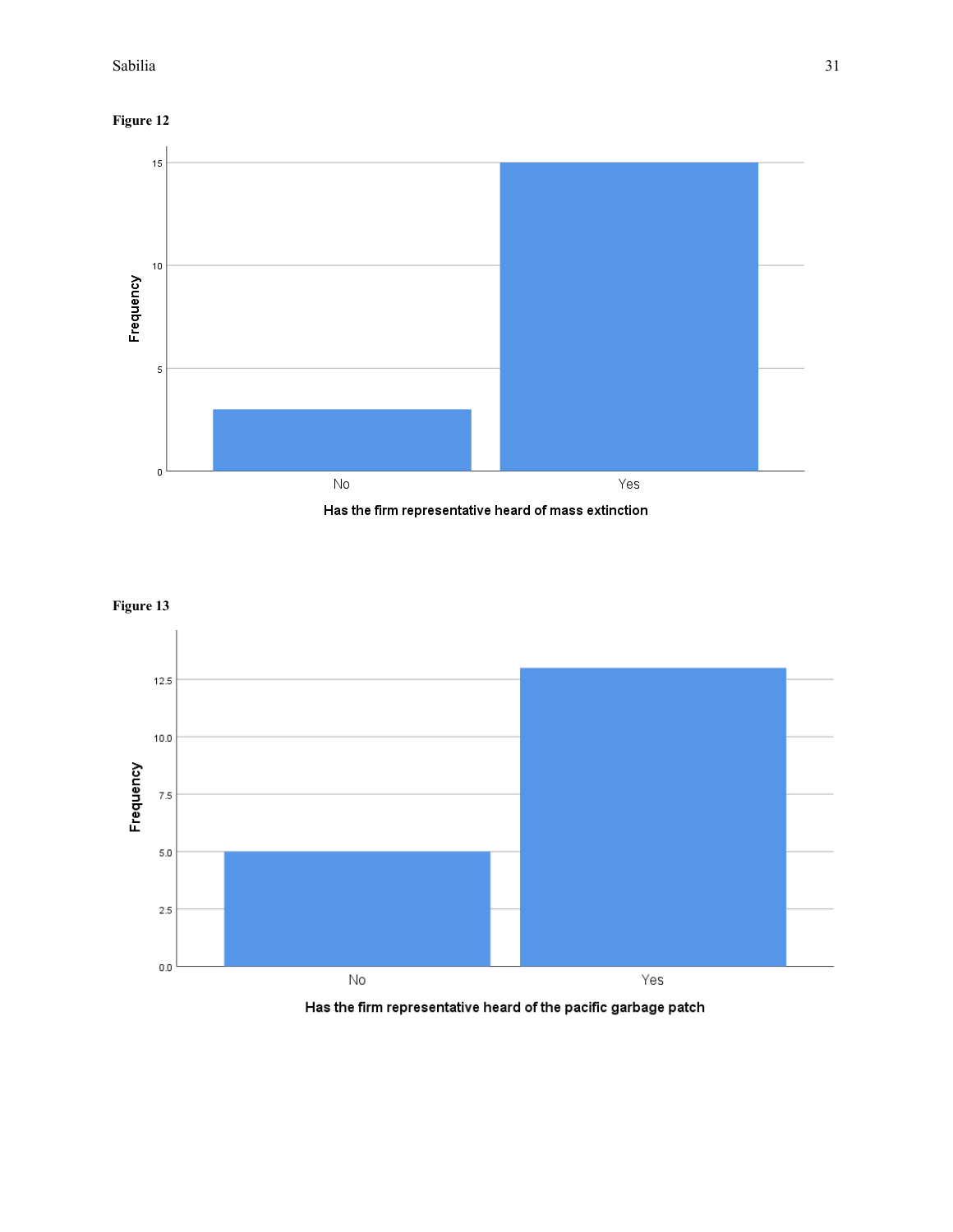**Figure 14**



An Index of HYH Variables 5, 6, 7, 8, & 10

# **Figure 15**

|              |                       | HYH Index recoded into two  |                   |            |        |
|--------------|-----------------------|-----------------------------|-------------------|------------|--------|
|              |                       | categories                  |                   |            |        |
|              |                       |                             | <b>Less Aware</b> | More Aware | Total  |
| ADRIndex3Cat | .00.                  | Count                       | 3                 |            | 4      |
|              |                       | % within HYH Index          | 33.3%             | 12.5%      | 23.5%  |
|              |                       | recoded into two categories |                   |            |        |
|              | Addresses 2-6 issues  | Count                       | 5                 | 5          | 10     |
|              |                       | % within HYH Index          | 55.6%             | 62.5%      | 58.8%  |
|              |                       | recoded into two categories |                   |            |        |
|              | Addresses 7-10 issues | Count                       |                   | 2          | 3      |
|              |                       | % within HYH Index          | 11.1%             | 25.0%      | 17.6%  |
|              |                       | recoded into two categories |                   |            |        |
| <b>Total</b> |                       | Count                       | 9                 | 8          | 17     |
|              |                       | % within HYH Index          | 100.0%            | 100.0%     | 100.0% |
|              |                       | recoded into two categories |                   |            |        |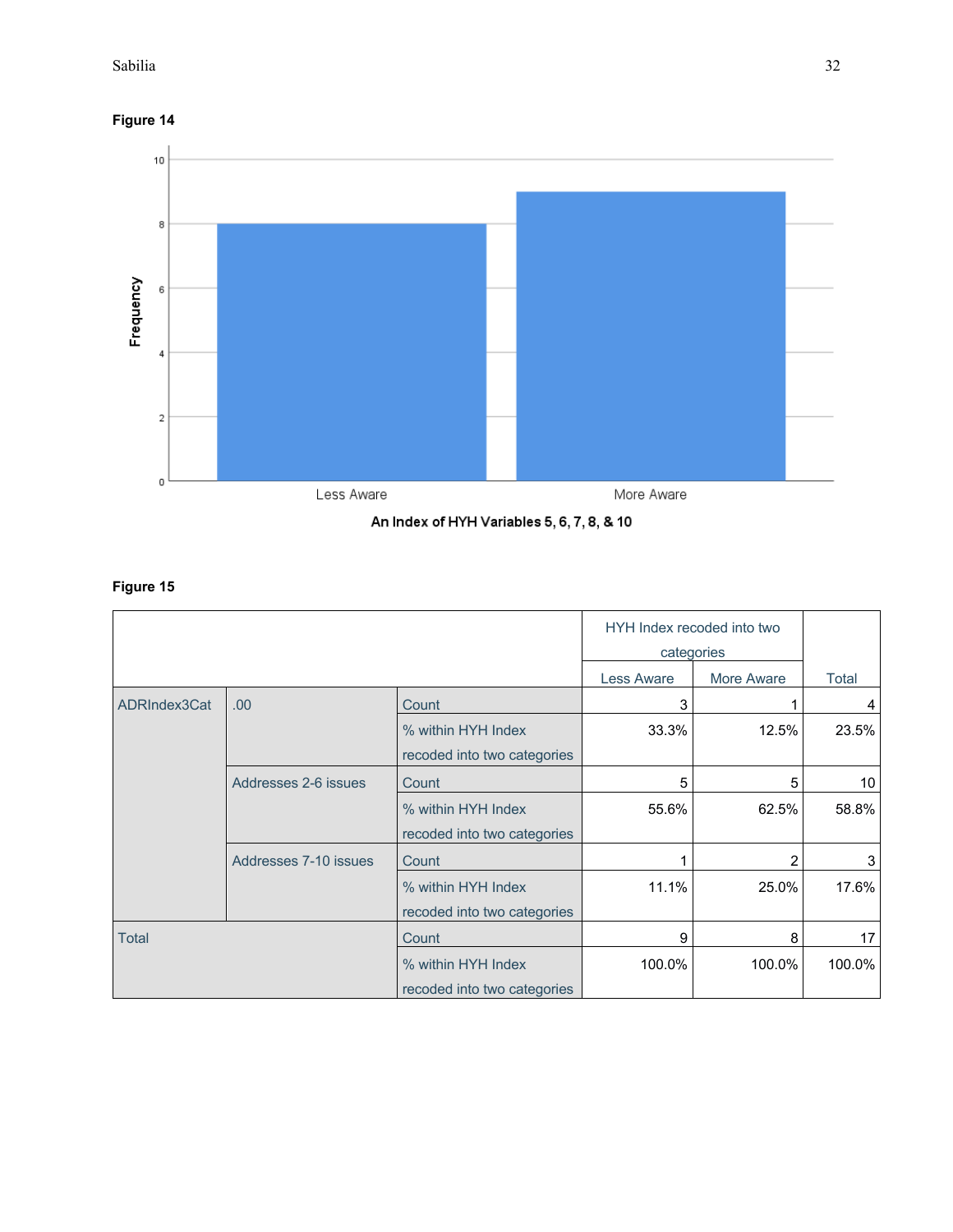





Firms within the sample represent a large degree of industries (Figure 17). For this reason, the data was categorized into three overarching industry sectors: (i) extraction of raw materials and natural resources, (ii) manufacturing, and (iii) other services. The primary and secondary industry sectors were aggregated to be compared with the tertiary sector for the purpose of exploring the Hypothesis II. Out of 19 valid responses and 3 missing values, sectors i & ii have a frequency of 3 within the sample. Sector iii has 16 instances. The modal value is sector iii (Figure 18).

To analyze the second hypothesis, categorized industries were cross tabulated with variables: having a sustainability coordinator present (Figure 3), and degree of transparency (Figure 4). The crosstab for industry sector category compared to the presence or absence of a sustainability coordinator is found in Figure 19. Each firm in the primary and secondary sector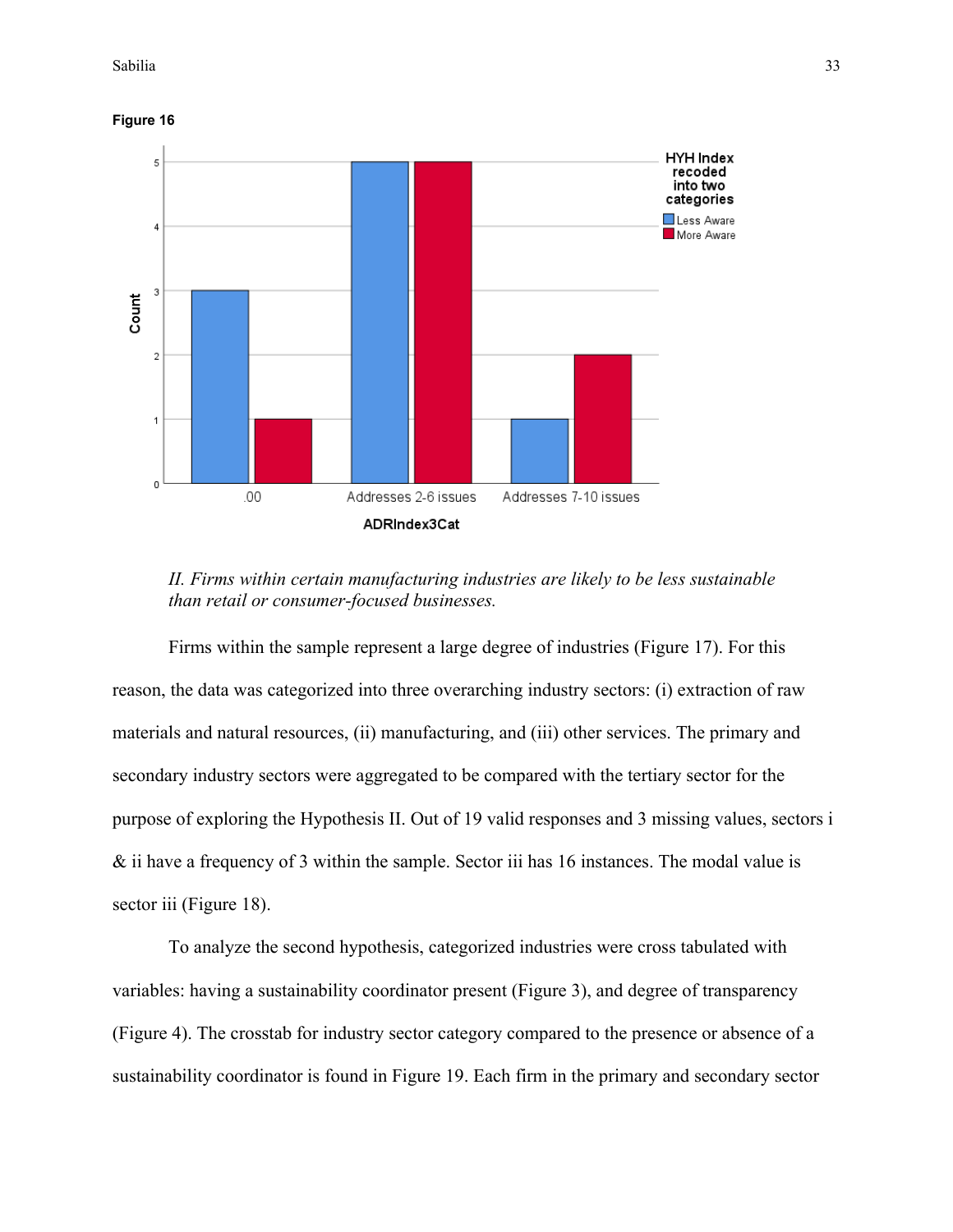have a sustainability coordinator, whereas 50% of firms within the tertiary sector within the sample reported the presence of one. This relationship is also shown in Figure 20. Based on this very small amount of data, industry sector does not necessarily yield sustainable action outright. This may be because of infrastructural challenges or legal obligations of firms depending on industry/sector.

The crosstab for industry sector as it relates to transparency rating is seen in Figure 21. For the purposes of this analysis, transparency ratings from Figure 4 were categorized as "somewhat transparent" for ratings of 2-3, and "very transparent" for ratings of 4-5. 76.5% of firms in the sample across industries consider themselves to be "very transparent" about their environmental impact. This relationship is also depicted in Figure 22. It is not possible to conclude that a firm's likelihood of taking sustainable action is based on industry sector. Firms across industry sectors are transparent about their environmental impact for a wide variety of reasons. However, given the high skewness and spread of industry and small size of the sample, a solid, a veritable claim cannot be made on the topic of industry as a determint of sustainable action at this point in time.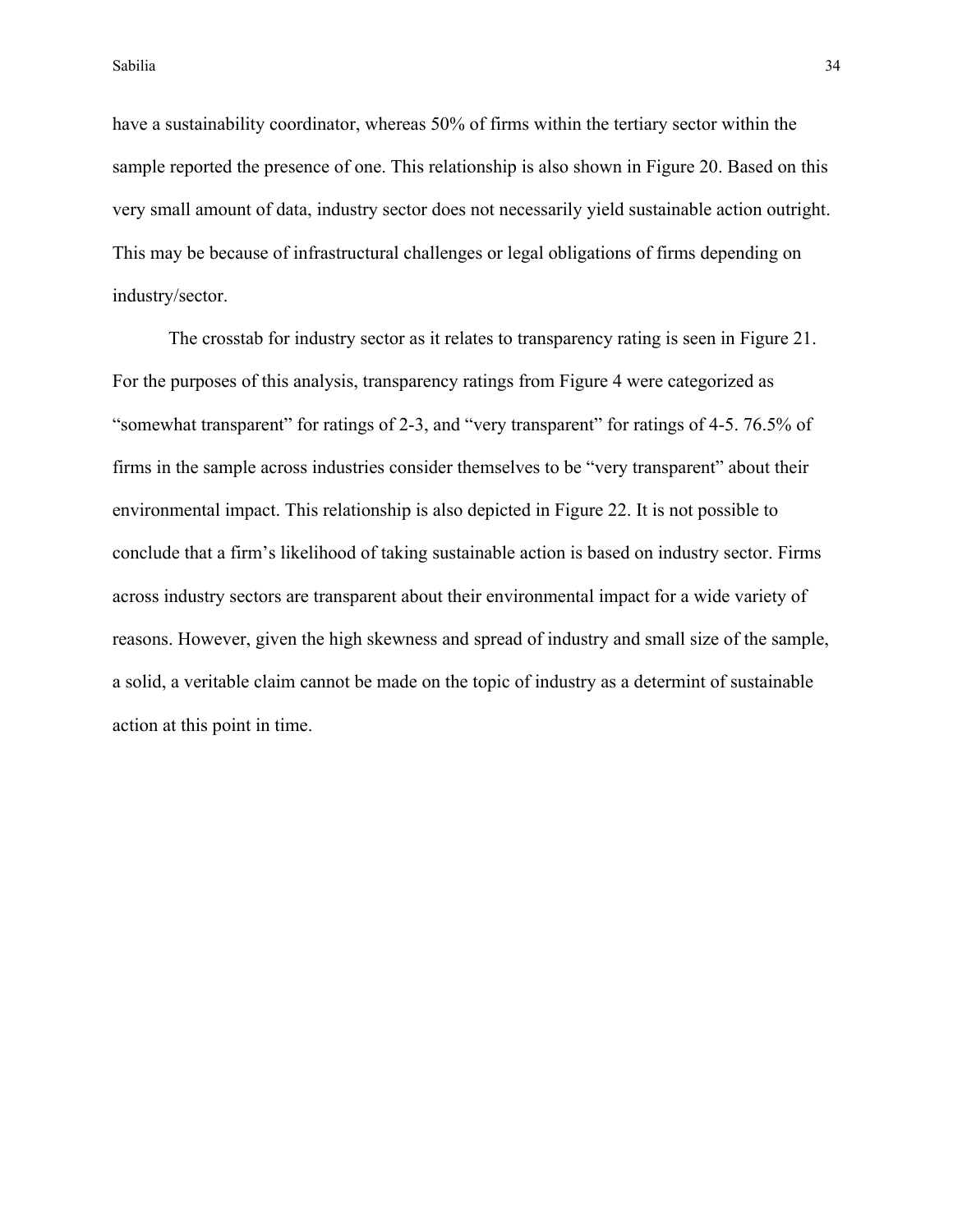#### Sabilia and Sabilia 35 and Sabilia 35 and Sabilia 35 and Sabilia 35 and Sabilia 35 and Sabilia 35 and Sabilia









A categorization of businesses by sectors i & ii versus sector iii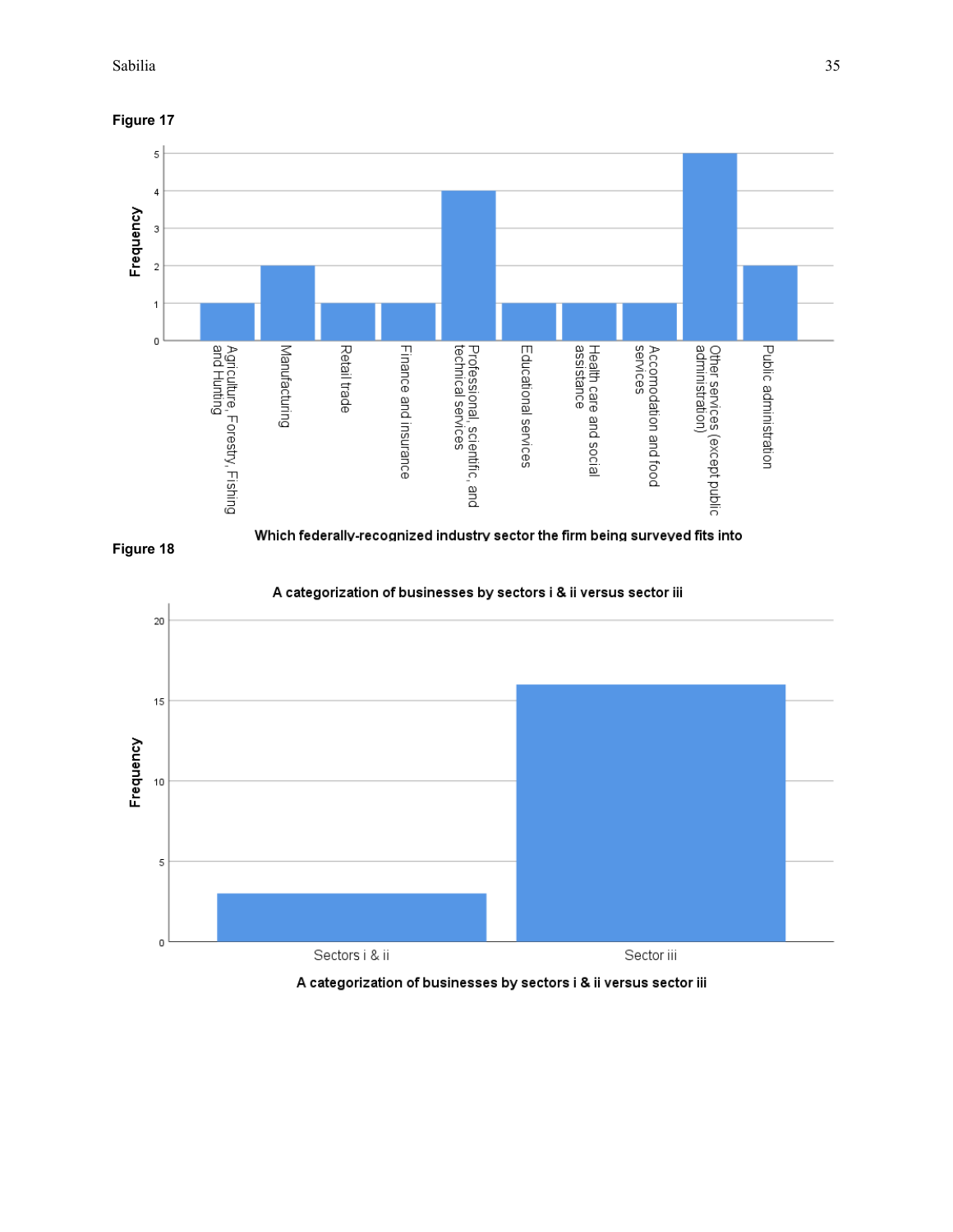|                       |               | A categorization of businesses<br>by sectors i & ii versus sector iii |                |            |        |
|-----------------------|---------------|-----------------------------------------------------------------------|----------------|------------|--------|
|                       |               |                                                                       | Sectors i & ii | Sector iii | Total  |
| Whether or not anyone | <b>Unsure</b> | Count                                                                 | 0              | 2          | 2      |
| in the firm's         |               | % within A categorization of businesses                               | $0.0\%$        | 14.3%      | 11.8%  |
| organizational        |               | by sectors i & ii versus sector iii                                   |                |            |        |
| structure is          | <b>No</b>     | Count                                                                 | 0              | 5          | 5      |
| responsible for the   |               | % within A categorization of businesses                               | $0.0\%$        | 35.7%      | 29.4%  |
| environmental         |               | by sectors i & ii versus sector iii                                   |                |            |        |
| considerations of the | <b>Yes</b>    | Count                                                                 | 3              |            | 10     |
| firm?                 |               | % within A categorization of businesses                               | 100.0%         | 50.0%      | 58.8%  |
|                       |               | by sectors i & ii versus sector iii                                   |                |            |        |
| Total                 |               | Count                                                                 | 3              | 14         | 17     |
|                       |               | % within A categorization of businesses                               | 100.0%         | 100.0%     | 100.0% |
|                       |               | by sectors i & ii versus sector iii                                   |                |            |        |

**Figure 20**



Whether or not anyone in the firm's organizational structure is<br>responsible for the environmental considerations of the firm?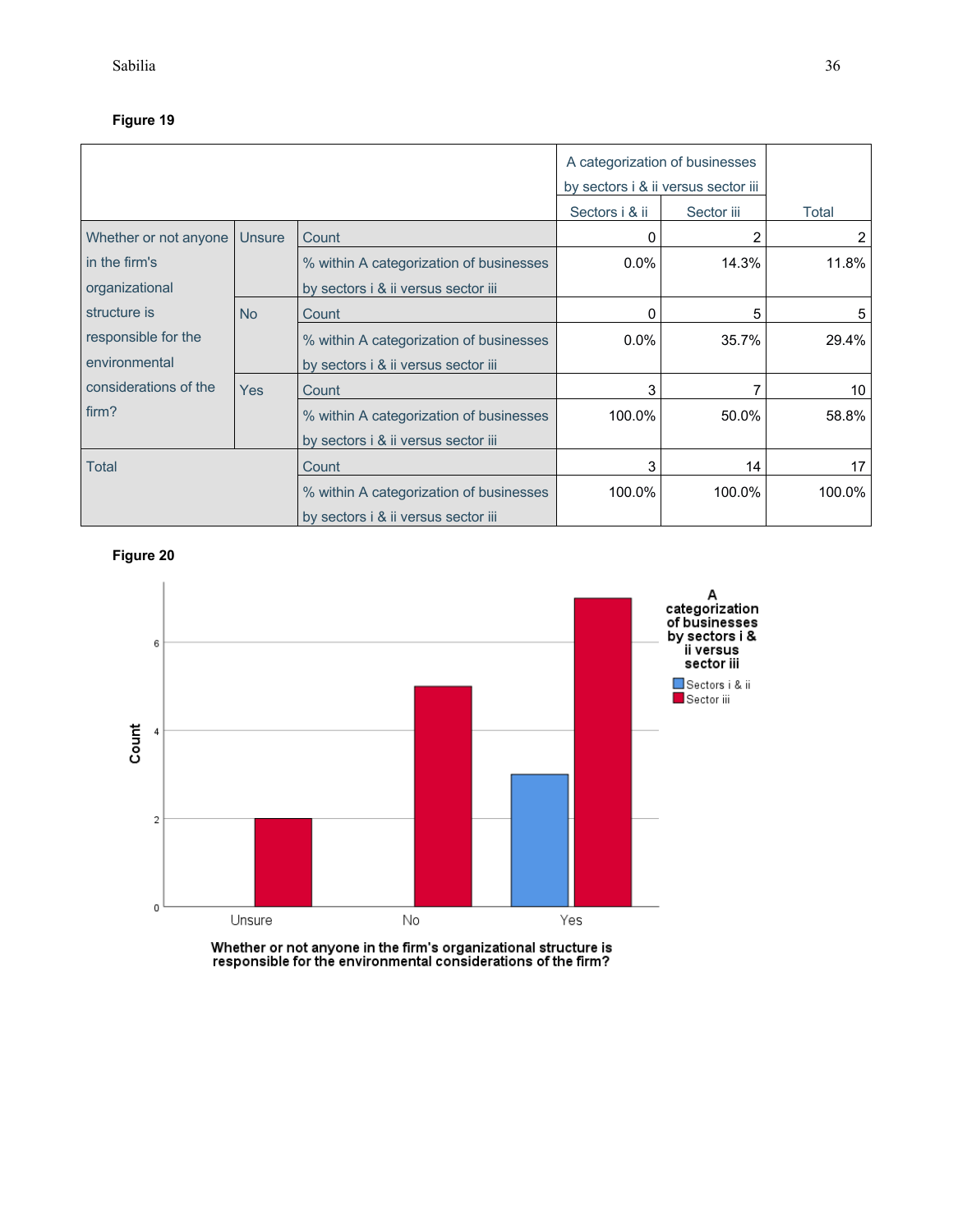## **Figure 21**

|              |                         | A categorization of businesses by<br>sectors i & ii versus sector iii |                |            |        |
|--------------|-------------------------|-----------------------------------------------------------------------|----------------|------------|--------|
|              |                         |                                                                       | Sectors i & ii | Sector iii | Total  |
| Transparency | Somewhat Transparent    | Count                                                                 |                | 3          | 4      |
| rating,      |                         | % within A categorization of                                          | 33.3%          | 21.4%      | 23.5%  |
| categorized  |                         | businesses by sectors i & ii                                          |                |            |        |
|              |                         | versus sector iii                                                     |                |            |        |
|              | <b>Very Transparent</b> | Count                                                                 | $\overline{2}$ | 11         | 13     |
|              |                         | % within A categorization of                                          | 66.7%          | 78.6%      | 76.5%  |
|              |                         | businesses by sectors i & ii                                          |                |            |        |
|              |                         | versus sector iii                                                     |                |            |        |
| <b>Total</b> |                         | Count                                                                 | 3              | 14         | 17     |
|              |                         | % within A categorization of                                          | 100.0%         | 100.0%     | 100.0% |
|              |                         | businesses by sectors i & ii                                          |                |            |        |
|              |                         | versus sector iii                                                     |                |            |        |

**Figure 22**



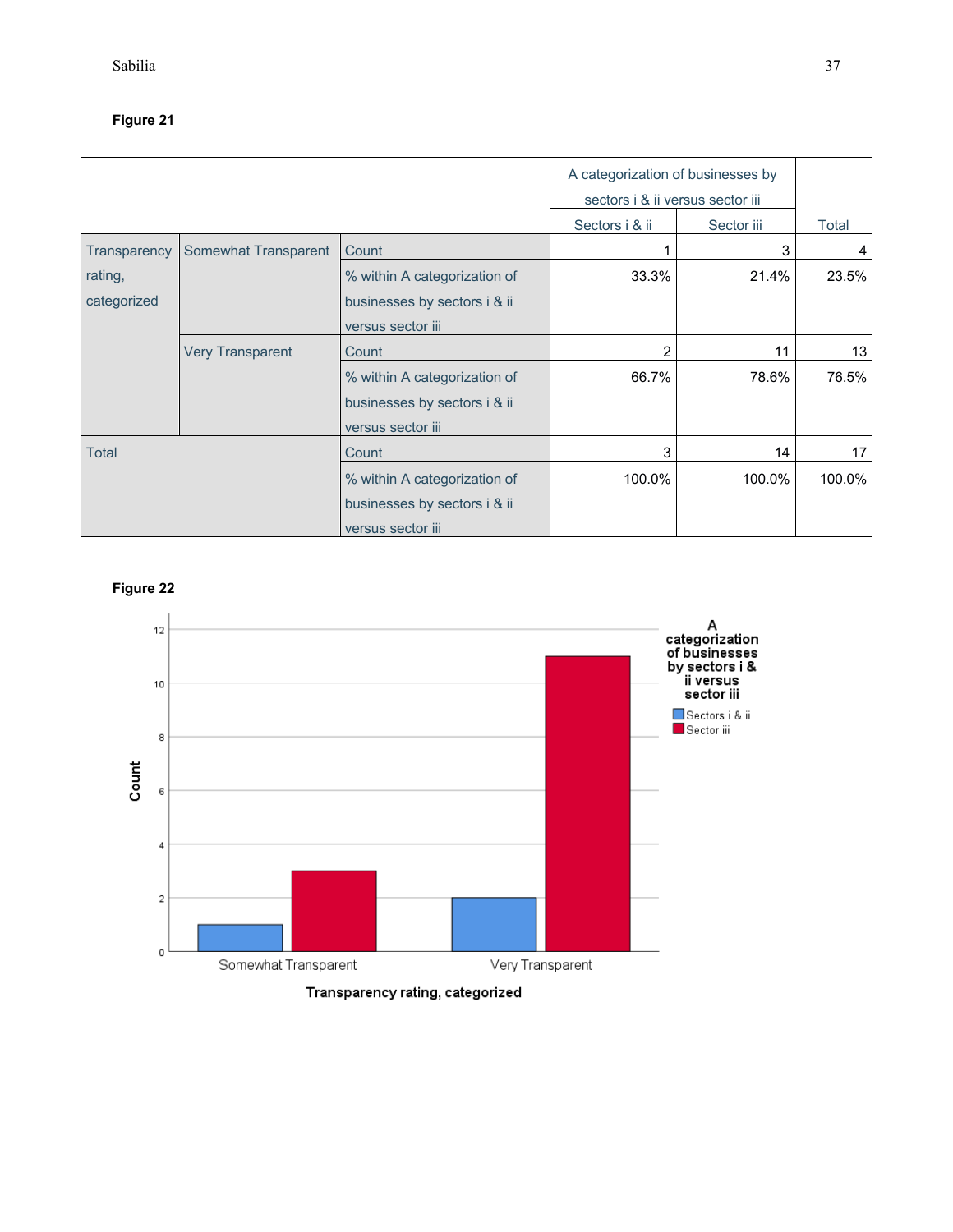*III. Firms which incorporate environmental rhetoric into their mission statements are more likely to take sustainable action.*

Within the sample, more firms include environmental rhetoric into their mission statements as opposed to firms who do not (Figure 23). Out of 19 valid responses, 10 firms do incorporate environmental rhetoric into their mission statements and 9 do not. The measures for sustainable action within the third hypothesis include sustainability initiatives (Figure 5), whether or not the firm has made any donations to charity or politics (Figure 6), and whether or not the firm has hosted any cause-related events (Figure 7).

The crosstab comparing patterns on mission statement types with response data on environmental initiatives within each firm has a total of 17 valid responses, given data from the explanatory variable from Figure 5 (Figure 24). It is important to note that all firms responded either "Yes" or "Unsure" to whether or not there are sustainability initiatives going on within the firm. The table shows that 100% of firms who incorporate environmental rhetoric into their mission statements within the sample have ongoing sustainability practices and initiatives happening within the firm. However, 6 out of 7, or 85.7% of firms who do not incorporate environmental rhetoric into their mission statements, also have sustainability initiatives occurring within the firm. This relationship is also depicted in Figure 25.

With regard to the second sustainability indicator, donations to charity or politics, it is similarly important to note that, of 18 valid responses, firms either were certain or unsure that they had made donations within the last five years—0 out of 18 firms had disclosed that they had not made any charitable or political donations (Figure 6). While 80% of firms within the sample who had TBL-inclusive mission statements did make donations within the last 5 years, 100% of firms within the sample whose mission statements did not include TBL rhetoric also made donations to charity or politics (Figures 26, 27).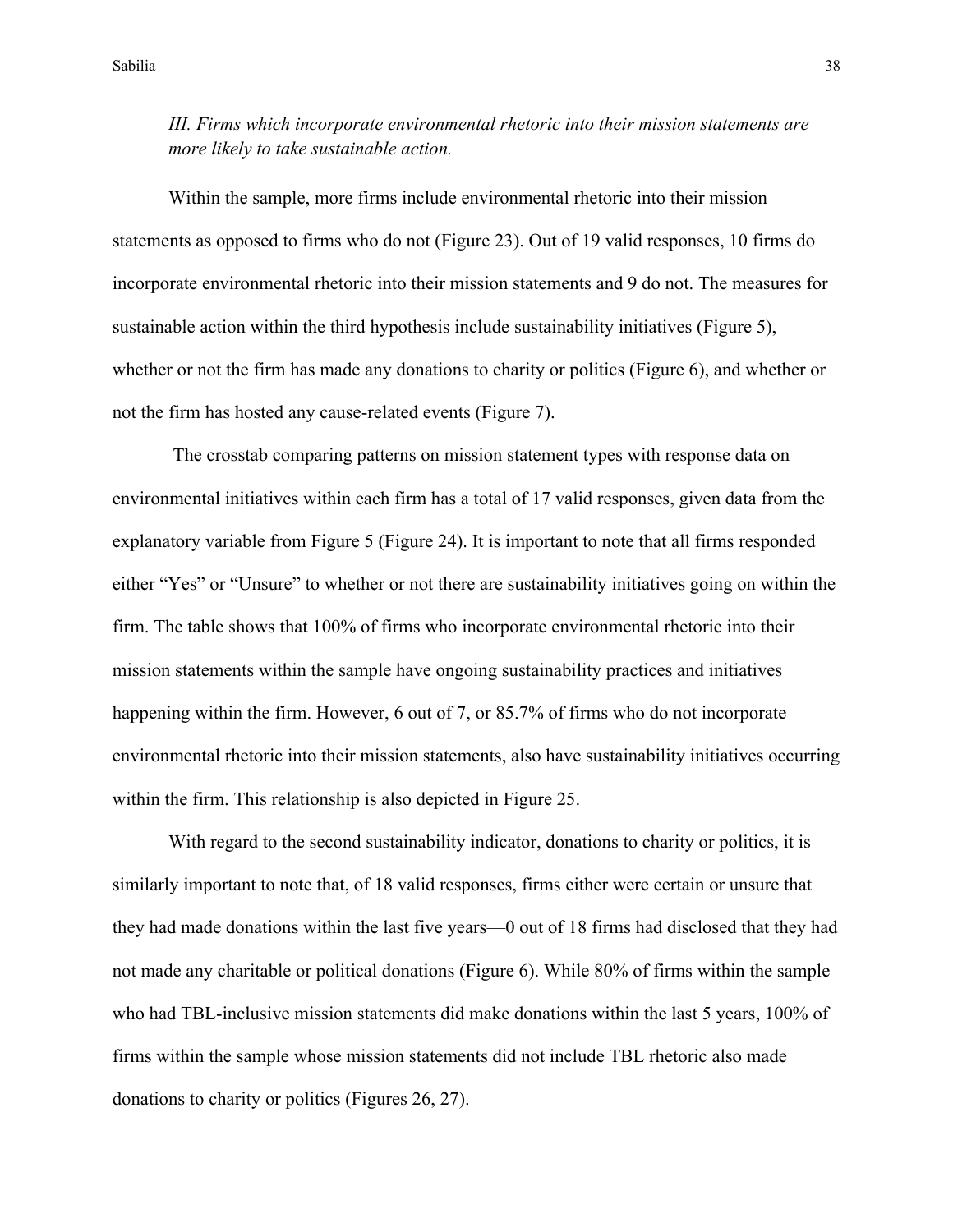Sabilia and Sabilia 39 and Sabilia 39 and Sabilia 39 and Sabilia 39 and Sabilia 39 and Sabilia 39 and Sabilia

The final crosstab for Hypothesis III entails mission statement rhetoric as it relates to cause-related events the firm may have conducted within the last 5 years (Figure 28). The data depict a positive relationship between incorporating environmental rhetoric into firm mission statements with having hosted cause-related events within the past 5 years (Figure 29). 60% of firms with TBL mission statements have hosted cause-related events, whereas 25% of firms whose mission statements are not TBL-inclusive have hosted cause-related events. However, 44.4% of the total sample, regardless of mission statement rhetoric, have hosted cause-related events in the past 5 years.

The data within the sample does not fully support Hypothesis III. Firms which incorporate environmental rhetoric into their mission statements have more ongoing sustainability initiatives and have hosted more cause-related events. However, these firms make donations to charity and politics *in the same capacity* as firms without TBL mission statements. While the hypothesis is not supported by all 3 indicators of sustainable action, this information is encouraging about the prevalence of sustainability within Roanoke Valley enterprises.



Whether or not the firm includes sustainability rhetoric from a TBL perspective into their mission statements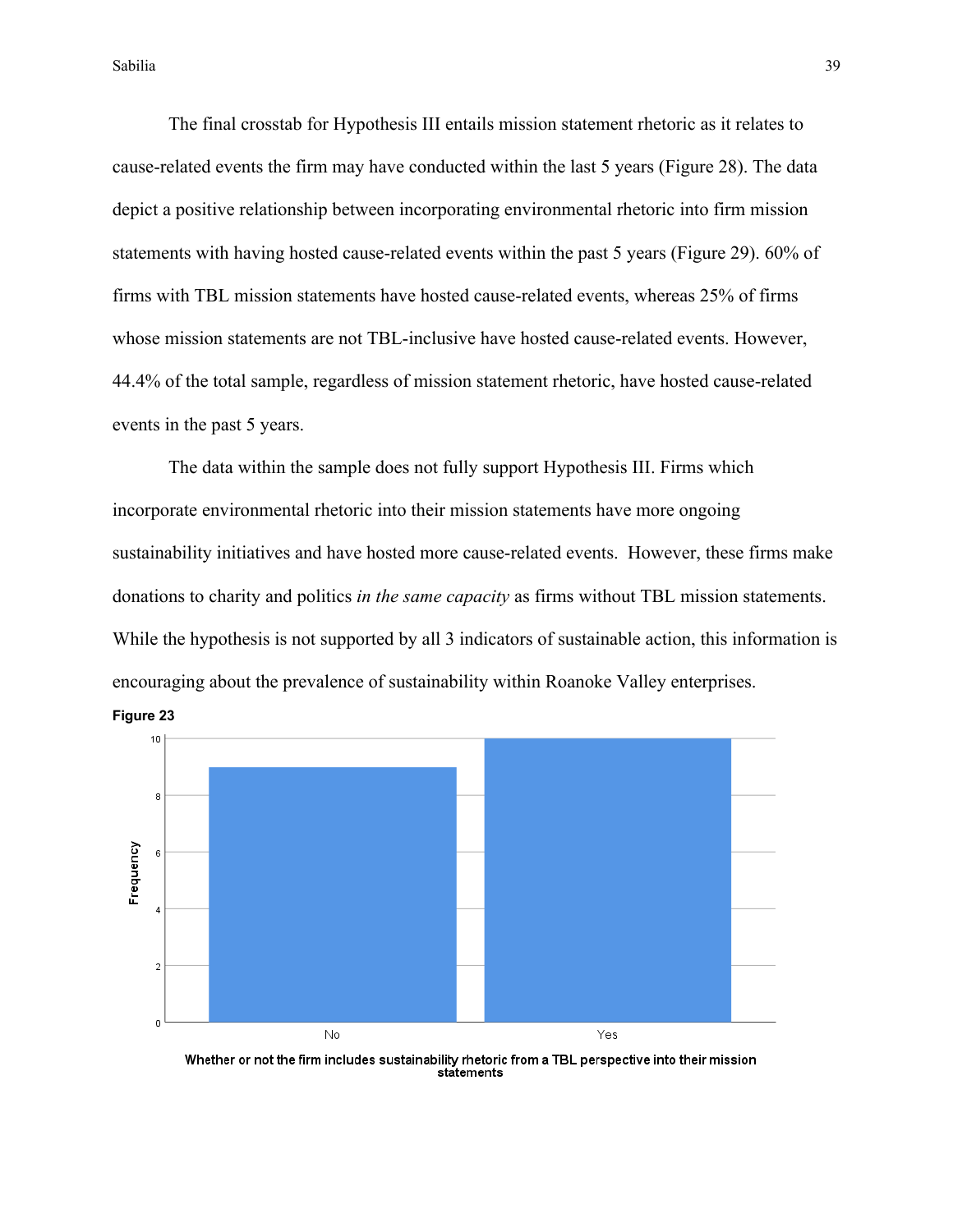| Figure 24                                    |               |                                                                                                                                 |                                                                                                                        |        |              |
|----------------------------------------------|---------------|---------------------------------------------------------------------------------------------------------------------------------|------------------------------------------------------------------------------------------------------------------------|--------|--------------|
|                                              |               |                                                                                                                                 | Whether or not the firm includes<br>sustainability rhetoric from a TBL<br>perspective into their mission<br>statements |        |              |
|                                              |               |                                                                                                                                 | <b>No</b>                                                                                                              | Yes    | <b>Total</b> |
| Whether or not sustainability                | <b>Unsure</b> | Count                                                                                                                           |                                                                                                                        | 0      | 1            |
| initiatives are occurring within<br>the firm |               | % within Whether or not the firm<br>includes sustainability rhetoric<br>from a TBL perspective into their<br>mission statements | 14.3%                                                                                                                  | 0.0%   | 5.9%         |
|                                              | Yes           | Count                                                                                                                           | 6                                                                                                                      | 10     | 16           |
|                                              |               | % within Whether or not the firm<br>includes sustainability rhetoric<br>from a TBL perspective into their<br>mission statements | 85.7%                                                                                                                  | 100.0% | 94.1%        |
| <b>Total</b>                                 |               | Count                                                                                                                           | 7                                                                                                                      | 10     | 17           |
|                                              |               | % within Whether or not the firm<br>includes sustainability rhetoric<br>from a TBL perspective into their<br>mission statements | 100.0%                                                                                                                 | 100.0% | 100.0%       |

## **Figure 25**



Whether or not sustinability intiatives are occurring within the firm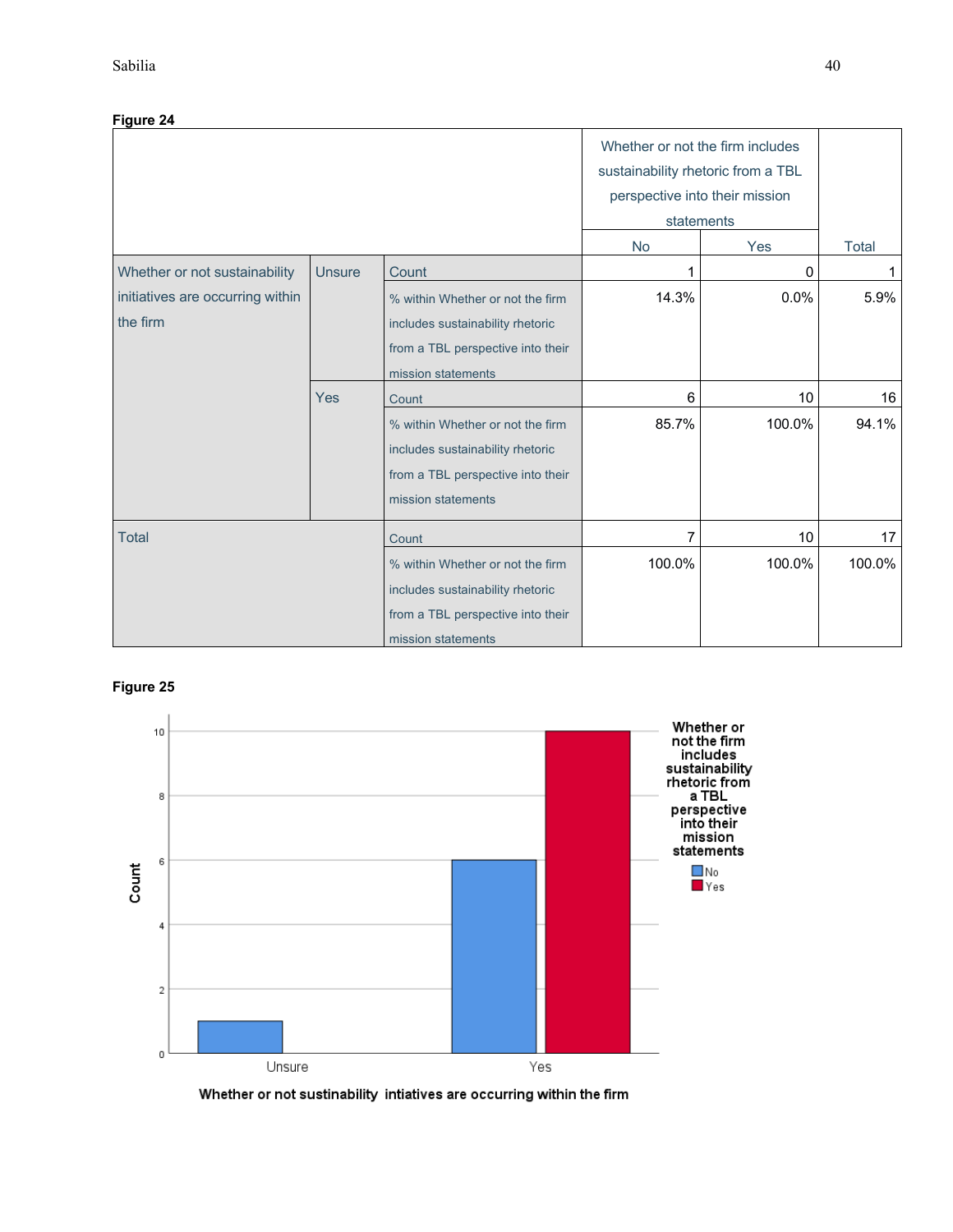## **Figure 26**

|                                 |               |                                   | Whether or not the firm includes<br>sustainability rhetoric from a TBL<br>perspective into their mission |        |        |
|---------------------------------|---------------|-----------------------------------|----------------------------------------------------------------------------------------------------------|--------|--------|
|                                 |               |                                   |                                                                                                          |        |        |
|                                 |               | statements                        |                                                                                                          |        |        |
|                                 |               |                                   | <b>No</b><br>Yes                                                                                         |        | Total  |
| Whether or not the firm has     | <b>Unsure</b> | Count                             | 0                                                                                                        | 2      | 2      |
| made donations to charity or    |               | % within Whether or not the firm  | 0.0%                                                                                                     | 20.0%  | 11.1%  |
| politics in the last five years |               | includes sustainability rhetoric  |                                                                                                          |        |        |
|                                 |               | from a TBL perspective into their |                                                                                                          |        |        |
|                                 |               | mission statements                |                                                                                                          |        |        |
|                                 | Yes           | Count                             | 8                                                                                                        | 8      | 16     |
|                                 |               | % within Whether or not the firm  | 100.0%                                                                                                   | 80.0%  | 88.9%  |
|                                 |               | includes sustainability rhetoric  |                                                                                                          |        |        |
|                                 |               | from a TBL perspective into their |                                                                                                          |        |        |
|                                 |               | mission statements                |                                                                                                          |        |        |
| <b>Total</b>                    |               | Count                             | 8                                                                                                        | 10     | 18     |
|                                 |               | % within Whether or not the firm  | 100.0%                                                                                                   | 100.0% | 100.0% |
|                                 |               | includes sustainability rhetoric  |                                                                                                          |        |        |
|                                 |               | from a TBL perspective into their |                                                                                                          |        |        |
|                                 |               | mission statements                |                                                                                                          |        |        |

## **Figure 27**



Whether or not the firm has made donations to charity or politics in the last<br>five years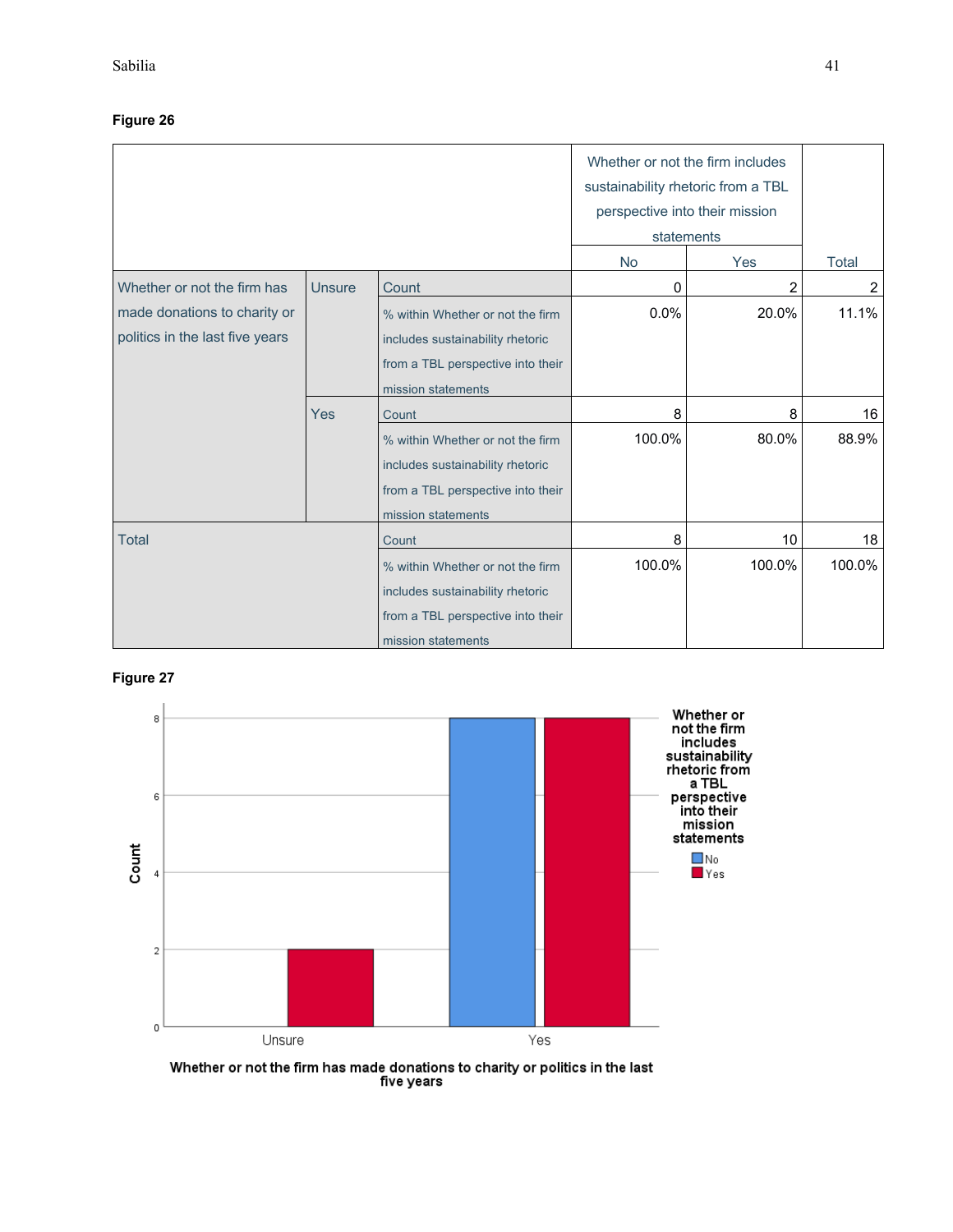|                                                          |               |                                                                                                                                 | Whether or not the firm includes<br>sustainability rhetoric from a TBL<br>perspective into their mission<br>statements |        |              |
|----------------------------------------------------------|---------------|---------------------------------------------------------------------------------------------------------------------------------|------------------------------------------------------------------------------------------------------------------------|--------|--------------|
|                                                          |               |                                                                                                                                 | No                                                                                                                     | Yes    | <b>Total</b> |
| Whether or not the firm has                              | <b>Unsure</b> | Count                                                                                                                           | 2                                                                                                                      | 2      | 4            |
| hosted any events to benefit<br>a charity or other cause |               | % within Whether or not the firm<br>includes sustainability rhetoric                                                            | 25.0%                                                                                                                  | 20.0%  | 22.2%        |
|                                                          |               | from a TBL perspective into their<br>mission statements                                                                         |                                                                                                                        |        |              |
|                                                          | <b>No</b>     | Count                                                                                                                           | 4                                                                                                                      | 2      | 6            |
|                                                          |               | % within Whether or not the firm<br>includes sustainability rhetoric<br>from a TBL perspective into their                       | 50.0%                                                                                                                  | 20.0%  | 33.3%        |
|                                                          |               | mission statements                                                                                                              |                                                                                                                        |        |              |
|                                                          | Yes           | Count                                                                                                                           | 2                                                                                                                      | 6      | 8            |
|                                                          |               | % within Whether or not the firm<br>includes sustainability rhetoric<br>from a TBL perspective into their<br>mission statements | 25.0%                                                                                                                  | 60.0%  | 44.4%        |
| <b>Total</b>                                             |               | Count                                                                                                                           | 8                                                                                                                      | 10     | 18           |
|                                                          |               | % within Whether or not the firm<br>includes sustainability rhetoric<br>from a TBL perspective into their<br>mission statements | 100.0%                                                                                                                 | 100.0% | 100.0%       |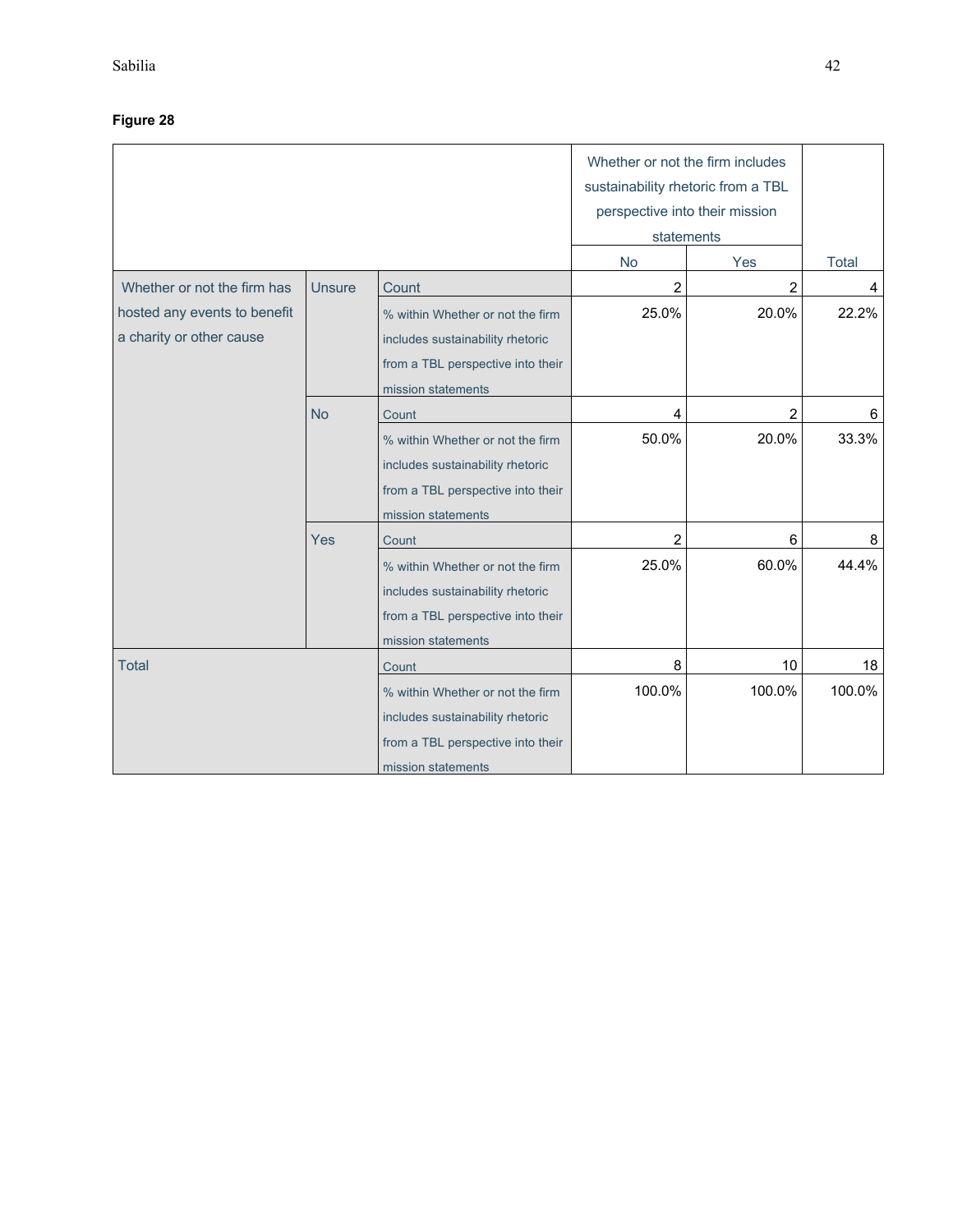**Figure 29**



Hypothesis I sought to determine whether firms which are aware of the state of the climate and environment are likely to be operating under some parameters of sustainability. This was unable to be determined, given the high degree of environmental issues being addressed by businesses in the area regardless of awareness level. This is a positive piece of information with regard to the future of sustainability in the Roanoke Valley. Hypothesis II sought to determine whether firms within certain manufacturing industries are likely to be less sustainable than retail or consumer-focused businesses. The lack of an even distribution of firms across industries in the sample, coupled with the high degree of sustainable actions being taken by firms across industry sectors in Roanoke, does not yield a specific response to Hypothesis II. This information does, however, provide a positive indication of sustainability initiatives in the area. There are many other factors which play into sustainability transitions at the industry level, and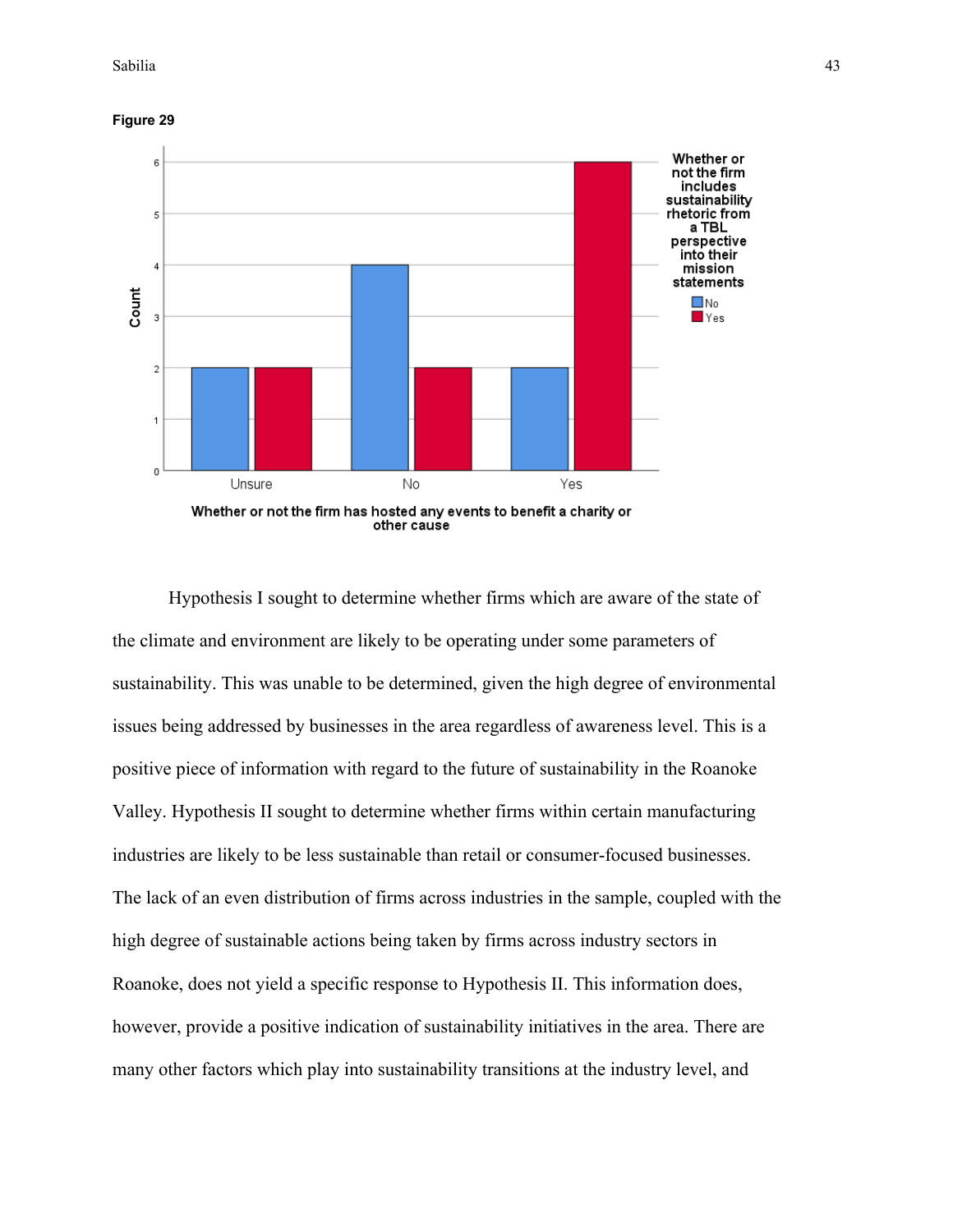much more information is needed to make a veritable claim. Hypothesis III sought to determine whether firms which incorporate environmental rhetoric into their mission statements are more likely to take sustainable action. Data within the sample told us that firms with TBL mission statements do have more ongoing sustainability initiatives and have hosted more cause related events, however, mission statement rhetoric did not influence whether or not firms have made donations to charity or politics in the last five years.

With regard to sustainable action being taken by businesses in the Roanoke Valley, it is important to note that these hypotheses and conclusions are made to represent patterns in firm-level decisions and attitudes disclosed within the survey. Although the data is not generalizable beyond the sample, it does offer positive insights that would not have otherwise been deduced. These insights may serve as a positive indicator for the successful adoption and implementation of the Roanoke City Council's 2020-2040 plan, as well as a thriving future economy within the Valley, that is resilient in the face of a changing climate.

#### **SUGGESTIONS FOR FURTHER RESEARCH**

The intention of this project was to collect enough data to make generalizable claims to be applied to the entire country. Unfortunately, this goal was not accomplished. Future researchers are implored to continue this pursuit given the pressing necessity of the subject matter, explained in the Background and Introduction sections.

One key factor prohibiting the accumulation of survey responses may have been the length of the survey itself. According to the software used, it took about 13-15 minutes to complete. People who are running and maintaining businesses at any scale may not have time to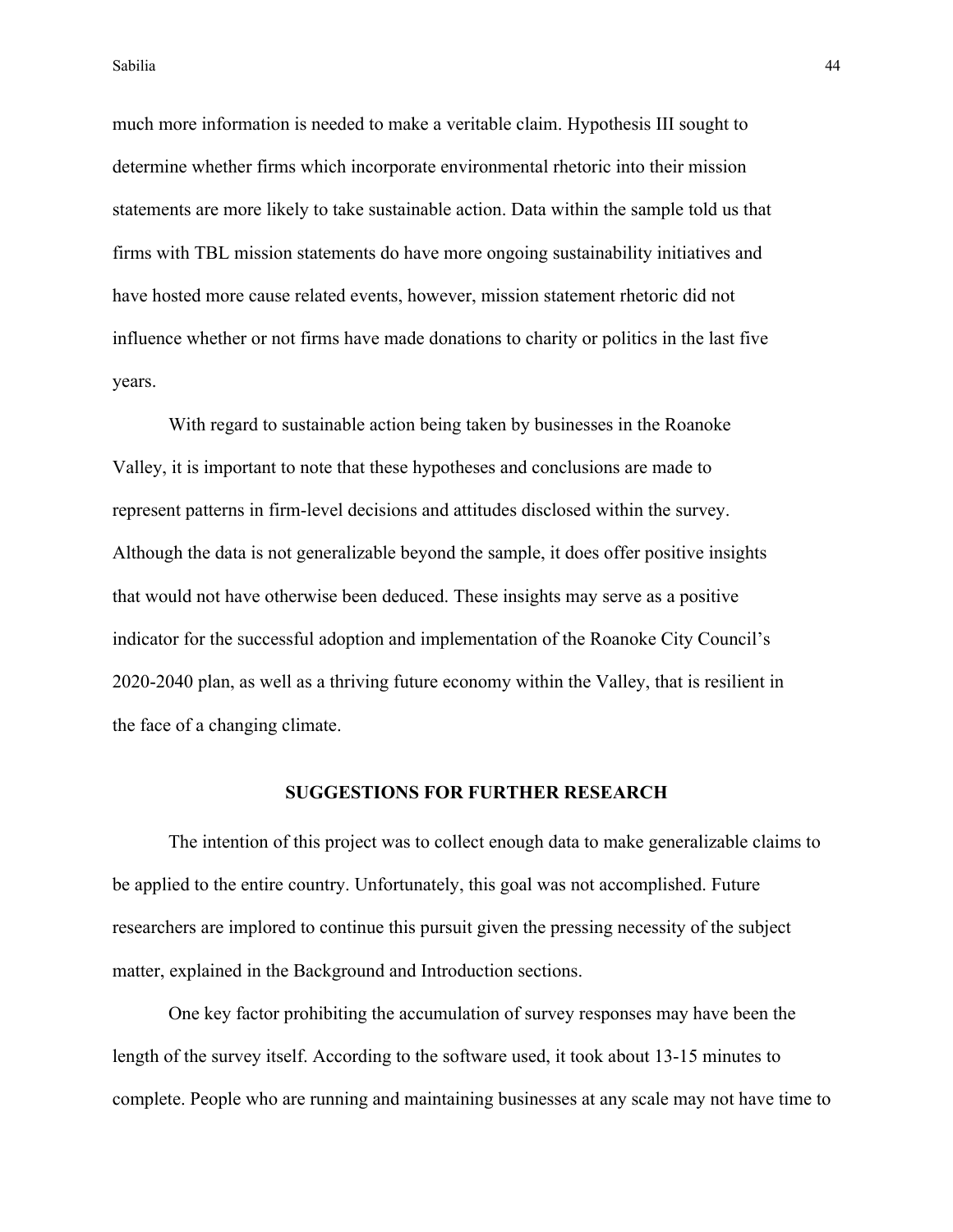fully engage with a piece that long. Although the collected data may not be as complex, more responses would likely be garnered with a much shorter survey-- one that takes less than five minutes to complete.

Another mode of increased response accumulation would be to do more networking with potential distributors of surveys, or alter the survey location to a much more densely populated area. Even through working with the gracious members of Roanoke City Council and various business-leagues (who we are so grateful to) responses were still low. This could be for many reasons not pertaining to distribution channels, but, of the approximate 329 recipients of the survey in some manner, only 8% responded. If 3000 valid recipients were reached, more useful data would have been accrued. Further, this would likely be an easier task in a much more densely populated place. Not only are there more businesses in less of a distance, but responses collected in the field would likely garner more attention and response, in less time.

Aside from response collection and survey length, for similar future research, it is advised to pay careful attention to the wording of all materials meant for distribution. This includes promotional materials, emails to respondents and distributors, verbal communication with any stakeholder, informed consent documentation, and survey questions themselves. The style, syntax, and word choice of these materials is salient to garnering a large amount of responses. Lack of nuanced attention to these things could have been a prohibiting factor in response collection. This suggestion is based on the political mix in the survey area, which is demonstrated by the discourse following the proposal and construction of the Mountain Valley Pipeline. With a population which is colorfully split on energy, prosperity, and environmental issues, survey wording needs to be respectful of this diversity.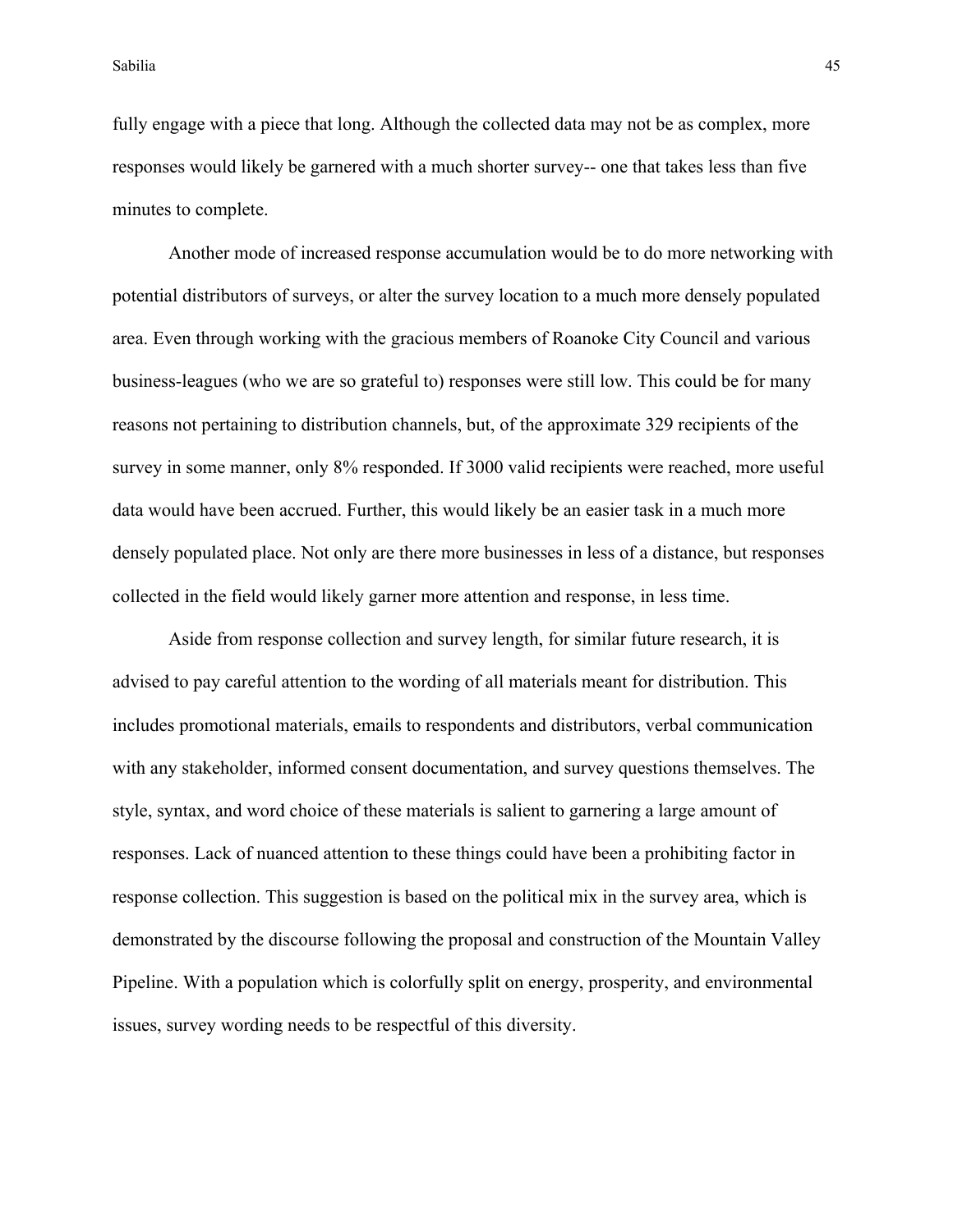Improvements in survey design also include improving clarity in questions for people who have little to no knowledge of the environment. For more descriptive data, defining specific parameters for variables like "transparency" would serve the purpose of fine-tuning and betterarticulating truthful responses. Other data that may be useful to collect in future sustainability research is firm size (in dollars, employees, or some other asset), as well as firm age. These pieces of information would hypothetically shed more light on challenges faced by firms making sustainability transitions in a more helpful way.

In terms of methods, there needs to be a balance between resources needed and information collected, to better describe sustainable actions and their determinants at the firm level in Roanoke and beyond. While interview-based research has limitations, a mixed-methods approach to collecting data which incorporates interviews and surveys with approximately 200 responses would be an ideal scenario. The survey data would hypothetically provide enough data to make generalizable claims, while the interviews would elaborate on specific motivations of firm decision-makers and the reality of sustainability implementing that cannot be gleaned by surveys alone. This balance would also lend itself to more applicability at the national scale while providing valuable regional statistics on sustainable development progress.

Sustainable development is being pursued robustly by the Roanoke City Council and other surrounding communities. While the data within this project was not as complete of a picture as we would have liked it to be, it still provides noteworthy insights that may be useful for the implementation of the six main themes of the 2020-2040 plan for Roanoke. Further research is fervently suggested so that milestones reached within the planning initiatives can be adequately justified, measured, monitored, and enforced by valid quantitative data.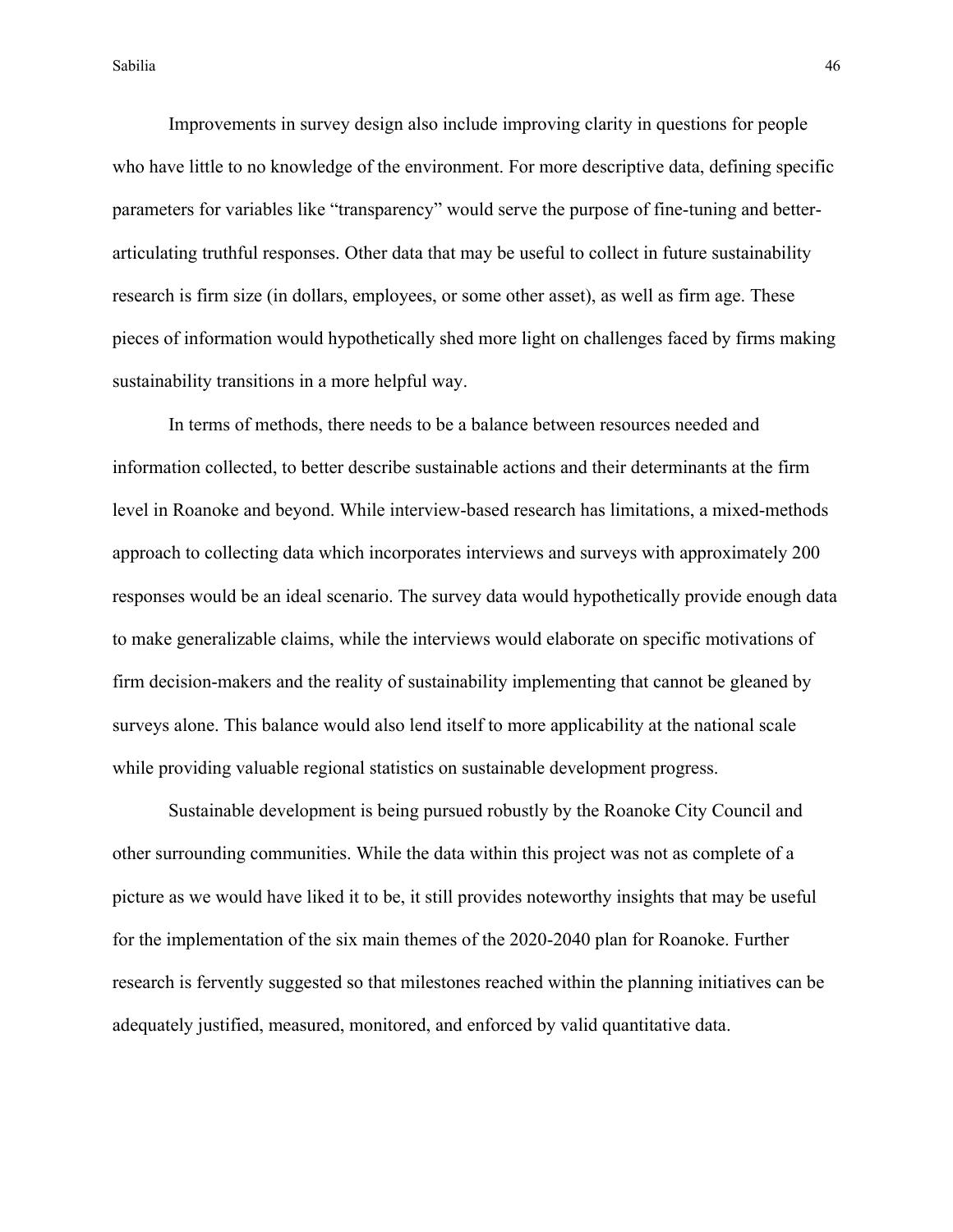### **REFERENCES**

- Elkington, J. (1994). Towards the Sustainable Corporation: Win-Win-Win Business Strategies for Sustainable Development. *California Management Review*, 36(2), 90.
- Field, B., Field, M. (2013). *Environmental Economics: An Introduction*, sixth edition. New York, NY: McGraw-Hill.
- FRED: Federal Reserve Economic Data (2018). *Gross National Product, GNPA*. U.S. Bureau of Economic Analysis, Federal Reserve Bank of Saint Louis. Retrieved from https://fred.stlouisfed.org/series/GNPA
- Freeman, E. M. (2011). *Restaurant industry sustainability: Barriers and solutions to sustainable practice indicators.* ProQuest Dissertations & Theses Global. Retrieved from https://roanoke.idm.oclc.org/docview/867264036?accountid=13554
- Hardin, Garrett. (1968). The Tragedy of the Commons*. Science,* 162(3859), p.1243-1248. doi: 10.1126/science.162.3859.1243
- Hillary, R. (2000). *Small and Medium-Sized Enterprises and the Environment: Business Imperatives*. Sheffield: Routledge. Retrieved from: http://search.ebscohost.com.roanoke.idm.oclc.org/login.aspx?direct=true&db=nlebk&AN =561564&site=ehost-live&scope=site&ebv=EB&ppid=pp\_25
- Holzman D. C. (2012). Accounting for nature's benefits: the dollar value of ecosystem services. *Environmental health perspectives*, 120(4), A152-7.
- Katiyar, R., Meena, P. L., Barua, M. K., Tibrewala, R., & Kumar, G. (2018). Impact of Sustainability and Manufacturing Practices on Supply Chain Performance: Findings from an Emerging Economy. *International Journal Of Production Economics*, *197*303-316. doi:http://dx.doi.org/10.1016/j.ijpe.2017.12.007
- Kenessey, Z. (1987), *The Primary, Secondary, Tertiary and Quaternary Sectors of the Economy.* Review of Income and Wealth, 33: 359-385. doi:10.1111/j.1475-4991.1987.tb00680.x
- Libell, J. P. (2018). *Exploring strategies and sustainability of small business owners in Bethel Park Pennsylvania.* Available from ProQuest Dissertations & Theses Global. Retrieved from https://roanoke.idm.oclc.org/docview/2084108094?accountid=13554
- Lovins, Amory B., Lovins, Hunter & Hawken, Paul. (2000). *A Road Map for Natural Capitalism*. Boston, MA. Harvard University Press.
- Millennium Ecosystem Assessment Board. (2005). Statement of the MA Board. Living Beyond Our Means: Natural Assets and Human Well-being. Washington, DC and Nairobi, Kenya: *World Resources Institute and United Nations Environment Programme.* Retrieved from: http://www.maweb.org/en/BoardStatement.aspx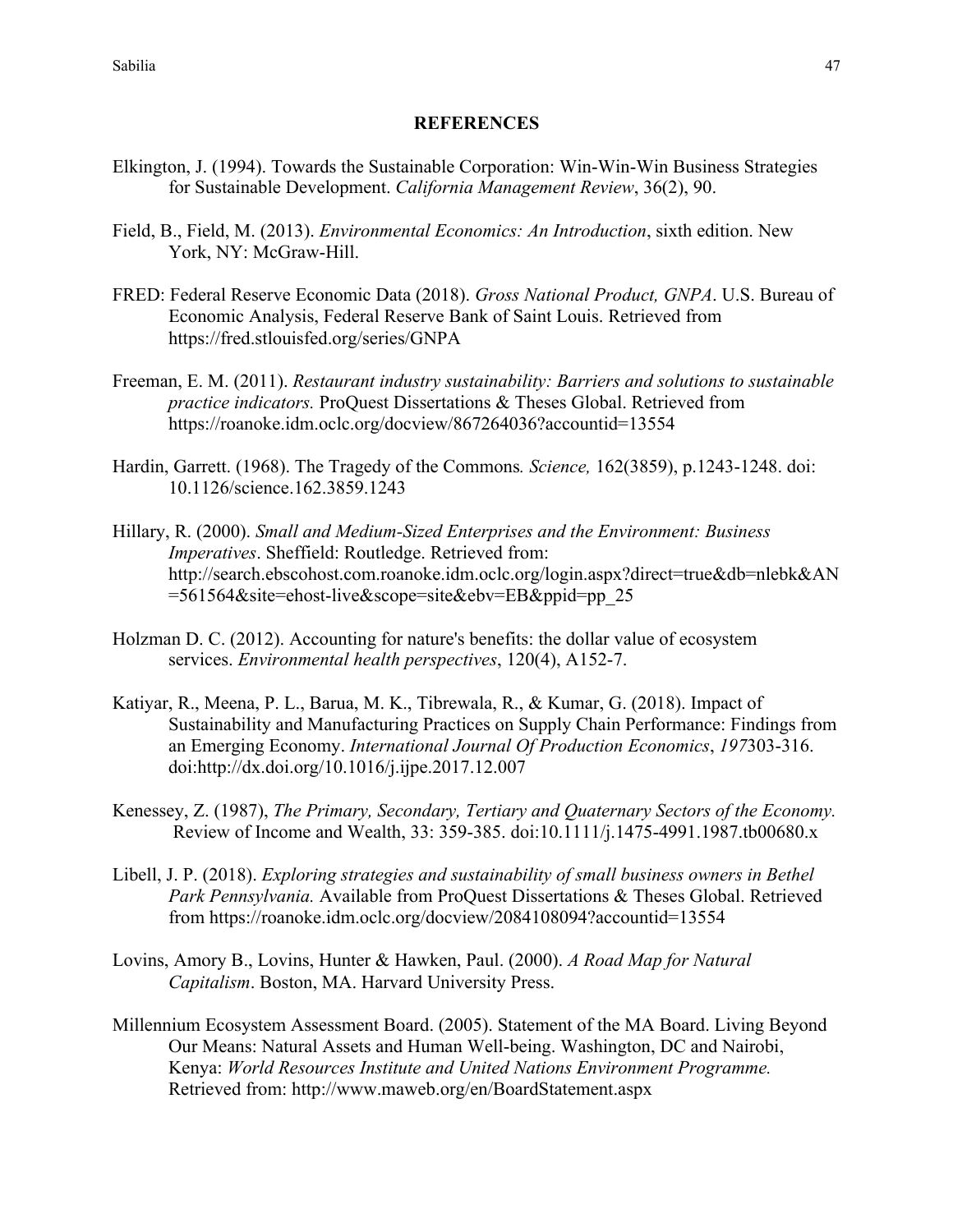- Mozier, Peter. (2018). Corporate Social Responsibility is an essential part of today's MBA. *The Financial Times Ltd.* Web. Retrieved from: https://www.ft.com/content/909d3b50-e4a5- 11e7-a685-5634466a6915
- Mulliner, Chloe. (2017). *Roanoke Named One of the Top Ten Greenest Cities in the Nation.* Expedia.com. Retrieved from: https://roanoke.org/2017/04/05/roanoke-named-one-ofgreenest-cities-in-the-nation
- PlanRoanoke.org. (2019). *Theme Fact Sheet*. Retrieved from https://planroanoke.org/wp content/uploads/2018/11/Theme-Fact-Sheets.pdf
- Pistoni, A., Songini, L. & Perrone, O. (2016). The how and why of a firm's approach to CSR and sustainability: a case study of a large European company. *Journal of Management and Governance.* (20:3) 655-685. https://doi.org/10.1007/s10997-015-9316-2
- Porter, Michael E., and Van Der Linde, Claas. (2000). *Green and Competitive: Ending the Stalemate.* Boston, MA. Harvard University Press.
- Revell, A., Chen, Hsin, & Stokes, David. (2010). Small businesses and the environment: Turning over a new leaf? *Business Strategy and the Environment*, 19(5), 273-288.
- RoanokeCountyVA.gov. (2018). *Environmental Initiatives*. Retrieved from https://www.roanokecountyva.gov/index.aspx?nid=73
- RoanokeVA.gov. (2018). *Sustainability in Roanoke.* Retrieved from https://www.roanokeva.gov/873/Sustainability
- RoanokeVA.gov. (2018). *Tax Incentives*. Retrieved from https://www.roanokeva.gov/995/Tax **Incentives**
- U.S. Global Change Research Program. (2018). *Fourth National Climate Assessment Volume II*: *Impacts, Risks, and Adaptation in the United States, Summary Findings*. Washington, District of Columbia: https://nca2018.globalchange.gov/
- White, Glenn D. Jr., and Amy Luo. (2005). *Business Survey Response Rates – Can They Be Improved?* American Statistical Association Section on Survey Research Methods. Washington, DC. Retrieved from: http://citeseerx.ist.psu.edu/viewdoc/download?doi=10.1.1.566.5402&rep=rep1&type=pdf
- Willard, Bob. (2002). *The Sustainability Advantage: Seven Case Benefits of the Triple Bottom Line.* British Columbia, Canada: New Society Publishers.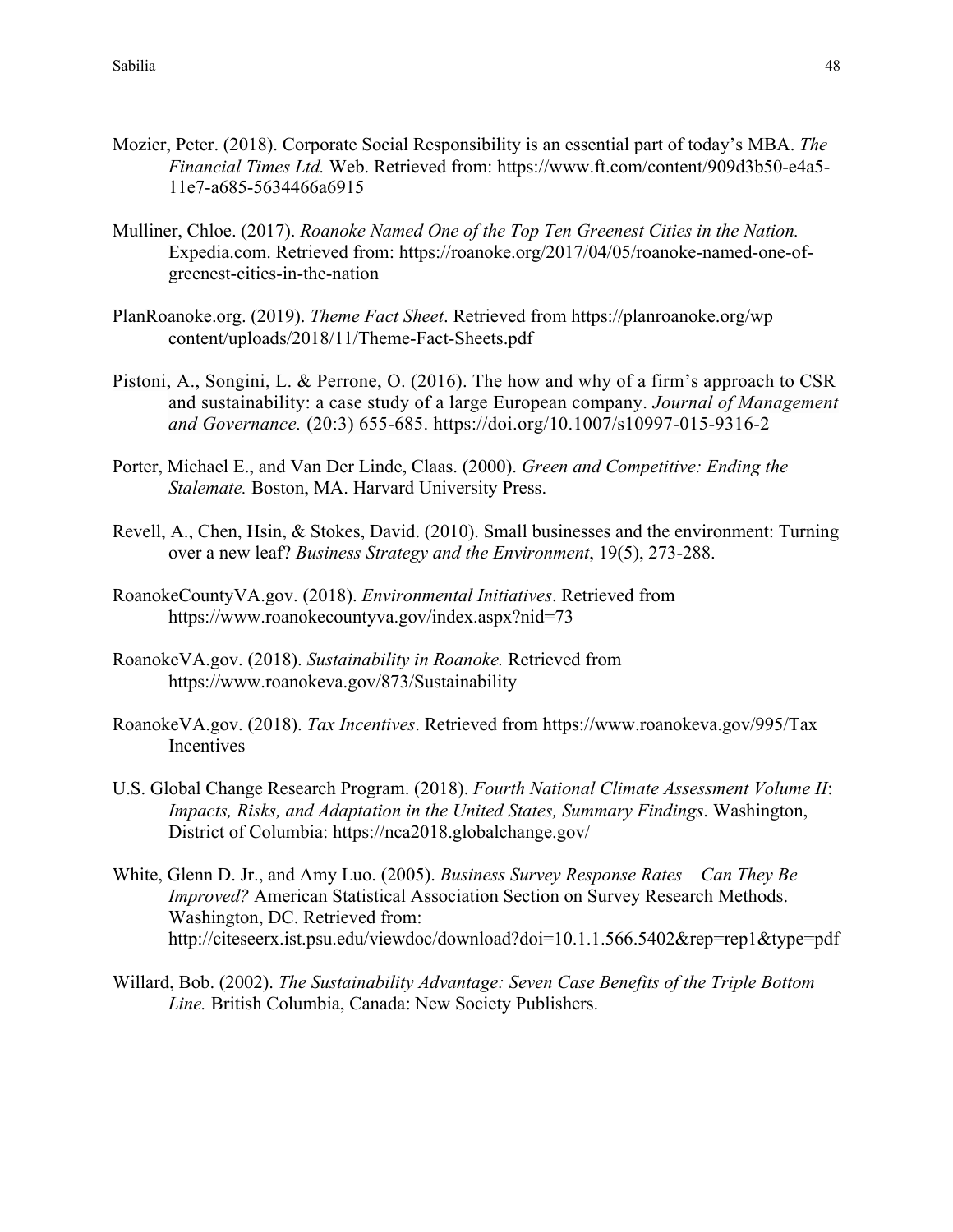# **APPENDIX**



Figure A1: Employment time of survey respondent

How long the survey respondent has been a part of the firm